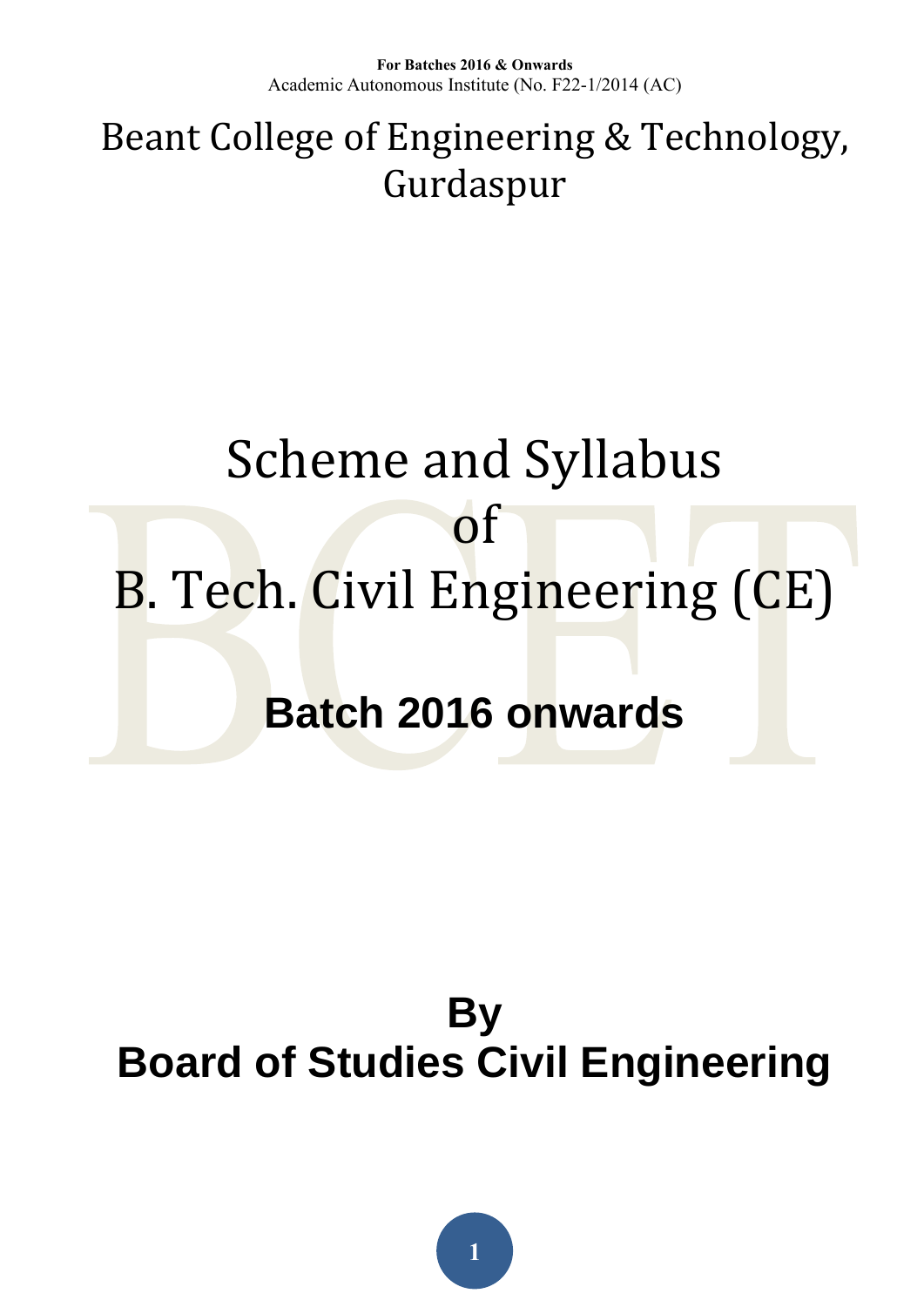# **Third Semester**

| <b>Course</b><br>Code                               | <b>Course Name</b><br>Load<br><b>Allocation</b> |                          |           |                |                 | <b>Marks Distribution</b> | <b>Total</b> | <b>Credits</b> |
|-----------------------------------------------------|-------------------------------------------------|--------------------------|-----------|----------------|-----------------|---------------------------|--------------|----------------|
|                                                     |                                                 | L                        | T         | P              | <b>Internal</b> | <b>External</b>           | <b>Marks</b> |                |
| <b>BTAM-301</b>                                     | <b>Engineering Mathematics-III</b>              | 3                        |           |                | 40              | 60                        | 100          | 4              |
| <b>BTCE-301</b>                                     | <b>Fluid Mechanics-I</b>                        | 3                        |           |                | 40              | 60                        | 100          | 4              |
| <b>BTCE-302</b>                                     | Rock Mechanics &                                | 3                        | $\Omega$  |                | 40              | 60                        | 100          | 3              |
|                                                     | <b>Engineering Geology</b>                      |                          |           |                |                 |                           |              |                |
| <b>BTCE-303</b>                                     | <b>Strength of Materials</b>                    | 40                       | 60        | 100            | $\overline{5}$  |                           |              |                |
| BTCE-304                                            | Surveying                                       | 3                        |           |                | 40              | 60                        | 100          | 4              |
| <b>BTCE-305</b>                                     | Building Materials &                            |                          | $\Omega$  |                | 40              | 60                        | 100          | 3              |
|                                                     | Construction                                    | 3                        |           |                |                 |                           |              |                |
| <b>BTCE-306</b>                                     | <b>Fluid Mechanics Lab</b>                      | $\overline{\phantom{0}}$ |           | 2              | 30              | 20                        | 50           |                |
| <b>BTCE-307</b>                                     | <b>Strength of Materials Lab</b>                | $\overline{\phantom{0}}$ |           | $\overline{2}$ | 30              | 20                        | 50           |                |
| <b>BTCE-308</b>                                     | Surveying Lab                                   | $\overline{\phantom{0}}$ |           | 3              | 30              | 20                        | 50           | $\overline{2}$ |
| <b>BTCE-309</b>                                     | Workshop Training of 4 weeks duration after 2nd |                          |           |                |                 |                           |              |                |
|                                                     | Carpentry, Electrical,<br>semester              |                          | Plumbing, |                | 30              | 20                        | 50           |                |
|                                                     | Masonry, CAD                                    |                          |           |                |                 |                           |              |                |
| 20<br>07<br>04<br><b>Total</b><br>360<br>440<br>800 |                                                 |                          |           |                |                 |                           |              | 28             |

# **Fourth Semester**

| <b>Course</b><br>Code | <b>Course Name</b>                                  |    | Load<br><b>Allocation</b> |    |                 | <b>Marks Distribution</b> | <b>Total</b><br><b>Marks</b> | <b>Credits</b> |
|-----------------------|-----------------------------------------------------|----|---------------------------|----|-----------------|---------------------------|------------------------------|----------------|
|                       |                                                     | L  |                           | P  | <b>Internal</b> | <b>External</b>           |                              |                |
| <b>BTCE-401</b>       | Geomatics Engineering                               | 3  |                           |    | 40              | 60                        | 100                          | 4              |
| <b>BTCE-402</b>       | Construction Machinery &<br><b>Works Management</b> |    |                           |    | 40              | 60                        | 100                          | 4              |
| <b>BTCE-403</b>       | Design of Concrete Structures-I                     |    |                           |    | 40              | 60                        | 100                          | 5              |
| <b>BTCE-404</b>       | <b>Fluid Mechanics-II</b>                           |    |                           |    | 40              | 60                        | 100                          | 4              |
| <b>BTCE-405</b>       | Irrigation Engineering-I                            | 3  |                           | -  | 40              | 60                        | 100                          | 4              |
| <b>BTCE-406</b>       | Structural Analysis-I                               | 4  |                           |    | 40              | 60                        | 100                          | 5              |
| <b>BTCE-407</b>       | Concrete Technology Lab                             |    |                           | 2  | 30              | 20                        | 50                           |                |
| <b>BTCE-408</b>       | <b>Structural Analysis Lab</b>                      |    |                           | 2  | 30              | 20                        | 50                           |                |
| <b>BTCE-409</b>       | <b>General Fitness</b>                              |    |                           |    | 100             | $\overline{\phantom{a}}$  | 100                          |                |
|                       | <b>Total</b>                                        | 20 | 06                        | 04 | 400             | 400                       | 800                          | 29             |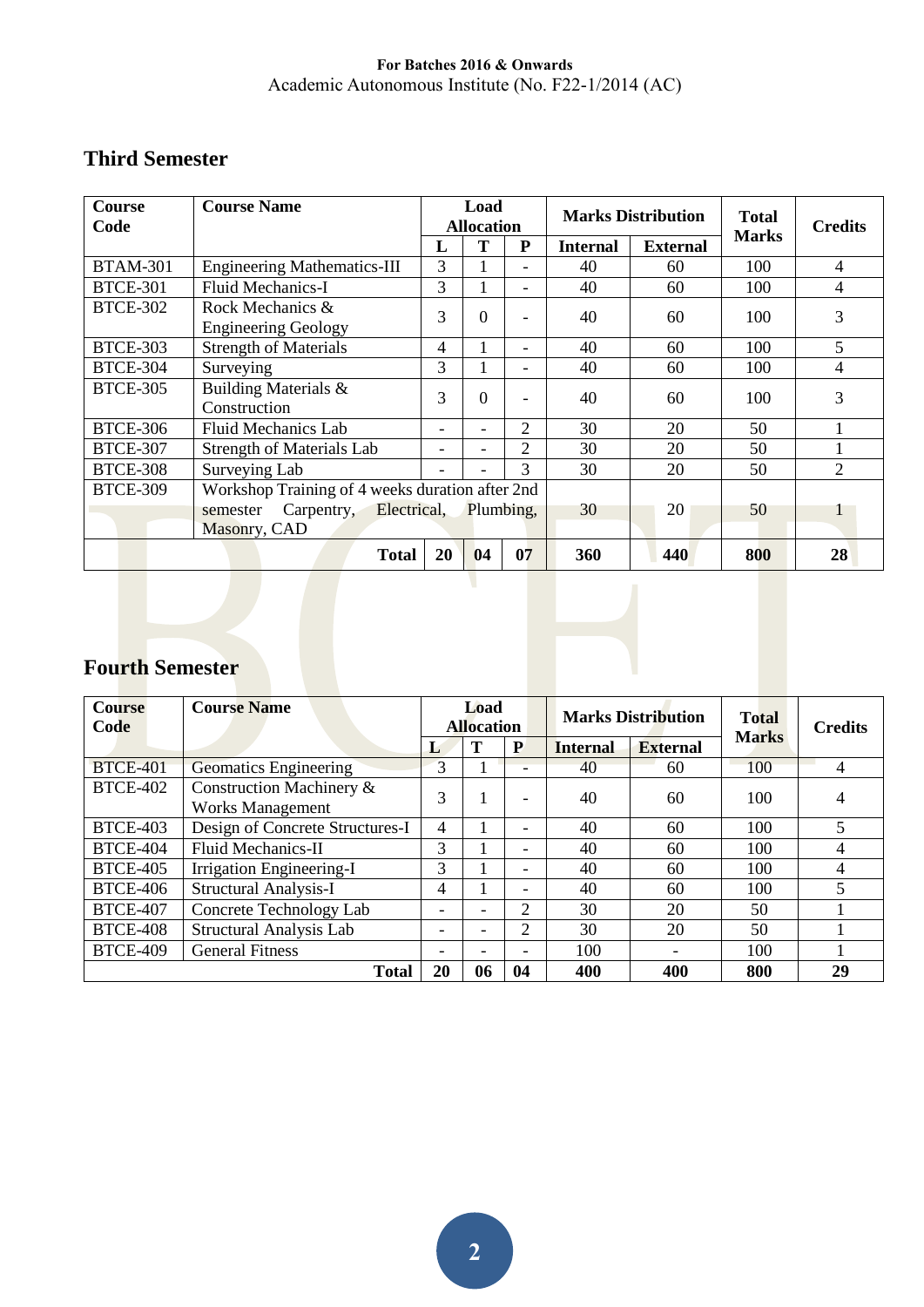| <b>Course Name</b>                  | Load                                                                                                          |                |                   |                                     |                 |                                             |                                                        |
|-------------------------------------|---------------------------------------------------------------------------------------------------------------|----------------|-------------------|-------------------------------------|-----------------|---------------------------------------------|--------------------------------------------------------|
|                                     |                                                                                                               |                |                   |                                     |                 |                                             | <b>Credits</b>                                         |
|                                     | L                                                                                                             | Т              | P                 | <b>Internal</b>                     | <b>External</b> |                                             |                                                        |
| Design of Steel Structures-I        | 4                                                                                                             |                | -                 | 40                                  | 60              | 100                                         | 5                                                      |
| Geotechnical Engineering            | 4                                                                                                             |                | -                 | 40                                  | 60              | 100                                         | 5                                                      |
| <b>Structural Analysis-II</b>       | 3                                                                                                             | 2              | -                 | 40                                  | 60              | 100                                         | 5                                                      |
| <b>Transportation Engineering-I</b> | 3                                                                                                             |                | $\qquad \qquad -$ | 40                                  | 60              |                                             | 4                                                      |
| Environmental Engineering-I         | 3                                                                                                             | 1.             | -                 | 40                                  | 60              | 100                                         | $\overline{4}$                                         |
| Open Elective-1                     |                                                                                                               | $\overline{0}$ | $\overline{0}$    | 40                                  | 60              | 100                                         | 3                                                      |
| <b>Transportation Engineering</b>   |                                                                                                               |                | 2                 | 30                                  | 20              | 50                                          |                                                        |
|                                     |                                                                                                               |                |                   |                                     |                 |                                             |                                                        |
|                                     |                                                                                                               | ۰              |                   |                                     |                 |                                             |                                                        |
| <b>Computer Aided Structural</b>    |                                                                                                               |                | $\overline{c}$    |                                     |                 |                                             |                                                        |
|                                     |                                                                                                               |                |                   |                                     |                 |                                             |                                                        |
|                                     |                                                                                                               |                |                   |                                     |                 |                                             | $\overline{2}$                                         |
|                                     |                                                                                                               |                |                   |                                     |                 |                                             |                                                        |
| Total                               | 20                                                                                                            | 6              | 6                 | 430                                 | 470             | 900                                         | 31                                                     |
|                                     | Lab<br>Geotechnical Engineering Lab<br>Drawing $-I$<br>Survey Camp of 04 weeks<br>duration after 4th Semester | 3              |                   | <b>Allocation</b><br>$\overline{2}$ | 30<br>30<br>100 | <b>Marks Distribution</b><br>20<br>20<br>50 | <b>Total</b><br><b>Marks</b><br>100<br>50<br>50<br>150 |

# **Fifth Semester**

# **Sixth Semester**

| <b>Course</b><br>Code | <b>Course Name</b>                                                                          | Load<br><b>Allocation</b> |                          |                          | <b>Marks Distribution</b> |                 | <b>Total</b><br><b>Marks</b> | <b>Credits</b> |  |
|-----------------------|---------------------------------------------------------------------------------------------|---------------------------|--------------------------|--------------------------|---------------------------|-----------------|------------------------------|----------------|--|
|                       |                                                                                             | L                         | T                        | P                        | <b>Internal</b>           | <b>External</b> |                              |                |  |
| <b>BTCE-601</b>       | Design of Concrete<br>Structures-II                                                         | $\overline{4}$            | $\overline{\phantom{a}}$ | $\overline{\phantom{a}}$ | 40                        | 60              | 100                          | 5              |  |
| <b>BTCE-602</b>       | <b>Foundation Engineering</b>                                                               | $\overline{4}$            | 1                        | $\overline{\phantom{0}}$ | 40                        | 60              | 100                          | 5              |  |
| <b>BTCE-603</b>       | <b>Professional Practice</b>                                                                | 3                         | $\overline{2}$           | $\overline{\phantom{a}}$ | 40                        | 60              |                              | 5              |  |
| <b>BTCE-604</b>       | Environment Engineering -II                                                                 | 3                         | 1                        | $\overline{\phantom{a}}$ | 40<br>60                  |                 | 100                          | 4              |  |
| BTxx-xxx              | Open Elective -II                                                                           | 3                         | $\overline{0}$           |                          | 40                        | 60              | 100                          |                |  |
| <b>BTCE-XXX</b>       | Departmental Elective -I                                                                    | 3                         | 1                        | $\overline{\phantom{a}}$ | 40                        | 60              | 100                          | 3              |  |
| <b>BTCE-605</b>       | <b>Environmental Engineering</b><br>$\overline{2}$<br>30<br>$\overline{\phantom{a}}$<br>Lab |                           | 20                       | 50                       |                           |                 |                              |                |  |
| <b>BTCE-606</b>       | Computer Aided<br><b>Structural Drawing II</b>                                              | $\overline{\phantom{0}}$  | $\overline{\phantom{a}}$ | 2                        | 30                        | 20              | 50                           |                |  |
| <b>BTCE-607</b>       | <b>General Fitness</b>                                                                      |                           | $\overline{\phantom{a}}$ | $\overline{\phantom{a}}$ | 100                       |                 | 100                          |                |  |
|                       | <b>Total</b>                                                                                | 20                        | 6                        | 4                        | 400                       | 400             | 800                          | 28             |  |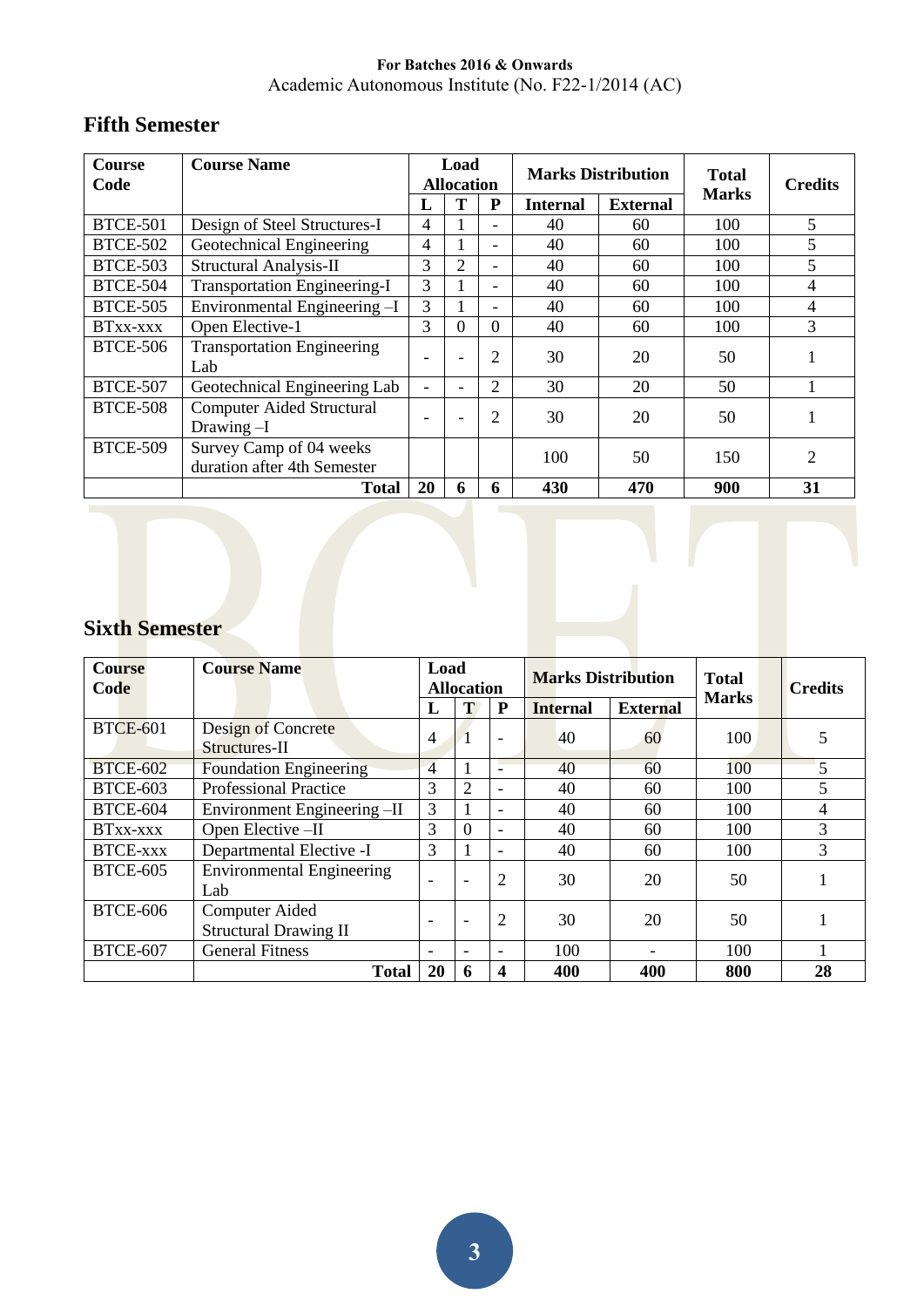| <b>Course</b><br>Code | <b>Course Name</b>                                              | Load<br><b>Allocation</b><br>P<br>L |                                             |                                | <b>Marks Distribution</b> |     | <b>Total</b><br><b>Marks</b> | <b>Credits</b> |
|-----------------------|-----------------------------------------------------------------|-------------------------------------|---------------------------------------------|--------------------------------|---------------------------|-----|------------------------------|----------------|
|                       |                                                                 |                                     |                                             | <b>Internal</b>                | <b>External</b>           |     |                              |                |
| <b>BTCE-701</b>       | Design of Steel Structures-II                                   | 4                                   |                                             | $\overline{\phantom{0}}$       | 40                        | 60  | 100                          | 5              |
| <b>BTCE-702</b>       | <b>Elements of Earthquake</b><br>Engineering                    | 3                                   | $\mathbf{1}$<br>$\overline{a}$              |                                | 40                        | 60  | 100                          | 4              |
| <b>BTCE-703</b>       | Irrigation Engineering-II                                       | 3                                   |                                             | 40<br>$\overline{\phantom{0}}$ |                           | 60  | 100                          | 4              |
| <b>BTCE-704</b>       | <b>Transportation Engineering-</b><br>H                         |                                     | 1                                           | $\overline{a}$                 | 40                        | 60  | 100                          | 4              |
| <b>BTCE-XXX</b>       | Department Elective-II*                                         | 3                                   | $\theta$                                    | $\overline{\phantom{0}}$       | 40                        | 60  | 100                          | 3              |
| <b>BTCE-XXX</b>       | Departmental Elective-III*                                      | 3                                   | $\overline{0}$                              | $\qquad \qquad$                | 40                        | 60  | 100                          | 3              |
| <b>BTCE-705</b>       | Project<br>$\overline{\phantom{a}}$<br>$\overline{\phantom{0}}$ |                                     |                                             | 6                              | 100                       | 50  | 150                          | 3              |
| <b>BTCE-706</b>       | <b>General Fitness</b>                                          | $\overline{\phantom{0}}$            | $\overline{\phantom{0}}$<br>$\qquad \qquad$ |                                | 100                       |     | 100                          |                |
|                       | <b>Total</b>                                                    | 19                                  | 4                                           | 6                              | 440                       | 410 | 850                          | 27             |

# **Seventh Semester**

\* Departmental Elective II and Elective III should not be from the same group

# **Eighth Semester**

| Code | <b>Course</b>   | <b>Course Name</b>                         |   | Load<br><b>Allocation</b> |   | <b>Marks Distribution</b> |                 | <b>Total</b><br><b>Marks</b> | <b>Credits</b> |
|------|-----------------|--------------------------------------------|---|---------------------------|---|---------------------------|-----------------|------------------------------|----------------|
|      |                 |                                            | L |                           | P | <b>Internal</b>           | <b>External</b> |                              |                |
|      | <b>BTCE-801</b> | (a) Software Training*<br>Minimum 6 week   |   |                           |   | 150                       | 100             | 250                          | 10             |
|      |                 | (b) Industrial Training<br>Minimum 12 week |   |                           |   | 300                       | 200             | 500                          | 20             |
|      |                 | Total                                      |   |                           |   | 450                       | 300             | 750                          | 30             |

-

\*Any software that enhances professional capability in Civil Engineering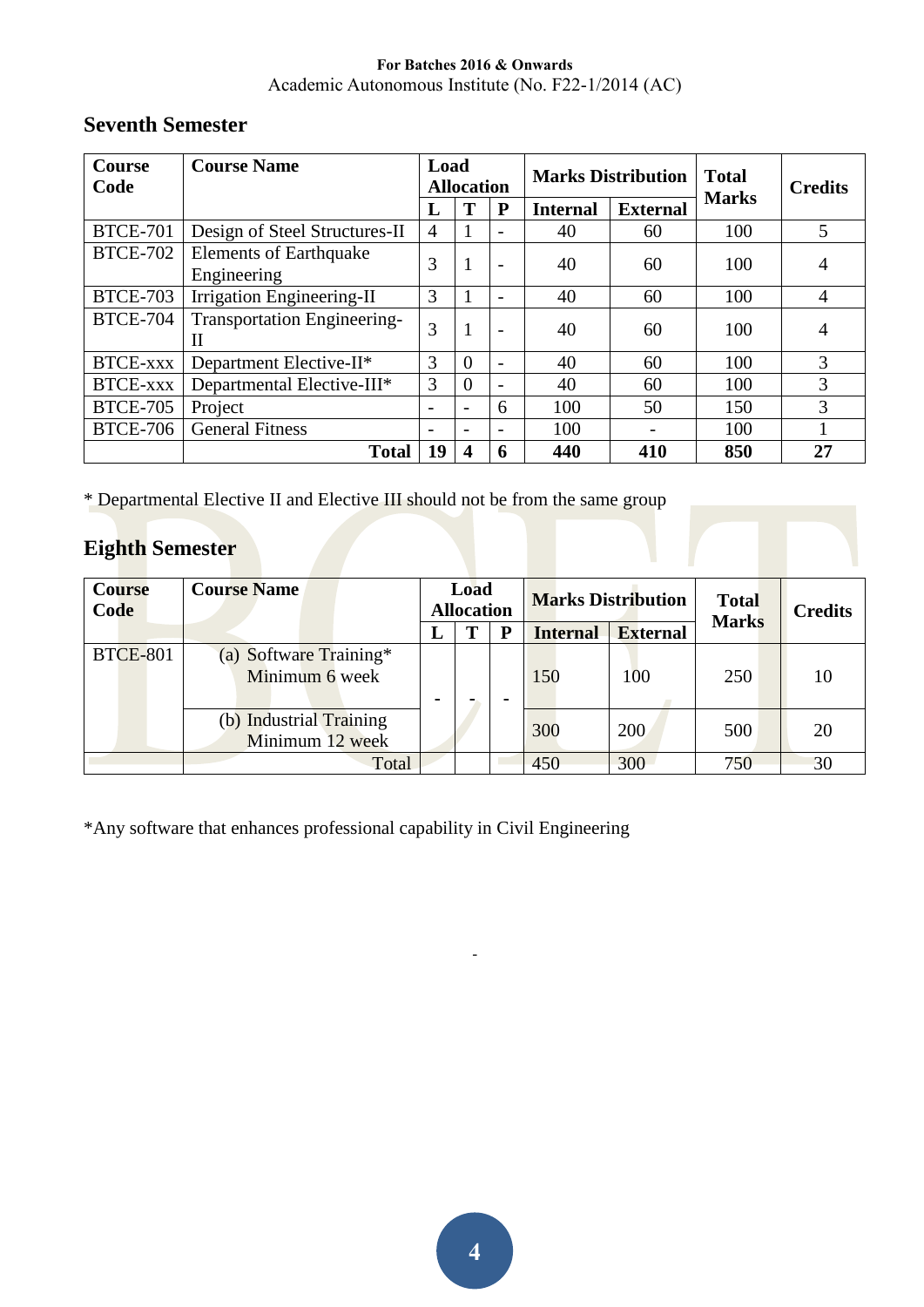# **Open Elective-I**

| <b>BTCE-951</b> | <b>Hydrology and Dams</b>  |
|-----------------|----------------------------|
| <b>BTCE-952</b> | <b>Traffic Engineering</b> |

# **Open Elective-II**

BTCE-961 Building Maintenance and Safety BTCE-962 Project Monitoring and Management

# **Departmental Elective-I**

BTCE-901 Numerical Methods in Civil Engineering BTCE-902 Finite Element Methods

# **Departmental Elective-II**

BTCE-903 Disaster Management BTCE-904 Infrastructure development and Management

# **Departmental Elective-III**

BTCE-905 Ground Improvement Techniques BTCE-906 Pre-Stressed Concrete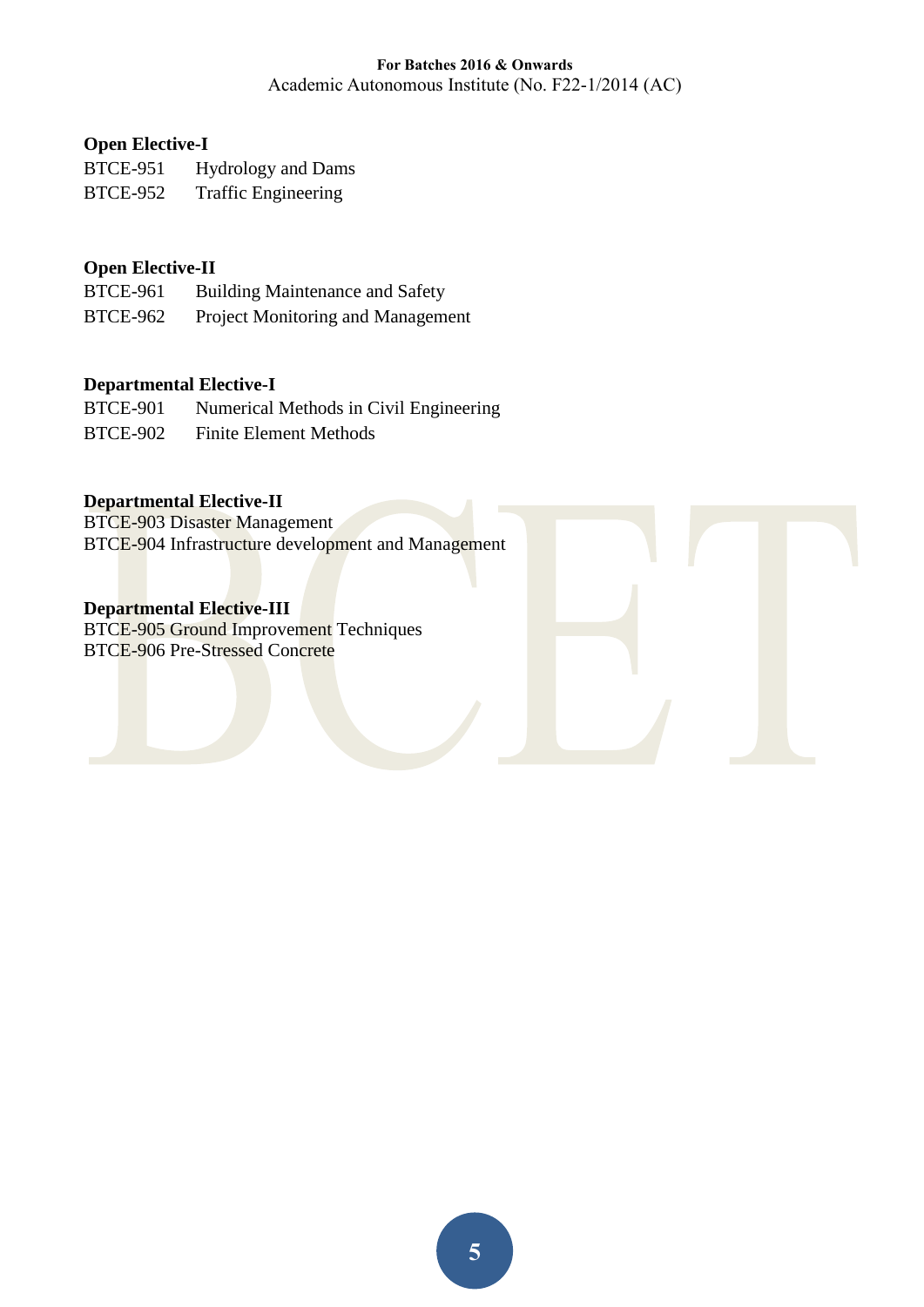Beant College of Engineering & Technology, Gurdaspur



-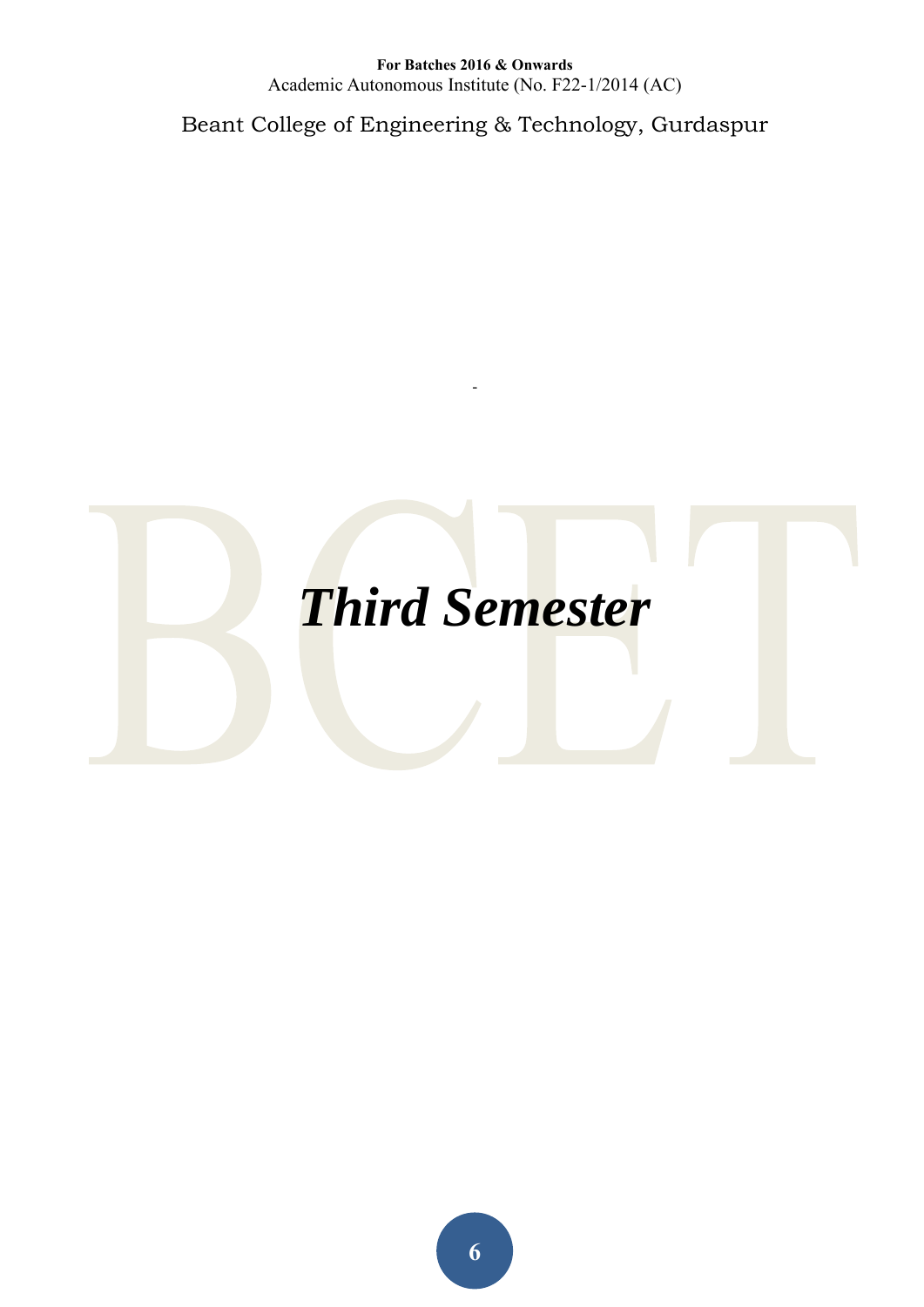# **BTAM-301 Engineering Mathematics – III**

| <b>Internal Marks: 40</b> |  |
|---------------------------|--|
| <b>External Marks: 60</b> |  |
| <b>Total Marks: 100</b>   |  |

**L T P 3 1 0**

**(8)**

### **1. Fourier Series:**

Periodic functions, Euler's formula. Even and odd functions, half range expansions, Fourier series of different waveforms. **(6)** (6)

### **2. Laplace Transforms:**

Laplace transforms of various standard functions, properties of Laplace transforms, inverse Laplace transforms, transform of derivatives and integrals, Laplace transform of unit step function, impulse function, periodic functions, applications to solution of ordinary linear differential equations with constant coefficients, and simultaneous differential equation. **(**8)

### **3. Special Functions:**

Power series solution. of differential equations, Frobeniusmethod, Legendre's equation, Legendre polynomial, Bessel's equation, Bessel functions of the first and second kind. Recurrence relations, equations reducible to Bessel's equation. **(**8)

# 4. **Partial Differential Equations:**

Formation of partial differential equations, Linear partial differential equations, homogeneous partial differential equations with constant coefficients, Solution by the method of separation of variables**.**

# **5. Functions of Complex Variable:**

Limits, continuity and derivative of the function of complex variable, Analytic function, Cauchy- Riemann equations, conjugate functions, harmonic functions; Conformal Mapping: Definition, standard transformations, translation, rotation, inversion, bilinear. **(6)**

# **Suggested Readings / Books:**

- 1. Kreyszing, E., Advanced Engineering Mathematics, Eighth edition, John Wiley, New Delhi.
- 2. Grewal, B. S., Higher Engineering Mathematics, Khanna Publishers, New Delhi.
- 3. Ian N. Sneedon, Elements of Partial Differential Equations, McGraw- Hill, Singapore, 1957.
- 4. Peter. V. O'Nil, Advanced Engineering Mathematics, Wadsworth Publishing Company.
- 5. Taneja, H. C., Engineering Mathematics, Volume-I & Volume-II, I. K. Publisher.
- 6. Babu Ram, Advance Engineering Mathematics, Pearson Education.
- 7. Bindra, J. S., Applied Mathematics, Volume-III, Kataria Publications.
- 8. Advanced Engineering Mathematics, O'Neil, Cengage Learning.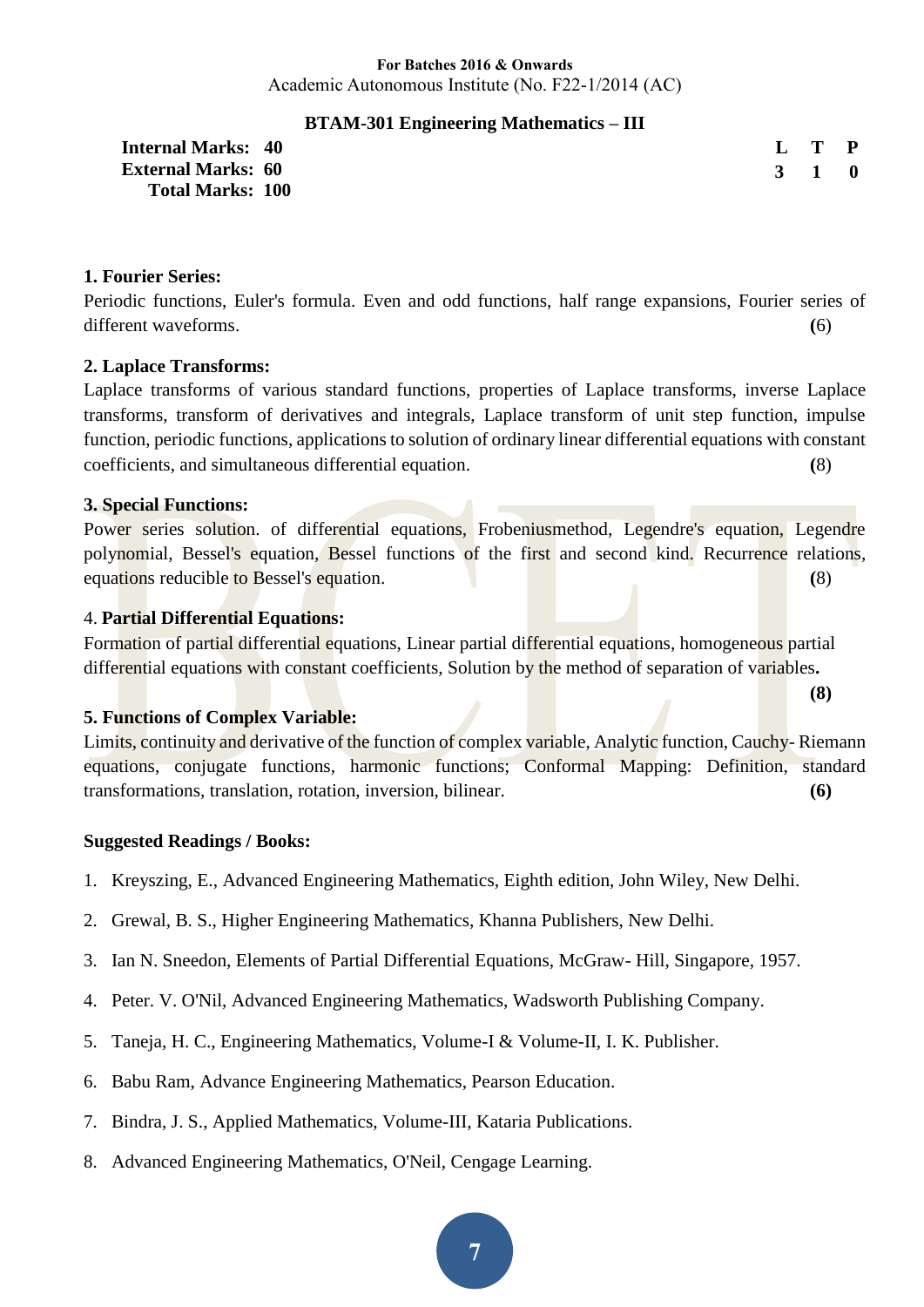# **BTCE-301 Fluid Mechanics-I**

| <b>Internal Marks: 40</b> |       | L T P |  |
|---------------------------|-------|-------|--|
| <b>External Marks: 60</b> | 3 1 0 |       |  |
| <b>Total Marks: 100</b>   |       |       |  |

# **1. Fluid and Properties**

Concept of fluid, difference between solids, liquids and gases, ideal and real fluids, continuum concept of fluid, density, specific weight, relative density, viscosity and its dependence on temperature, surface tension and capillarity, vapor pressure and cavitation, compressibility and bulk modulus, Newtonian and non-Newtonian fluids. **(**5)

# **2. Fluid Statics**

Concept of pressure, Pascal's law and hydrostatic paradox, action of fluid pressure on plane (horizontal, vertical and inclined) submerged surface, resultant force and center of pressure, force on a curved surface due to hydrostatic pressure. Buoyancy and flotation, stability of floating and submerged bodies, Meta centric height and its determination. (6)

# **3. Fluid Kinematics**

Classification of fluid flows, velocity and acceleration of fluid particle, local and convective acceleration, normal & tangential acceleration streamline, pathline and streakline, flow rate and discharge mean velocity continuity equation in Cartesian co-ordinates, rotational flows, rotational velocity and circulation, stream  $\&$  velocity potential functions. (6)

# **4. Fluid Dynamics**

Euler's equation, Bernoulli's equation and steady flow energy equation, representation of energy changes in fluid system, impulse momentum equation, kinetic energy and momentum correction factors, flow along a curved streamline, free and forced vortex motions. (6)

# **5. Dimensional Analysis and Similitude**

Fundamental and derived units and dimensions, dimensional homogeneity, Rayleigh's and Buckingham's Pi method for dimensional analysis, dimension less number and their significance, geometric, kinematic and dynamic similarity, model studies. (5)

# **6. Flow Past Immersed Bodies**

Drag and lift, deformation drag and pressure drag, drag on a sphere, cylinder and airfoil, Magnus effect and circulation, lift on a circular cylinder. (6)

# **7. Flow Measurement**

Manometers, Pitot tubes, venturimeter, orifice meters, orifices, mouthpieces, notches (Rectangular and Vnotches) and weirs (Sharp crested Weirs). (4)

- 1. Fluid Mechanics & Hydraulic Machines by R.K. Bansal, Luxmi Publications.
- 2. Fluid mechanics and Fluid Power Engineering by D.S. Kumar, S.K. Kataria and Sons.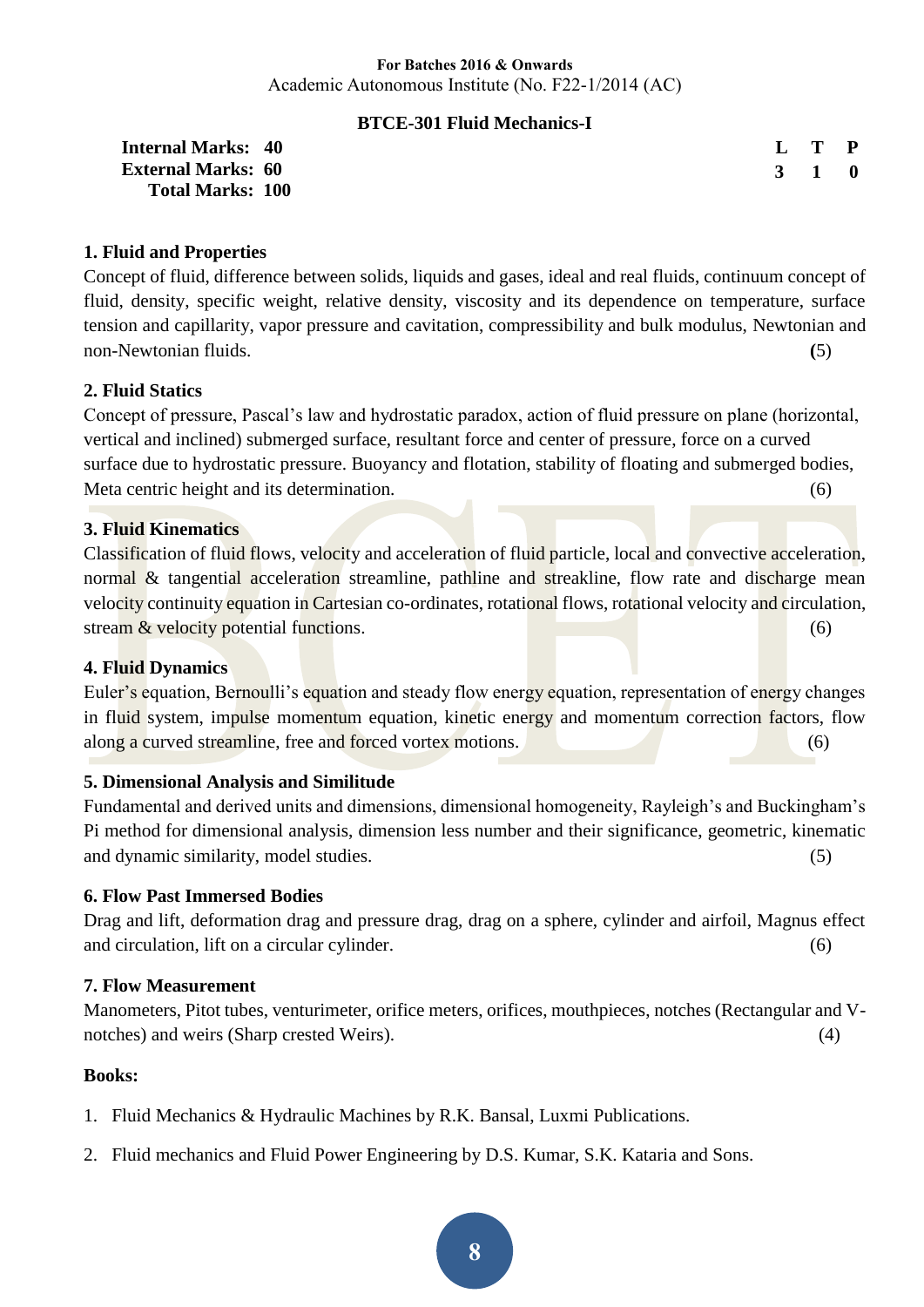- 3. Hydraulic and Fluid Mechanic by P.N. Modi & S.M. Seth, Rajsons Publications Pvt. Ltd.
- 4. Engineering Fluid Mechanics by R.J. Garde & A.G. Mirajgaoker.
- 5. Fluid Mechanics by J. F. Douglas, J.M. Gasiorek, J.P. Swaffield, L.B. Jack, Pitman.
- 6. Fluid Mechanics: Streetes VL & Wylie EB, Mcgraw Hill book company.
- 7. Introduction to Fluid Mechanics by Robert W. Fox & Alan T. McDonald.
- 8. Fluid Mechanics by Potter, Cengage Learning.

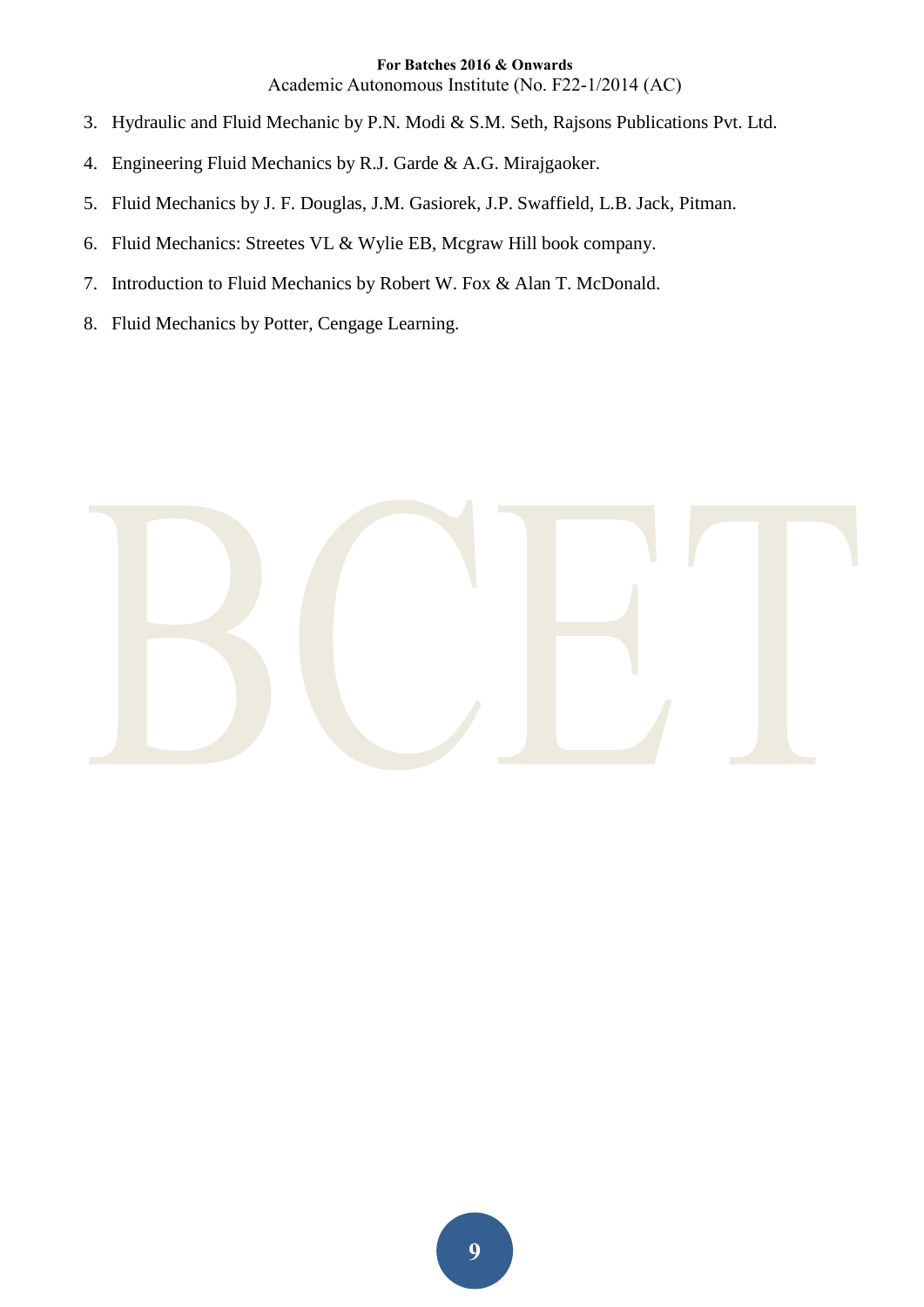# **BTCE-302 Rock Mechanics & Engineering Geology**

| <b>Internal Marks: 40</b> |  | L T P               |  |
|---------------------------|--|---------------------|--|
| <b>External Marks: 60</b> |  | $3 \quad 0 \quad 0$ |  |
| <b>Total Marks: 100</b>   |  |                     |  |

# **1. General Geology**

Importance of engineering geology applied to civil engineering practices, weathering, definition, types and effect, geological works of rivers, wind, glaciers as agents of erosion, transportation and deposition.

(7)

# **2. Rocks & Minerals**

Minerals, their identification, igneous, sedimentary & metamorphic rocks, classification of rocks for engineering purposes, rock quality designation (RQD). (6)

# **3. Structural Geology**

Brief idea about stratification, apparent dip, true dip, strike and inconformities, folds. Faults & joints: definition, classification relation to engineering operations. (5)

# **4. Engineering Geology**

Geological considerations in the engineering projects like tunnels, highways, dams, reservoirs, foundation. Earthquake: Definition, terminology, earthquake waves, intensity, recording of earthquake.

(5)

# **5. Engineering Properties of Rocks and Laboratory Measurement**

Uniaxial compression test, tensile test, permeability test, shear test, size and shape of specimen. Confining pressure, stress strain curves of typical rocks strength of intact and fissured rocks, effect of anisotropy, effect of saturation and temperature. (5)

### **6. In-situ determination of Engineering Properties of Rocks**

Necessity of in-situ tests, uniaxial load tests in tunnels and open excavations, cable test, flat jack test, shear test, pressure tunnel test. Simple methods of determining in situ stresses, bore hole test. (6)

# **7. Improvement in Properties of Rocks**

Pressure grouting for dams and tunnels, rock reinforcement rock bolting. (6)

- 1. Introduction to Rock Mechanics: Richard E. Goodman.
- 2. Engineering Behaviour of rocks: Farmar, I.W.
- 3. Rock Mechanics and Engineering: Jaager C.
- 4. Fundamentals of Rock Mechanics: Jaager and Cook.
- 5. Engineering Geology: D.S.Arora.
- 6. Engineering Geology: Parbin Singh.
- 7. Rock Mechanics for Engineering: B.P. Verma.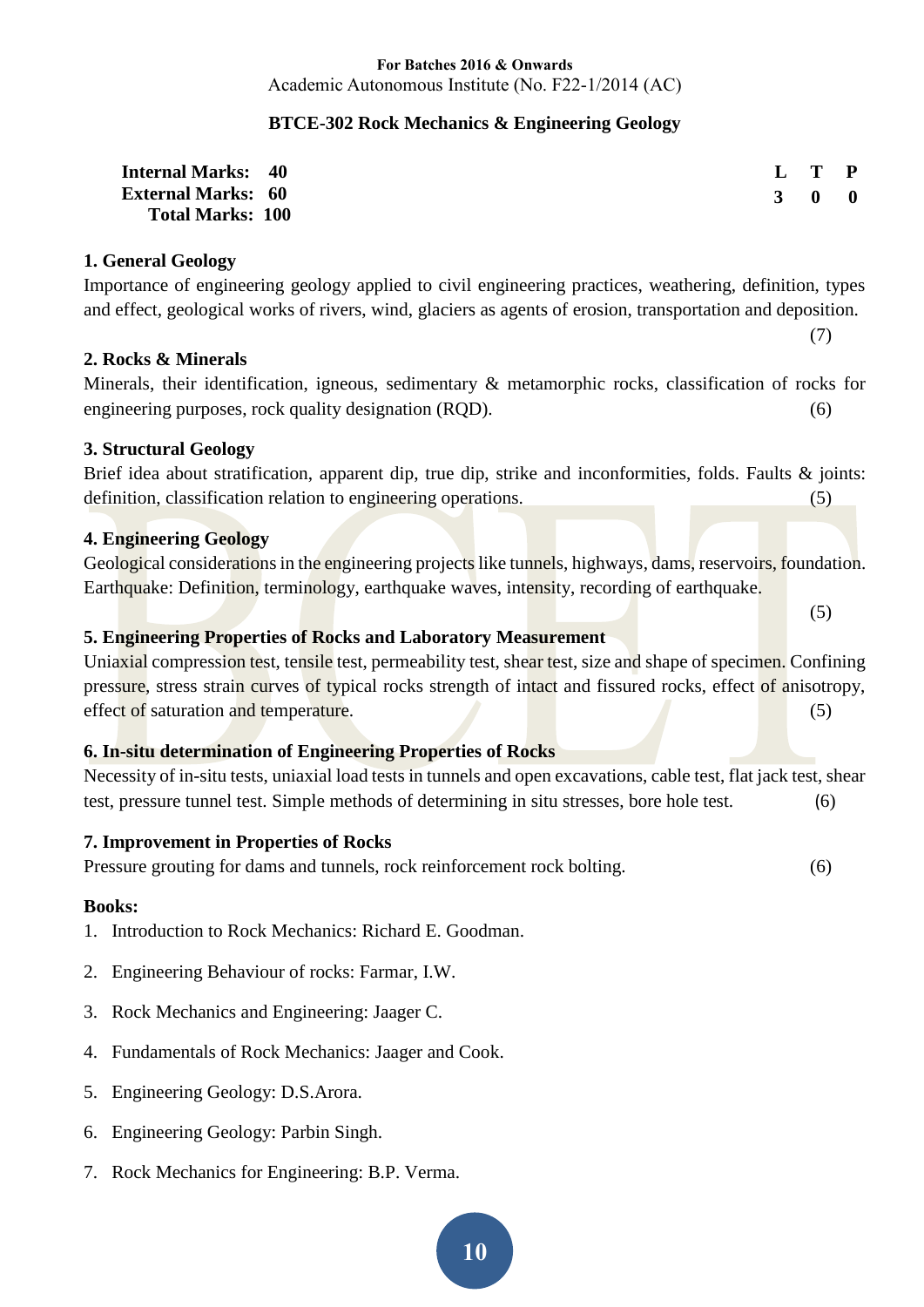# **BTCE-303 Strength of Material**

| <b>Internal Marks: 40</b> | $L$ T P |       |  |
|---------------------------|---------|-------|--|
| <b>External Marks: 60</b> |         | 4 1 0 |  |
| <b>Total Marks: 100</b>   |         |       |  |

# **1. Concept of Equilibrium**

Load, reaction & support, general equilibrium equations, equilibrium of a point in space, equilibrium of a member, concept of free body diagrams, displacements, concept of statical-determinacy and indeterminacy**.** (5)

### **2. Simple Stress and Strains**

Introduction, concept of stress and strain, generalized Hooke's law, stress-strain diagram of ductile and brittle materials, compound and composite bars, thermal stresses. Elastic constants, relations between various elastic constants, lateral strain, volumetric strain, poisons ratio, stress and strains in thin cylinders, spherical shells and thin vessels subjected to internal pressures. (8)

### **3. Complex Stress and Strains**

Introduction, Normal stress, tangential stress, Rectangular block subjected to normal stress along and across two planes, combination of normal and tangential stress, Concept of principal stress and its computation, Mohr circle, Principal strains, computation of principal stresses from the principal strains.

 $(6)$ 

### **4. Shear Force and Bending Moment Diagrams**

Introduction to the concept of reaction diagrams, shear force and bending moment, role of sign conventions, types of load, shear force and bending moment diagrams for simply supported, overhang and cantilever beams subjected to any combination of point loads, uniformly distributed, varying load and moment, relationship between load, shear force and bending moment. (8)

# **5. Bending and Shear Stresses**

Introduction, assumptions and derivation of flexural formula for straight beams, centroid of simple and built up section, second moment of area, bending stress diagrams for beams of simple and built up section, composite sections (flitched sections), and shear stress. (5)

# **6. Columns and Struts**

Stability of columns, buckling load of an axially loaded columns with various end conditions, Euler's and Rankine's formula, columns under eccentric load. (4)

# **7. Torsion of Circular Shafts**

Torsion, basic assumptions, derivation of torsion equation, Power transmitted by shafts, analysis and design of solid and Hollow shafts based on strength and stiffness, Sections under combined bending and torsion, equivalent bending and torsion. (6)

# **8. Failure Theories**

Maximum principal stress theory, maximum shear stress theory, distortion energy theory, strain energy  $\phi$  theory. (4)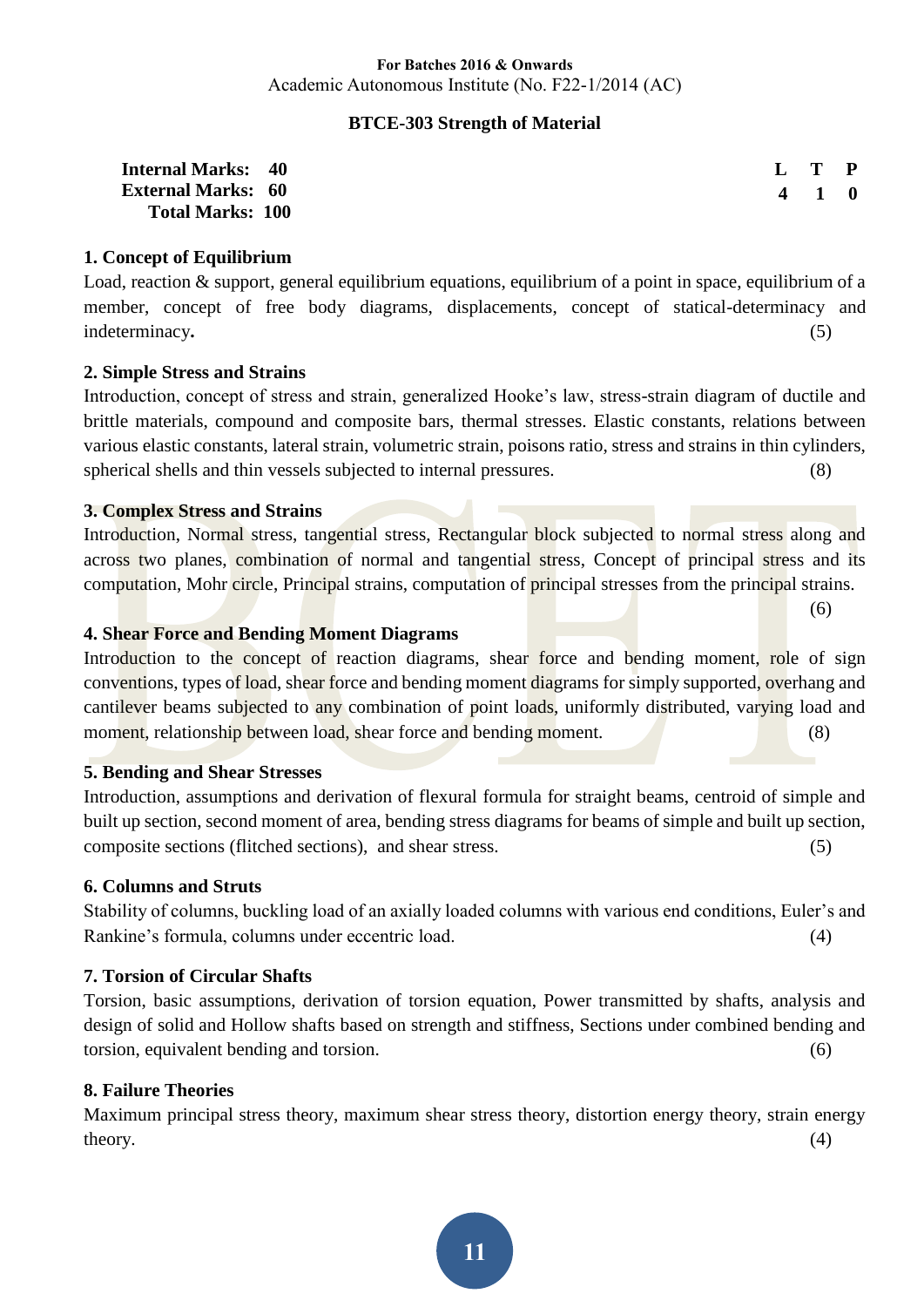- 1. D.S. Bedi, Strength of Materials, Khanna Book Publishing Company.
- 2. E.P. Popov, Mechanics of Materials-(SI Version), Prentice Hall India.
- 3. R.S Lehri and A.S. Lehri, Strength of Materials, Kataria and Sons.
- 4. S.S.Rattan, Strength of Materials, Tata McGraw Hill.
- 5. Timoshenko and Young, Elements of Strength of Materials, East West Press (EWP).
- 6. James M Gere and Barry J. Goodno, Strength of Materials, Cengage Learning.
- 7. James M Gere, Mechanics of Materials, Thomson Brooks/Cole/Pearson, 2006.
- 8. R.C. Hibbeler, Mechanics of Materials, 6<sup>th</sup> Edition, Pearson Education, 2007.

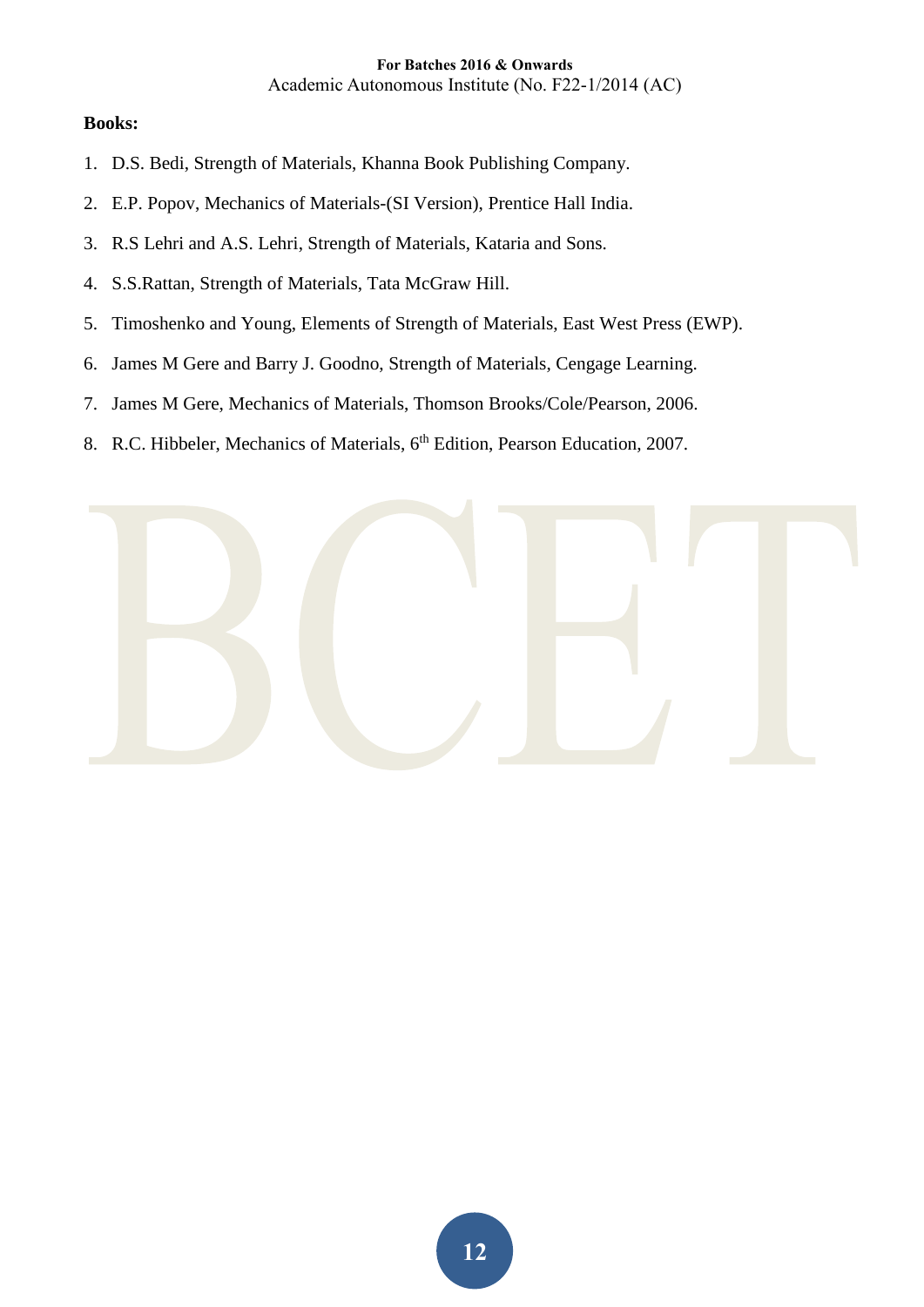# **BTCE-304 Surveying**

| <b>Internal Marks:</b><br>40<br><b>External Marks: 60</b><br><b>Total Marks: 100</b>                                                                                                                                                                                                                                                                                                                                                                                                                                                                                                                        | L<br>3 | T<br>1     | ${\bf P}$<br>$\bf{0}$ |
|-------------------------------------------------------------------------------------------------------------------------------------------------------------------------------------------------------------------------------------------------------------------------------------------------------------------------------------------------------------------------------------------------------------------------------------------------------------------------------------------------------------------------------------------------------------------------------------------------------------|--------|------------|-----------------------|
| 1. Introduction                                                                                                                                                                                                                                                                                                                                                                                                                                                                                                                                                                                             |        |            |                       |
| Definition, principles of surveying, different types of surveys, topographical map, scale of map. (3)                                                                                                                                                                                                                                                                                                                                                                                                                                                                                                       |        |            |                       |
| 2. Chain and Compass Surveying                                                                                                                                                                                                                                                                                                                                                                                                                                                                                                                                                                              |        |            |                       |
| Direct & indirect ranging measurement of distances with chain and tape, offsets, chain tape corrections,<br>types of bearing and measurement, calculation of angles from bearings.                                                                                                                                                                                                                                                                                                                                                                                                                          |        | (6)        |                       |
| <b>3. Plane Table Surveying</b>                                                                                                                                                                                                                                                                                                                                                                                                                                                                                                                                                                             |        |            |                       |
| Setting up the plane table and methods of plane tabling.                                                                                                                                                                                                                                                                                                                                                                                                                                                                                                                                                    |        | (4)        |                       |
| <b>4. Leveling and Contouring</b><br>Setting up a dumpy level, methods of levelling, finding levels by rise & fall method and height of<br>instrument method, corrections due to curvature and refraction. Characteristics of contours, methods of<br>contouring, uses of contour maps.<br><b>5. Theodolite Traversing</b><br>Temporary and permanent adjustments, measurement of horizontal and vertical angles, adjustment of<br>closing error by Bowditch & Transit rules.<br><b>6. Tachometry</b><br>Definition, determination of tachometer constants and reduced level from tachometric observations. |        | (4)<br>(4) |                       |
| 7. Triangulation<br>Selection of stations and base line, corrections for base line, satellite station, use of total station for<br>surveying.                                                                                                                                                                                                                                                                                                                                                                                                                                                               |        | (6)<br>(6) |                       |
| 8. Curves<br>Different types of curves and their use. Elements of a simple, circular curve. Different methods of setting<br>out of these curves.                                                                                                                                                                                                                                                                                                                                                                                                                                                            |        | (6)        |                       |
| <b>Books:</b>                                                                                                                                                                                                                                                                                                                                                                                                                                                                                                                                                                                               |        |            |                       |
| 1. Duggal, S.K., Surveying Vol I & II, Tata McGraw Hill (2006).                                                                                                                                                                                                                                                                                                                                                                                                                                                                                                                                             |        |            |                       |

- 2. Punmia, B.C., Jain, Ashok Kumar and Jain, Arun Kumar, Surveying Vol. I and II, Laxmi Publications (2005).
- 3. Agor, R., Surveying, Khanna Publishers (1982).
- 4. Bhavikatti,S.S. Surveying & Levelling Volume I&II (2009).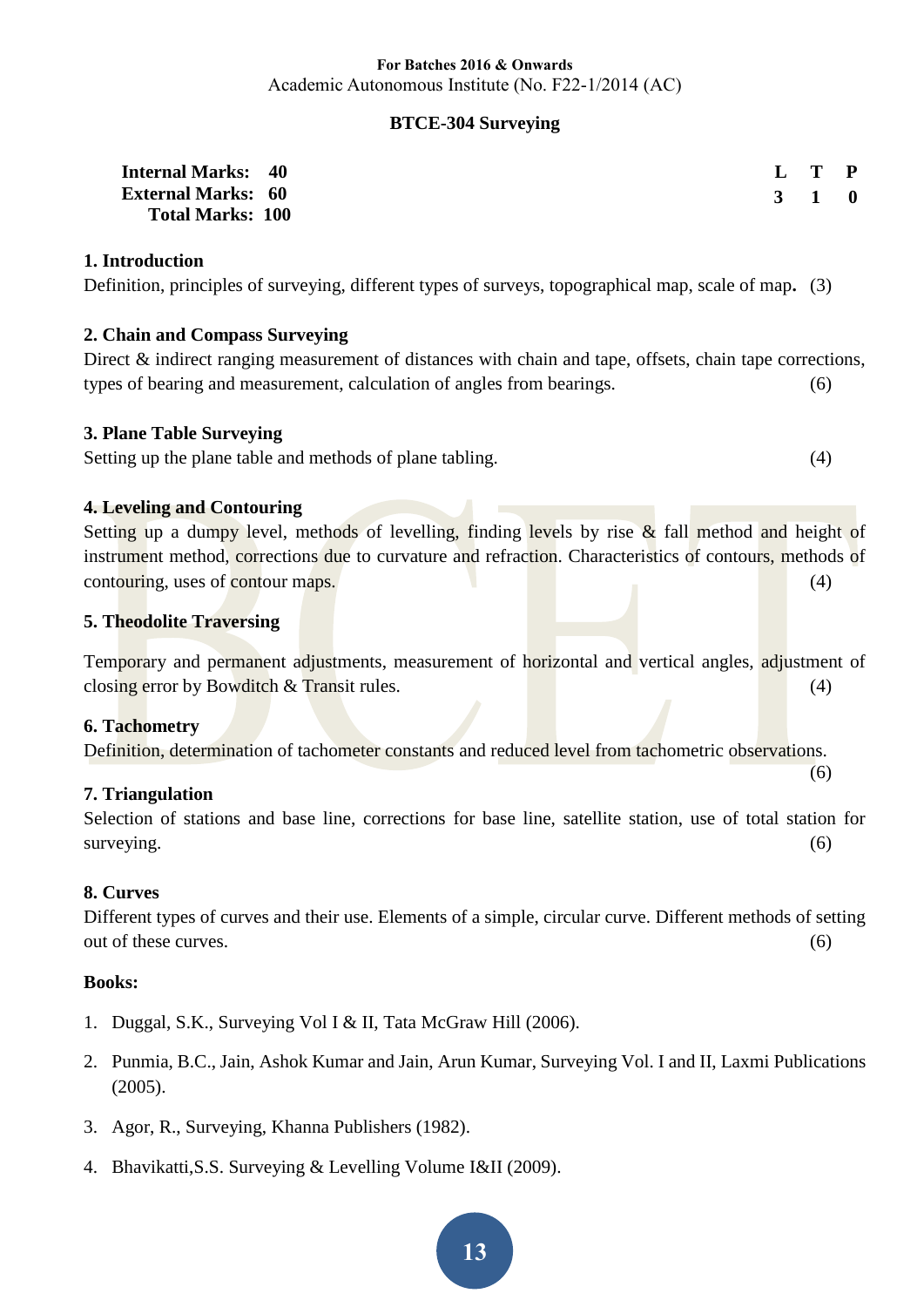# **BTCE-305 Building Material & Construction**

| <b>Internal Marks: 40</b> |  | $L$ T P             |  |
|---------------------------|--|---------------------|--|
| <b>External Marks: 60</b> |  | $3 \quad 0 \quad 0$ |  |
| <b>Total Marks: 100</b>   |  |                     |  |

# **1. Building Stones & Bricks**

Characteristics of a good building stone, Deterioration and preservation of stones, Artificial gtones, Composition of good brick earth, Qualities of good bricks, Classification of bricks, Tests on bricks, Varieties of fire bricks. *(3)* (3)

# **2. Cement**

Types, uses and composition of cement, raw materials, manufacturing process, varieties and properties of cement, hydration of cement, testing of cement. (3)

# **3. Concrete**

Introduction, constituents of concrete, batching of materials, manufacturing process of cement concrete, workability and factors affecting it, use of different waste materials in concrete, methods to determine workability, segregation and bleeding of concrete, strength of concrete and factors affecting it. (5)

# **4. Timber**

Structure of a tree, classification of trees, qualities of good timber, defects in timber, seasoning of timber, decay of timber, preservation of timber. (3)

# **5. Miscellaneous Materials**

Use of Aluminium, Glass, Plastics etc.in construction. (2)

# **6. Foundation and Walls**

Definition, types of foundation, causes of failures of foundation and remedial measures, types of wall and thickness considerations. (3)

# **7. Brick and Stone Masonry**

Types of bond & their merits and demerits. Rubble and ashlar joints in stone masonry. Cement concrete hollow blocks and their advantages and disadvantage. (3)

# **8. Damp Proofing**

Causes of dampness, preventive measures for dampness in buildings. (2)

# **9. Roofs**

Classification of roofs and roof trusses, members of roof trusses different roof covering materials.

**10. Plastering and Pointing**

Advantages of plastering and painting, methods of plastering, materials and types, defects in plastering, different types of finishing plastered surface. (3)

(2)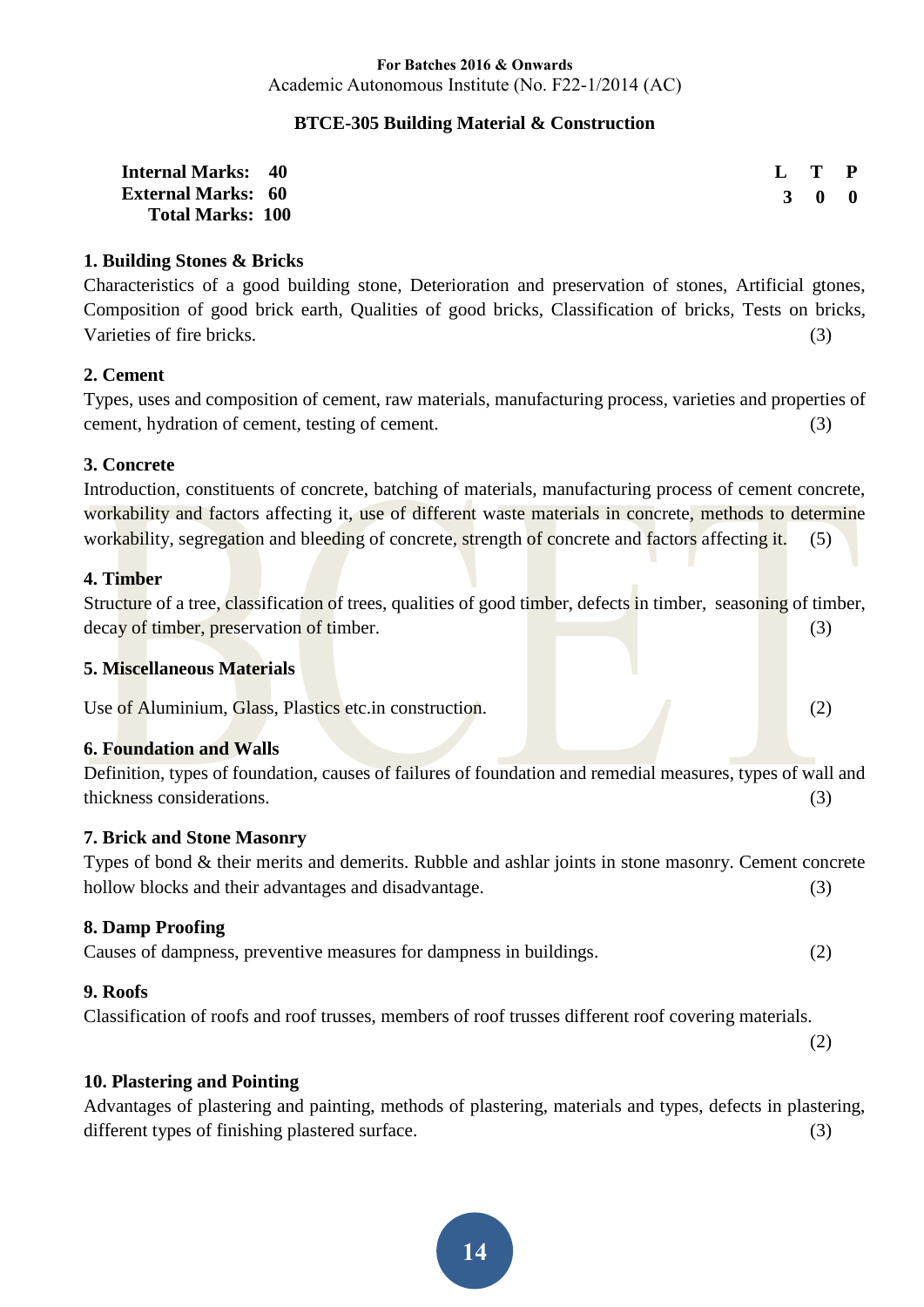# **11. Floors**

Types of floors used in building & and their suitability, factors for selecting suitable floor for building.

# **12. Miscellaneous Topics**

Building services – Plumbing, Electrical, Air conditioning, Accoustics & sound insulation, Fire protection  $measures, Lift.$  (4)

(3)

- 1. Rangwala Building materials.
- 2. Bindra SP, Arora KR Building construction.
- 3. Shetty MS, Concrete Technology.
- 4. Punmia BC, Building construction.
- 5. Singh, Parbin, Building materials.
- 6. Sushil Kumar, Building Construction.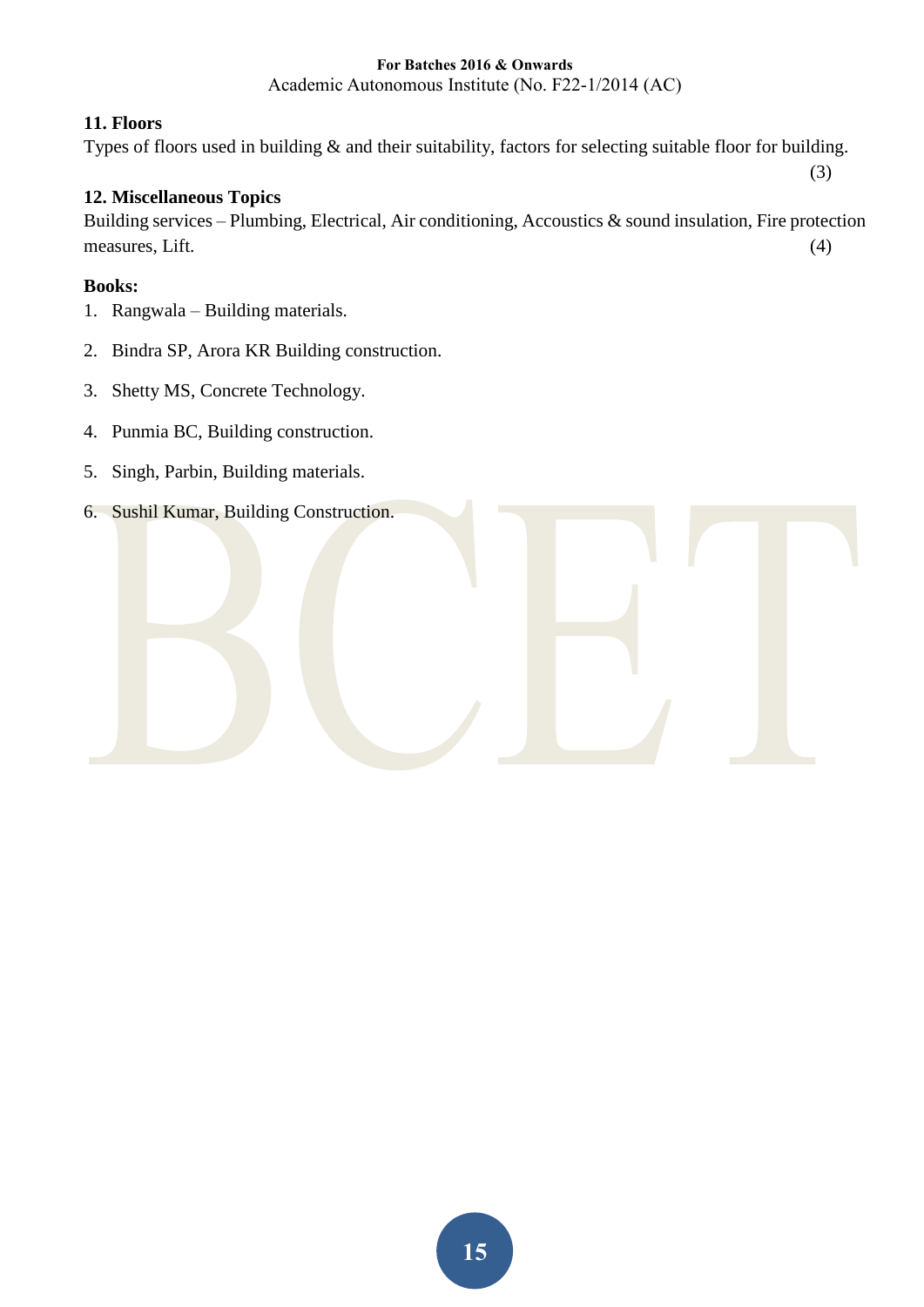# **BTCE-306 Fluid Mechanics Lab**

| <b>Internal Marks: 30</b> |  | L T P         |  |
|---------------------------|--|---------------|--|
| <b>External Marks: 20</b> |  | $0 \t 0 \t 2$ |  |
| Total Marks: 50           |  |               |  |

- 1. To determine the meta-centric height of a floating vessel under loaded and unloaded conditions.
- 2. To study the flow through a variable area duct and verify Bernoulii's energy equation.
- 3. To determine the coefficient of discharge for an obstruction flow meter (venturimeter/orifice meter).
- 4. To determine the discharge coefficient for a Vee notch or rectangular notch.
- 5. To determine the coefficient of discharge for Broad crested weir.
- 6. To determine the hydraulic coefficients for flow through an orifice.
- 7. To determine the friction coefficient for pipes of different diameter.
- 8. To determine the head loss in a pipe line due to sudden expansion / sudden contraction/ bend.
- 9. To determine the velocity distribution for pipe line flow with a pitot static probe.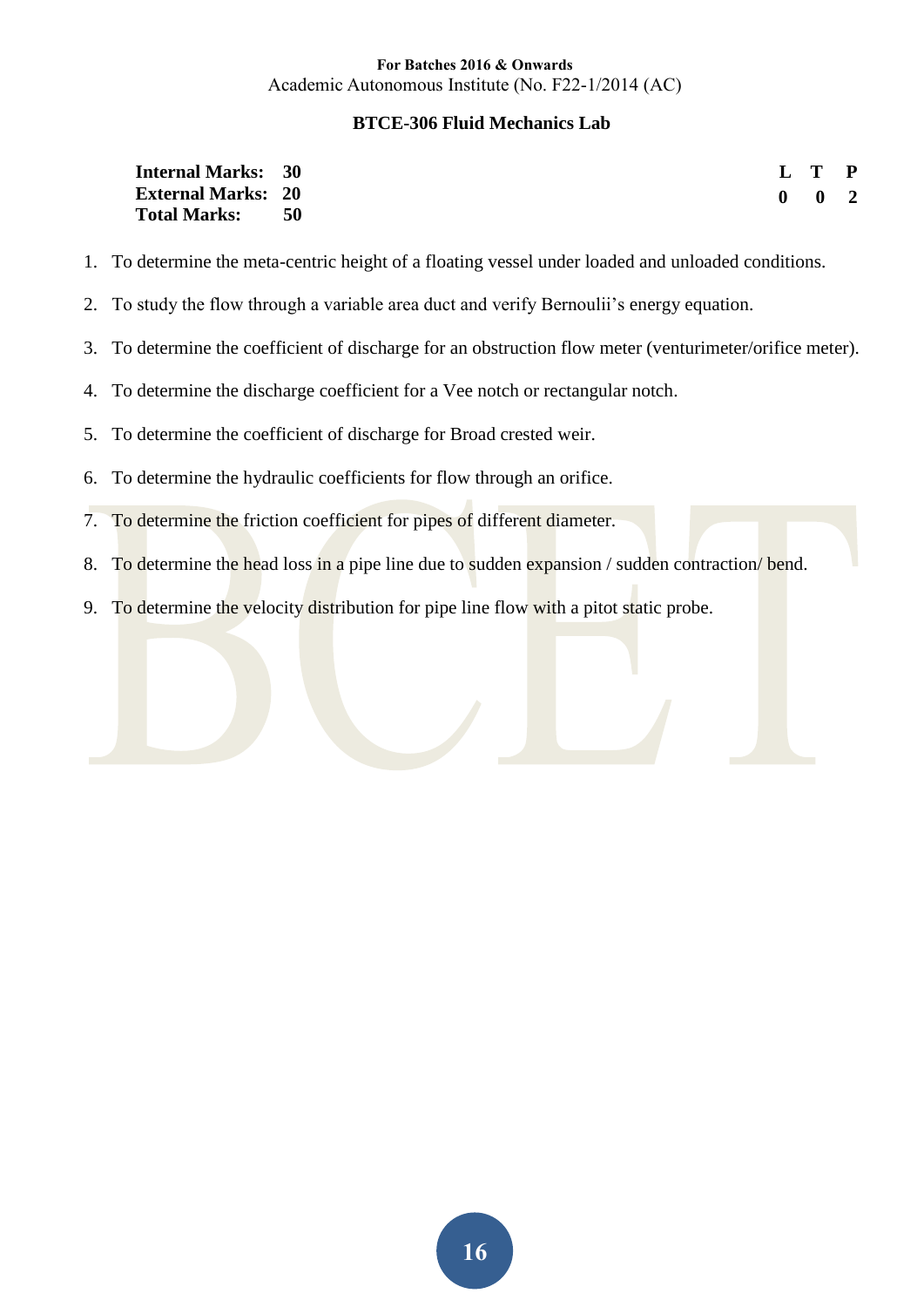# **BTCE-307 Strength of Material Lab**

| <b>Internal Marks: 30</b> |    |  | L T P         |  |
|---------------------------|----|--|---------------|--|
| <b>External Marks: 20</b> |    |  | $0 \t 0 \t 2$ |  |
| <b>Total Marks:</b>       | 50 |  |               |  |

- 1. To draw Stress Strain curve for Ductile and Brittle material in tension.
- 2. To draw Stress Strain curve for Ductile and Brittle material in compression.
- 3. To draw shear stress, shear strain curve for ductile and brittle material in torsion strength testing
- 4. To draw load deflection curve for spring in loading and unloading conditions.
- 5. To determine the hardness of the given material by Rockwell and Brinell hardness testing machine.
- 6. To determine the fatigue strength of the material.
- 7. To determine the impact strength by Izod and Charpy test.
- 8. To determine the flexural strength of timber/steel beam.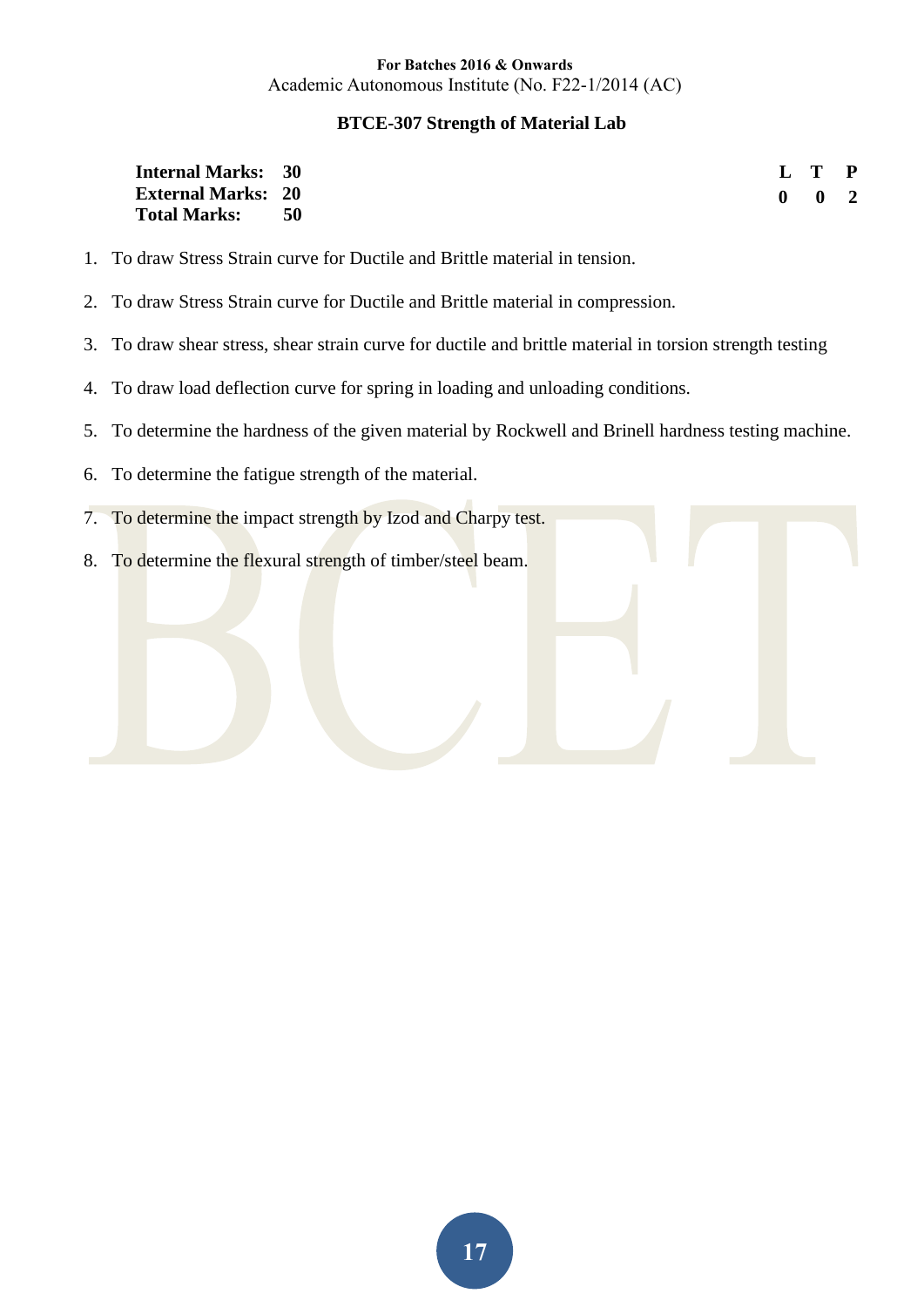# **BTCE-308 Surveying Lab**

| <b>Internal Marks: 30</b> |    |  |  | L T P |                     |  |
|---------------------------|----|--|--|-------|---------------------|--|
| <b>External Marks: 20</b> |    |  |  |       | $0 \quad 0 \quad 3$ |  |
| <b>Total Marks:</b>       | 50 |  |  |       |                     |  |

- 1. Measurement of distance, ranging a line.
- 2. Measurement of bearing and angles with compass, adjustment of traverse by graphical method.
- 3. Determination of level by height of instrument, rise & fall methods.
- 4. Measurement of horizontal and vertical angle by theodolite.
- 5. Determination of tachometric constants and determination of reduced levels by tachometric observations.
- 6. Plane table survey, different methods of plotting two point & three-point problem.
- 7. Determination of height of an inaccessible object.
- 8. Setting out a transition curve. Setting out of circular curves in the field using different methods.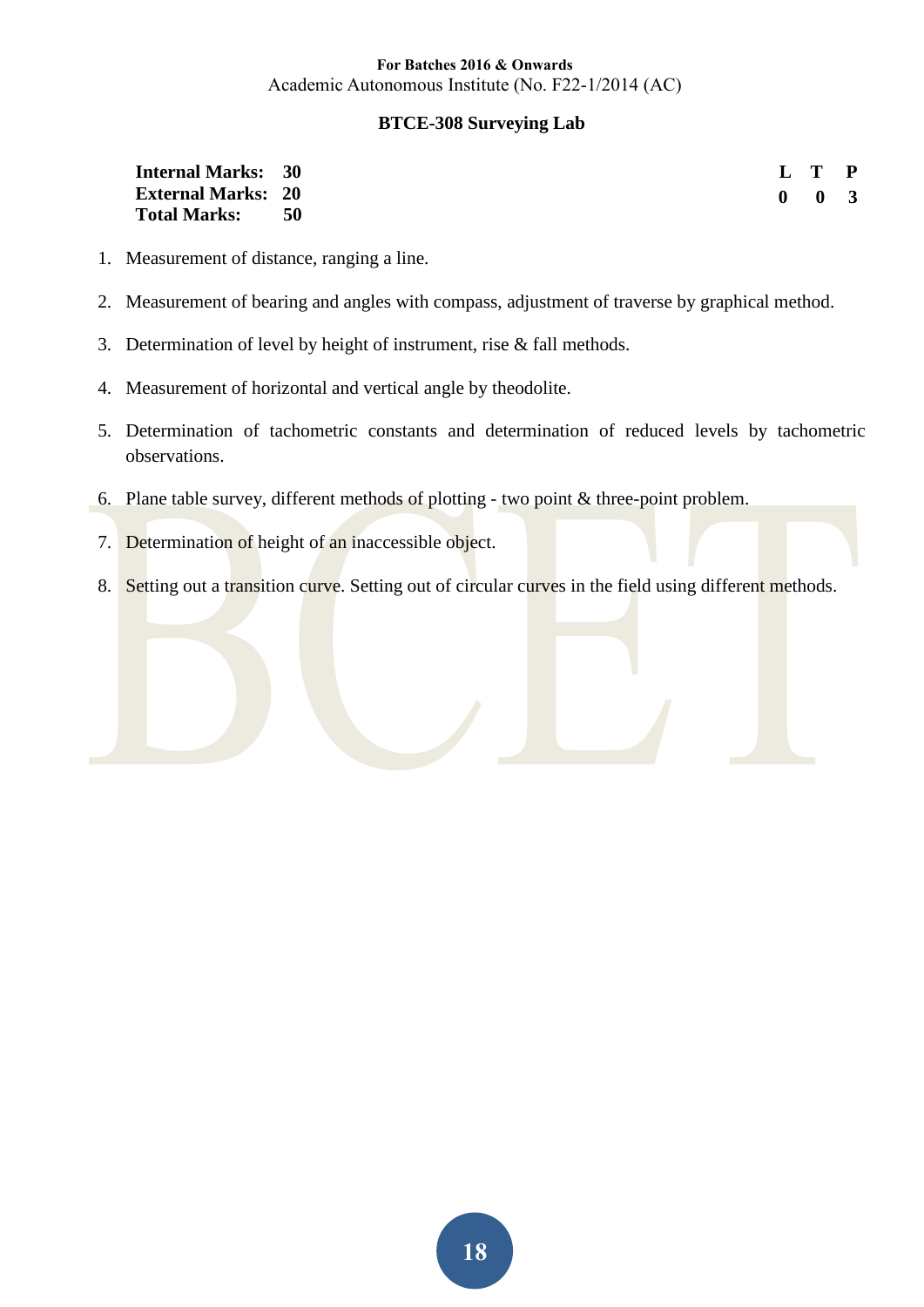# **BTCE-309 Workshop Training**

| <b>Internal Marks: 30</b> |      |  |  | L T P         |  |
|---------------------------|------|--|--|---------------|--|
| <b>External Marks: 20</b> |      |  |  | $\sim$ $\sim$ |  |
| <b>Total Marks:</b>       | - 50 |  |  |               |  |

This will be held after 2nd Semester during summer in the Institute Workshop for four weeks daily for 4 hrs. The students will be trained in the area of Carpentry, Electrical, Plumbing, Masonary and CAD work.

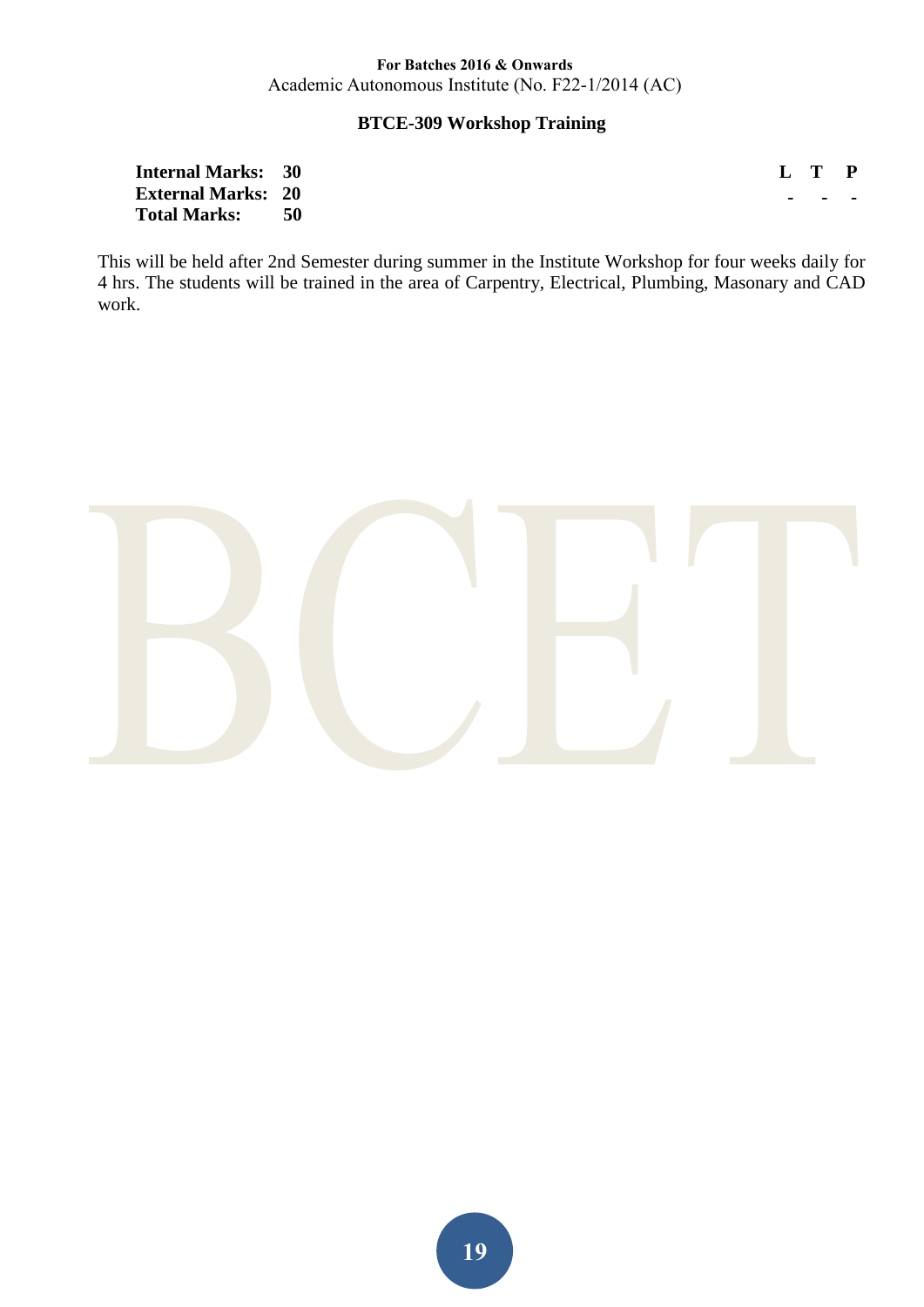Beant College of Engineering & Technology, Gurdaspur

# *Fourth Semester*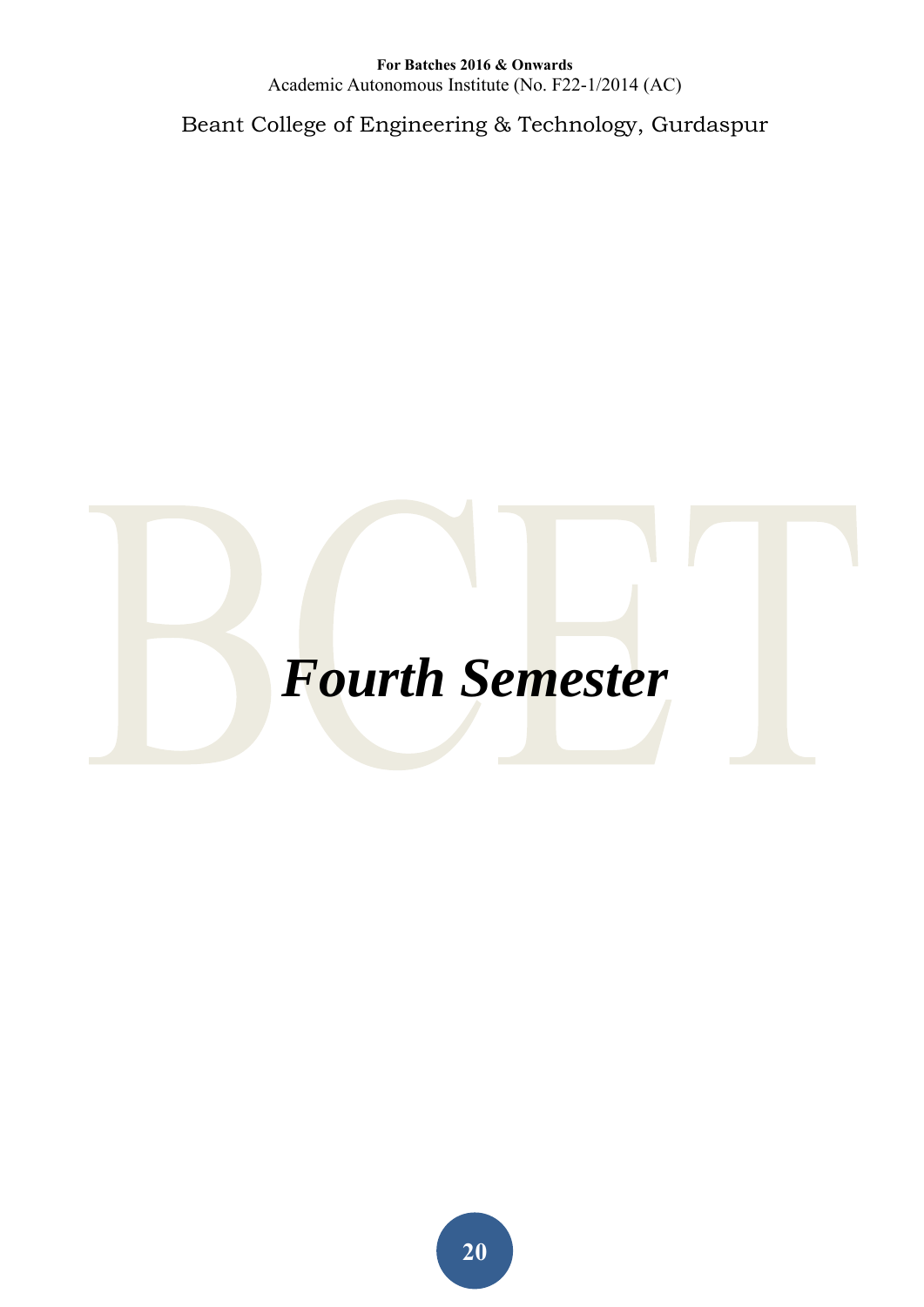Introduction, basic principles, photo-theodolite, elevation of a point by photographic measurement, aerial camera, vertical photograph, tilted photograph, scale, crab and drift, flight planning for aerial photography, ground control for photogrammetry, photomaps and mosaics, stereoscopic vision, stereoscopic parallax, stereoscopic plotting instruments, introduction of electronic total station & their applications.

(9)

**L T P 3 1 0**

# **2. Remote Sensing**

**1. Photogrammetry** 

**Internal Marks: 40 External Marks: 60 Total Marks: 100** 

Introduction, basic principles, electromagnetic (EM) energy spectrum, EM radiations and the atmosphere, interaction of EM radiations with earth's surface, types of remote sensing systems, remote sensing observation platforms, satellites and their characteristics – geo-stationary and sun-synchronous, earth resources satellites, meteorological satellites, sensors, types and their characteristics, across track and along track scanning, applications of remote sensing. (9)

# **3. Geographical Information System (GIS)**

Definition, GIS objectives, hardware and software requirements for GIS, components of GIS, coordinate system and projections in GIS, data structure and formats, spatial data models – raster and vector, data inputting in GIS, data base design - editing and topology creation in GIS, linkage between spatial and non spatial data, spatial data analysis – significance and type, attribute query, spatial query, vector based spatial data analysis, raster based spatial data analysis, errors in GIS, integration of RS and GIS data, digital elevation model, network analysis in GIS, GIS software packages.(9)

# **4. Global Positioning System (GPS)**

Introduction, fundamental concepts, GPS system elements and signals, GPS measurements and accuracy of GPS, satellite movement, GPS satellites, co-ordinate systems - geoids, ellipsoid and datum, spheroid, customized local reference ellipsoids, national reference systems, worldwide reference ellipsoid, WGS 84, differential-GPS, classification of GPS receivers, GPS applications. (9)

# **Books:**

- 1. Arora, K.R., 2007: Surveying Vol-III, Standard Book House.
- 2. Campbell, J.B.2002: Introduction to Remote Sensing. Taylor Publications.
- 3. Chang.T.K. 2002: Geographic Information Systems, Tata McGraw Hill.
- 4. Heywood. I, Cornelius S, Crver Steve. 2003: An Introduction to Geographical Information Systems, Pearson Education.
- 5. Joseph George, 2003: Fundamentals of Remote Sensing. Universities Press.

**BTCE-401 Geomatics Engineering**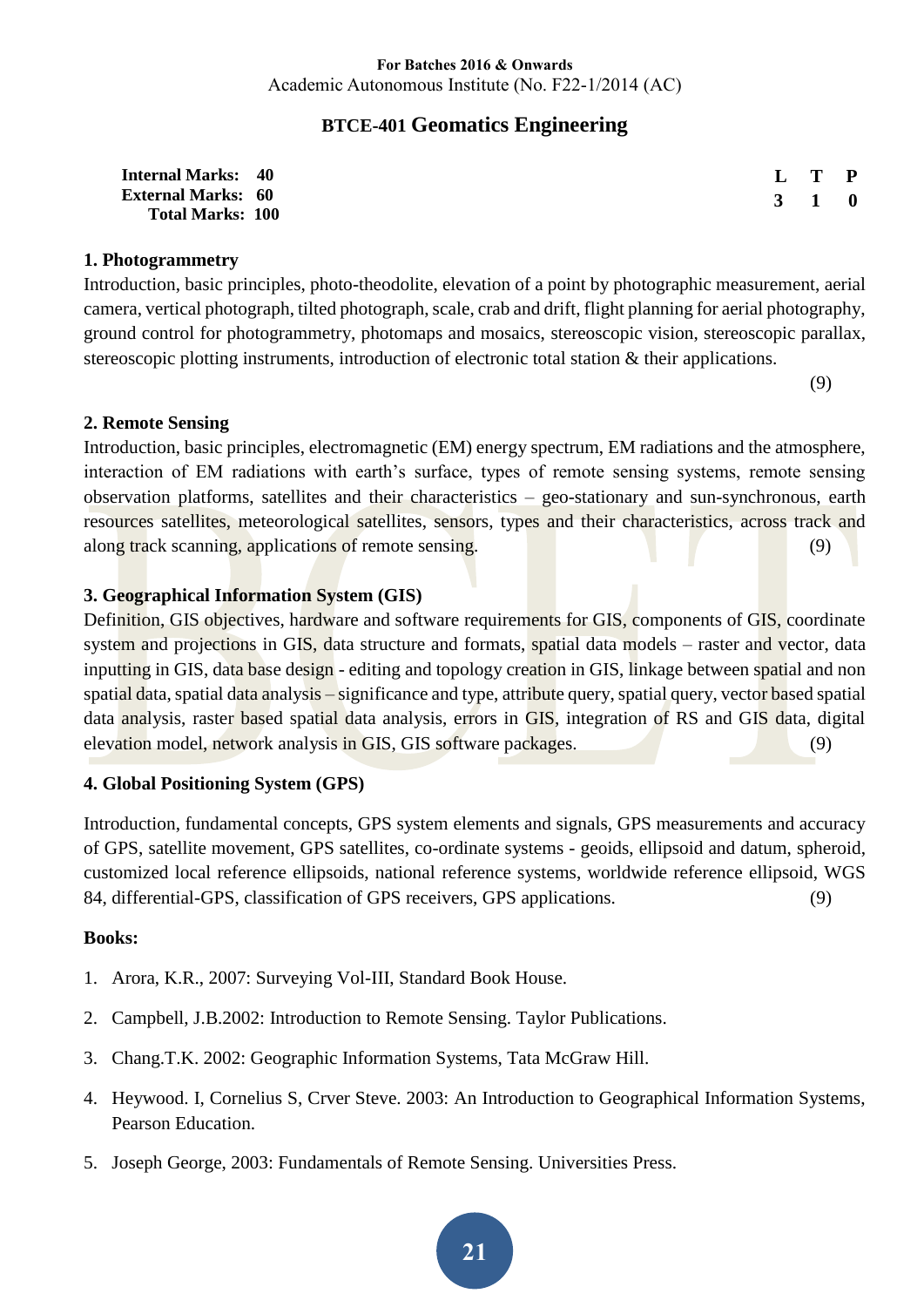# **For Batches 2016 & Onwards**

Academic Autonomous Institute (No. F22-1/2014 (AC)

- 6. Punmia, B.C., Jain A.K., 2005: Higher Surveying, Luxmi Publications
- 7. Sabbins, F.F., 1985: Remote Sensing Principles and Interpretation. W.H. Freeman and company.
- 8. Kaplan, E.D., Understanding GPS: Principles and Application, Artec House, 2 Edition

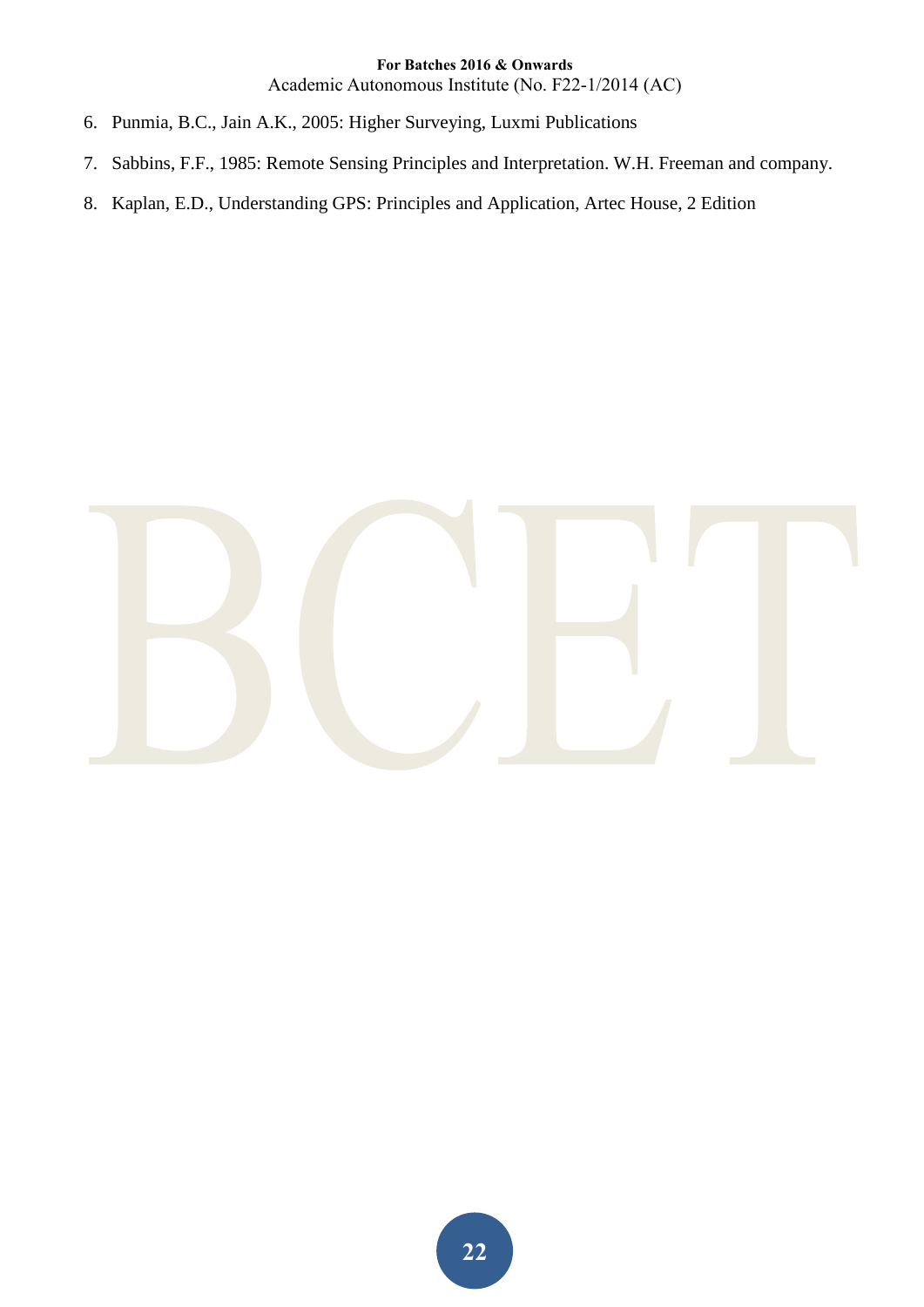# **BTCE-402 Construction Machinery and Works Management**

| <b>Internal Marks: 40</b> |  | $L$ T P |  |
|---------------------------|--|---------|--|
| <b>External Marks: 60</b> |  | 3 1 0   |  |
| <b>Total Marks: 100</b>   |  |         |  |

# **1. Introduction**

Need for project planning & management, time, activity & event, bar chart, Milestone chart, uses & draw  $backs.$  (4)

# **2. PERT**

Construction of PERT network, time estimates, network analysis, forward pass & backward pass, slack, critical path, data reduction, suitability of PERT for research project, numerical problems, probability of achieving scheduled project. (10)

# **3. CPM**

Definitions, network construction, critical path, fundamental rules, determination of project schedule, activity time estimates, float types, their significance in project control, numerical problems. (6)

# **4. Cost Analysis and Contract**

Type of costs, cost time relationships, cost slopes, conducting a crash programme, determining the minimum total cost of project, numerical problems, updating a project, when to update, time grid diagram, resource scheduling, planning of different components of civil engineering projects such as a house, workshop, dam, tunnel. (8)

# **5. Construction Equipment and Machinery**

Dragline, Hoes. Line diagram of each, sizes, output, uses, factors affecting selection of each equipment, economic life of equipment, maintenance and repair cost, Hoisting &Transporting Equipments- Hoists, Winches, Cranes, Belt conveyors, Ropeways, trucks & Wagons, Construction Equipments, concrete pumps, Working flow diagram of RMC Plant, Bituminous Plant , Paver Plant. (6)

# **6. Software**

Introduction of relevant software. (2)

- 1. Construction Planning and Equipment R.L.Peurifoy Tata McGraw Hill, New Delhi
- 2. PERT and CPM L.S.Srinath, East West Press
- 3. Management Guide to PERT & CPM Wiest & levy; Prentice Hall
- 4. Construction Equipment & Planning and Application. Mahesh Verma Artec Publication.
- 5. Construction Planning and Management by U. K. Shrivastava; Galgotia Publications Pvt. Ltd.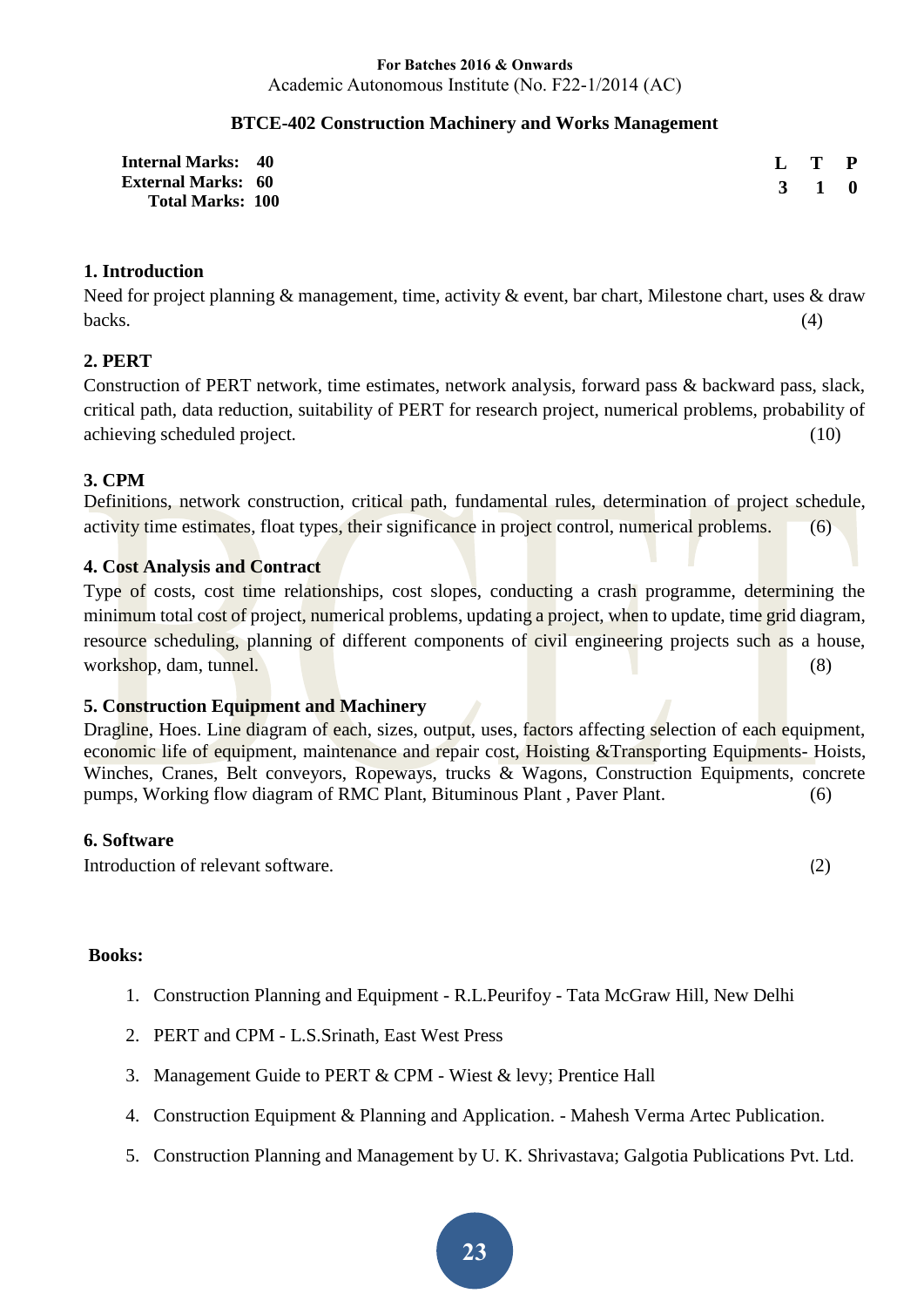# **BTCE-403 Design of Concrete Structures-I**

|             | <b>Internal Marks:</b><br>40<br>L<br><b>External Marks:</b><br>60<br>$\overline{\mathbf{4}}$<br><b>Total Marks: 100</b>                   | 1   | P<br>$\bf{0}$ |
|-------------|-------------------------------------------------------------------------------------------------------------------------------------------|-----|---------------|
|             | Note: Relevant Indian Code of Practices is permitted in Examination.                                                                      |     |               |
|             | Part A: CONCRETE TECHNOLOGY                                                                                                               |     |               |
|             | 1. Concretes & Admixtures<br>Various ingredients of concrete and their properties. Various types of admixtures and their uses. (5)        |     |               |
|             | 2. Properties of Concrete<br>Different properties of fresh and hardened concrete and their testing procedure.                             | (5) |               |
| criteria.   | 3. Mix Design<br>Concrete mix design as per IS method. Factors affecting strength and durability of concrete and acceptance               | (7) |               |
|             | Part B: DESIGN OF REINFORCED CONCRETE ELEMENTS                                                                                            |     |               |
| $I_{\cdot}$ | Concept and Methods of Structural Design, Objectives, Properties of Concrete and Steel, Stress-<br>Strain behavior of Steel and Concrete. | (5) |               |
| П.          | Design Philosophies: Working Stress Method, Limit State Method.                                                                           | (5) |               |
| III.        | Analysis & Design of Simply Supported Beams - (Rectangular and Flanged Sections).                                                         | (7) |               |
| IV.         | Analysis & Design for Shear, Bond, Anchorage, Development Length and Torsion.                                                             | (7) |               |
| V.          | Analysis & Design of One and Two way Slabs, Stairs.                                                                                       | (7) |               |

- 1. Properties of Concrete by A.M.Neville Prentice Hall
- 2. Concrete Technology by M.S.Shetty. S.Chand & Co.;
- 3. Concrete Technology by M.L. Gambhir. Tata Mc. Graw Hill Publishers, New Delhi
- 4. Concrete Technology by A.R. Santha Kumar, Oxford university Press, New Delhi
- 5. Advanced Design of Structures N. Krishna Raju
- 6. Advanced RCC Design Pillai & Mennon ; Tata MacGraw Hill
- 7. Limit State Design Ramachandra
- 8. Limit State Design A.K. Jain
- 9. Limit State Design of Reinforced Concrete P.C. Vergese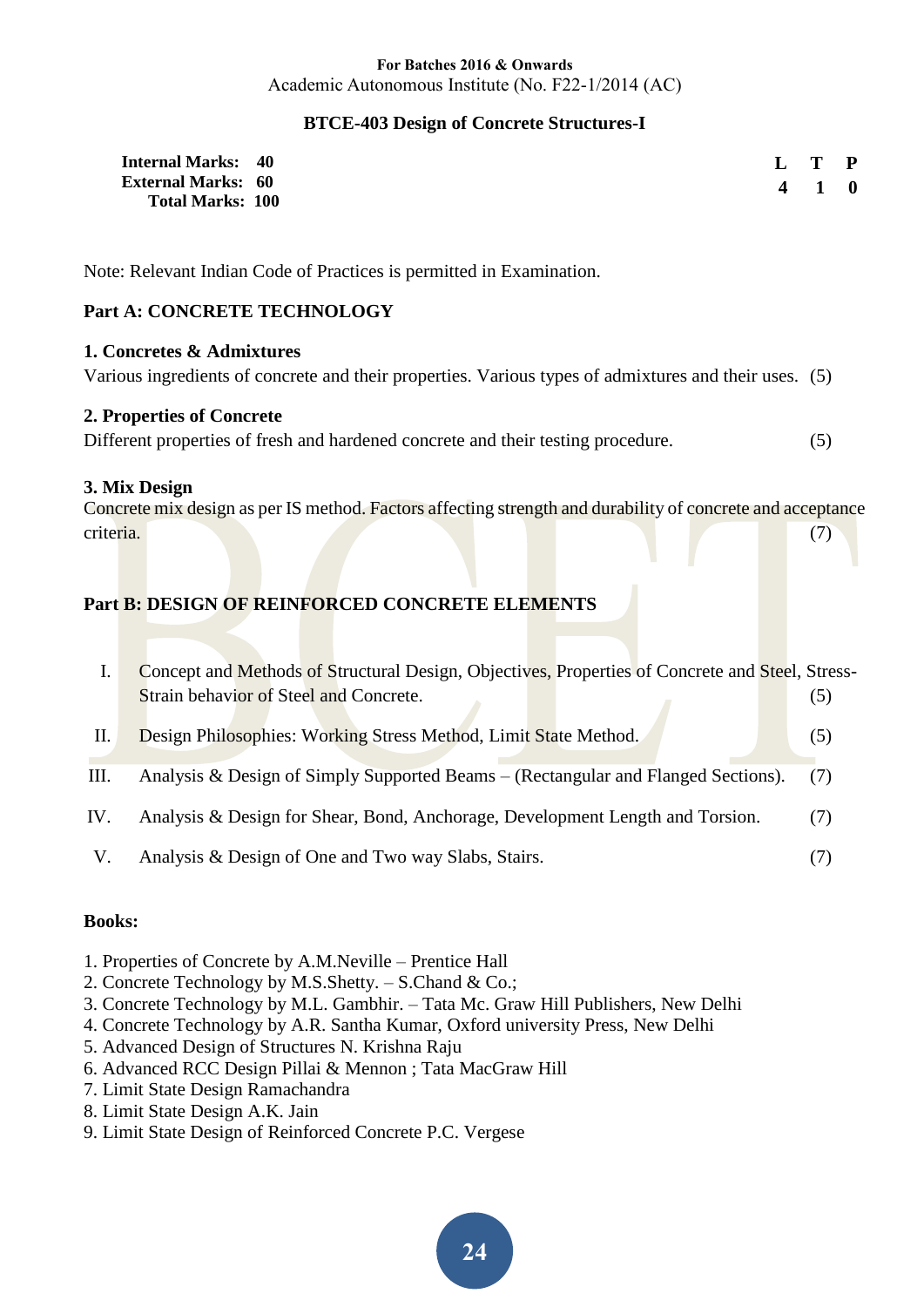# **BTCE-404 Fluid Mechanics-II**

| <b>Internal Marks: 40</b> |  | $L$ T P             |  |
|---------------------------|--|---------------------|--|
| <b>External Marks: 60</b> |  | $3 \quad 1 \quad 0$ |  |
| <b>Total Marks: 100</b>   |  |                     |  |

# **1. Laminar Flow**

Navier-stokes equations in Cartesian coordinates (no derivation), meaning of terms, Flow through circular section pipe, flow between parallel plates, stokes law. Flow through porous media, Transition from laminar to turbulent, Critical velocity and critical Reynolds Number.(7)

# **2. Turbulent Flow**

Turbulent flows and flow losses in pipes, Darcy equation, minor head losses in pipe fittings, hydraulic and energy gradient lines. Definition of turbulence, scale and intensity, effects of turbulent flow in pipes. Equation for velocity distribution in smooth and rough pipes (no derivation). Resistance diagram.(7)

# **3. Boundary Layer Analysis**

Assumption and concept of boundary layer theory. Boundary-layer thickness, displacement, momentum & energy thickness, laminar and turbulent boundary layers on a flat plate; Laminar sub-layer, smooth and rough boundaries. Local and average friction coefficients. Separation and Control. (4)

# **4. Uniform Flow in Open Channels**

Flow classifications, basic resistance Equation for open channel flow. Chezy, Manning, Bazin and Kutter formulae. Variation of roughness coefficient, conveyance and normal depth. Velocity Distribution. Most efficient rectangular, trapezoidal and circular flow sections. (5)

# **5. Energy and Momentum Principles and Critical Flow**

Energy and specific energy in an open channel; critical depth for rectangular and trapezoidal channels. alternate depths. Applications of specific energy to transitions and broads crested weirs. Momentum and specific force in open channel flow, sequent depths. (4)

# **6. Gradually varied Flow**

Different Equation of water surface profile; limitation, properties and classification of water and surface profiles with examples, computation of water surface profile by graphical, numerical and analytical approaches. (7)

# **7. Hydraulic Jump and Surges**

Theory of jump, elements of jump in a rectangular channel, length and height of jump, location of jump, energy dissipation and other uses, positive and negative surges. (5)

- 1. Hydraulics & Fluid Mechanics by P.N. Modi and S.M. Seth; Standard Publication
- 2. Flow in Open Channels by K. Subraminayam; Tata MacGraw Hill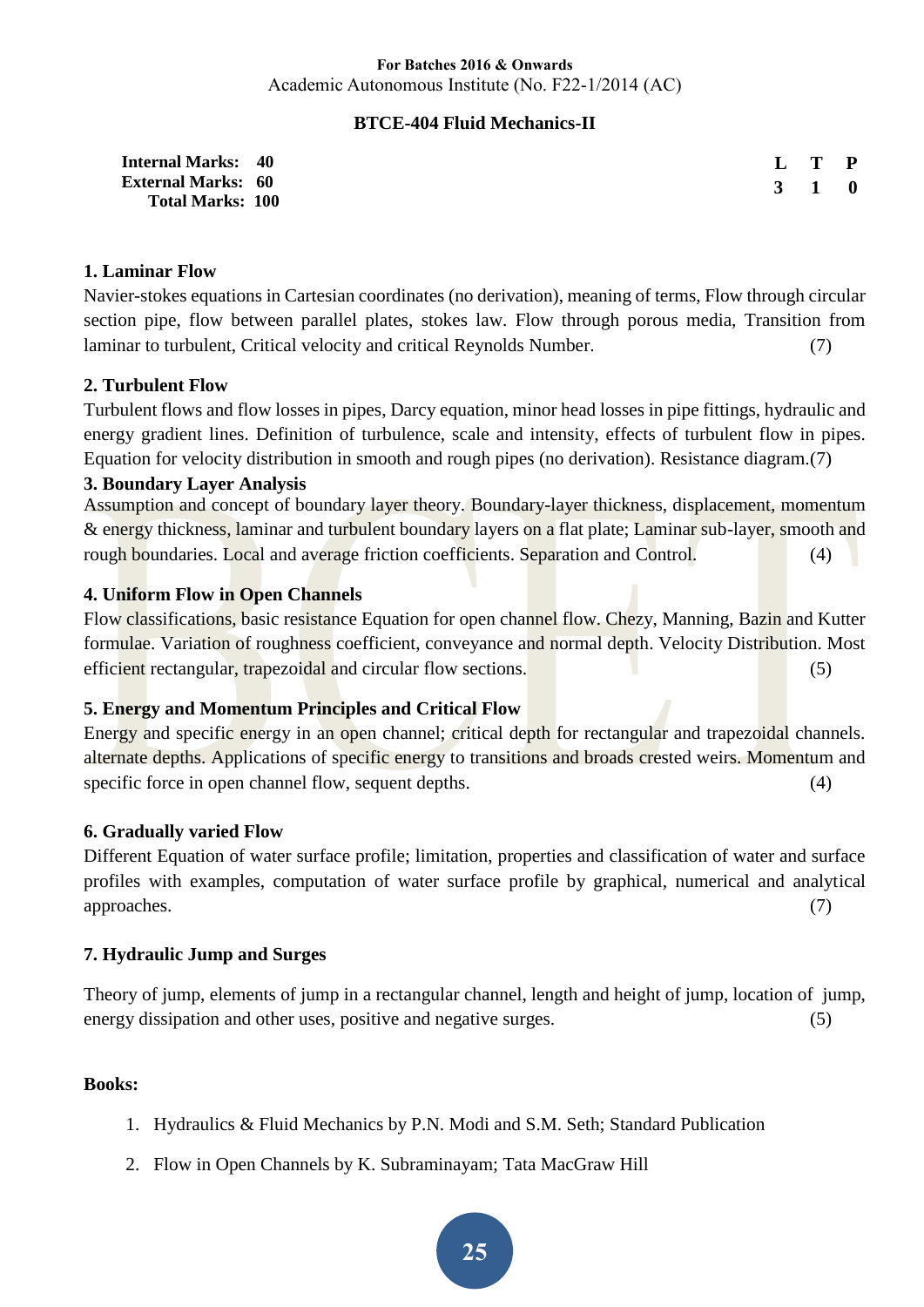# **For Batches 2016 & Onwards**

Academic Autonomous Institute (No. F22-1/2014 (AC)

- 3. Introduction to Fluid Mechanics by Robert N. Fox & Alan T.Macnold
- 4. Fluid Mechanics : R.K. Bansal; Laxmi Publications
- 5. Fluid Mechanics : Jagdish Lal; Metropolitan Book Co. (P) Ltd.

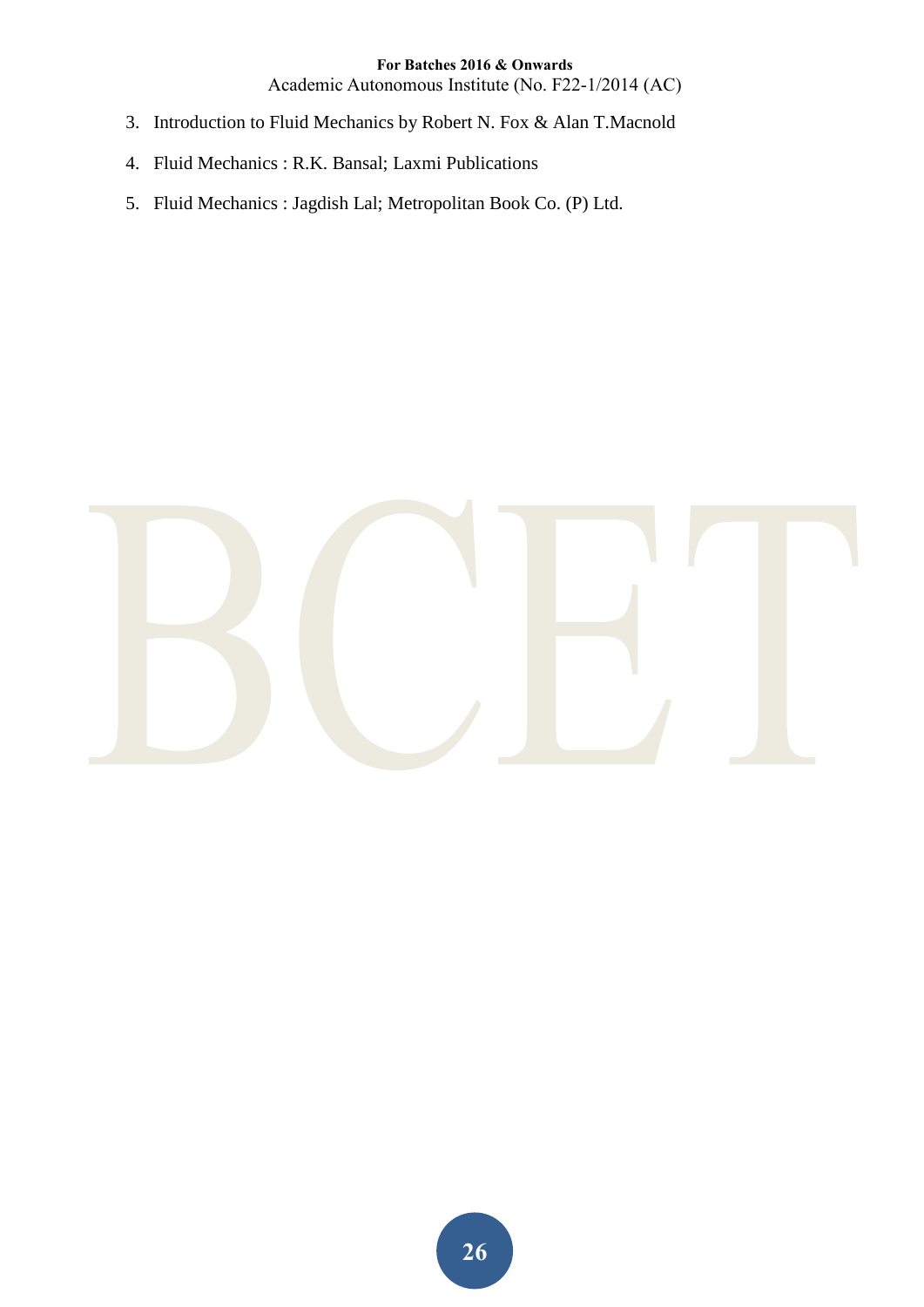# **BTCE-405 Irrigation Engineering–I**

| <b>Internal Marks: 40</b> |  | $L$ T P |  |
|---------------------------|--|---------|--|
| <b>External Marks: 60</b> |  | 3 1 0   |  |
| <b>Total Marks: 100</b>   |  |         |  |

# **1. Introduction**

Importance of Irrigation engineering, purposes of irrigation, objectives of irrigation, benefits of irrigation, advantages of various techniques of irrigation-- Furrow Irrigation, Boarder strip Irrigation, basin irrigation, sprinkler irrigation, drip irrigation.(5)

# **2. Methods of Irrigation**

Advantages and disadvantages of irrigation, water requirements of crops, factors affecting water requirement, consumptive use of water, water depth or delta, Duty of water, Base Period, relation between delta, duty and base period, Soil crop relation-ship and soil fertility. (4)

# **3. Canal Irrigation**

Classifications of canals, canal alignment, Inundation canals, Bandhara irrigation, advantages and disadvantages, Kennedy's theory, Lacey's theory, Drawbacks in Kennedy's & Lacey's theories, comparison of Lacey's and Kennedy's theories, Design of unlined canals based on Kennedy & Lacey's theories. (5)

# **4. Lined Canals**

Types of lining, selection of type of lining, economics of lining, maintenance of lined canals, silt removal, strengthening of channel banks, measurement of discharge in channels, design of lined canals, methods of providing drainage behind lining. (4)

# **5. Losses in Canals, Water Logging and Drainage**

Losses in canals-evaporation and seepage, water logging, causes and ill effects of water logging anti water logging measures. Drainage of land, classification of drains - surface and subsurface drains, Design considerations for surface drains, advantages and maintenance of tile drains. (4)

# **6. Investigation and Preparation of Irrigation Projects**

Classification of project, project preparation-investigations, design of works and drawings, concept of multi - purpose projects, major, medium and miner projects, planning of an irrigation project, economics & financing of irrigation works. Documentation of project report. (6)

# **7. Tube - Well Irrigation**

Types of tube wells - strainer type, cavity type and slotted type. Type of strainers, aquifer, porosity, uniformity coefficient, specific yield  $\&$  specific retention, coefficients of permeability, transmissibility and storage. Yield or discharge of a tube well, assumptions, Theim's & Dupuit's formulae, limitations of Theim's and Dupuit's formulae. Interference of tube wells with canal or adjoining tube-wells, causes of failure of tube wells, optimum capacity, duty and delta of a tube well. Rehabilitation of tube well.

(6)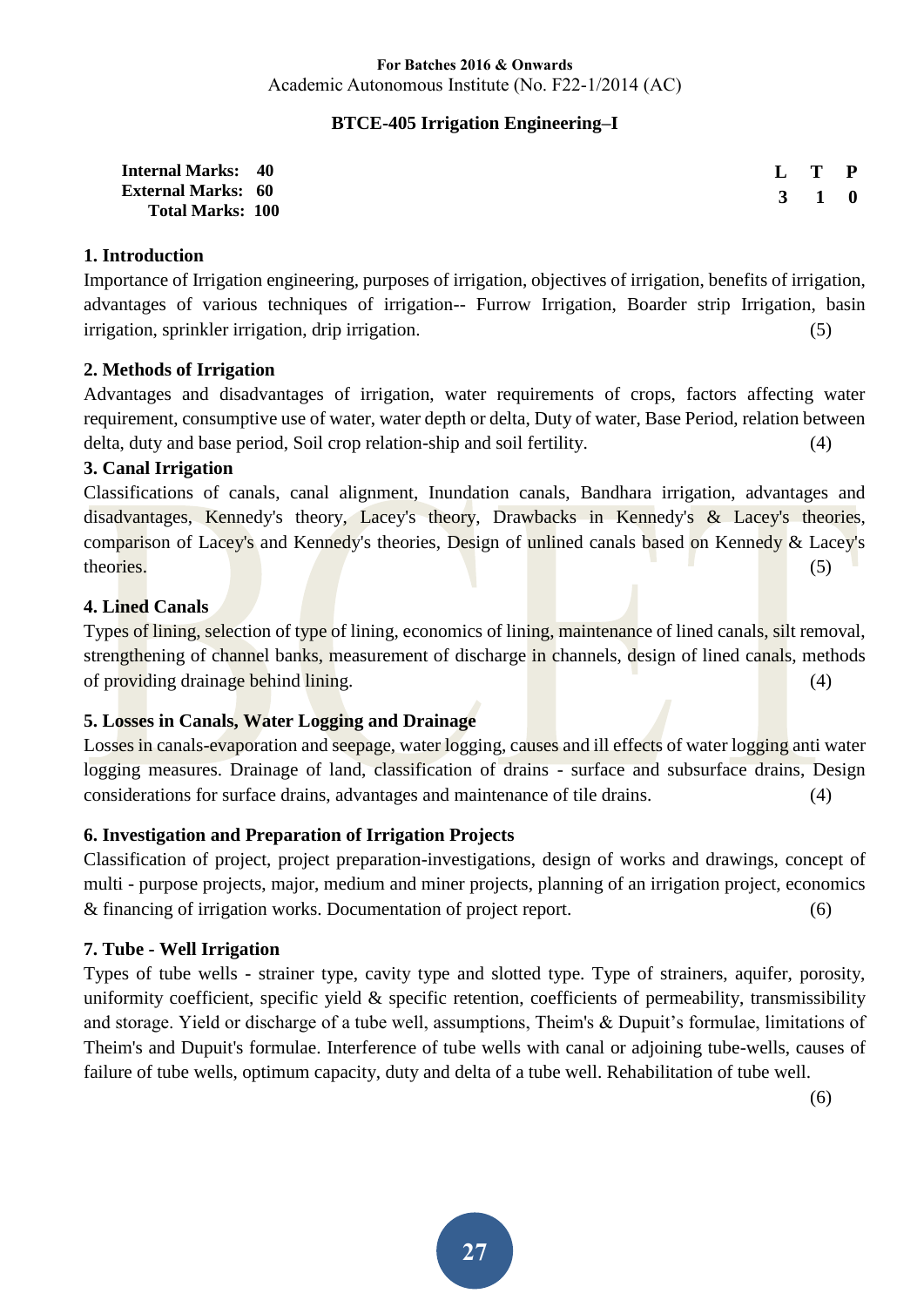# **8. River Training Works**

Objectives, classification of river-training works, Design of guide banks. Groynes or spurs - their design and classification ISI. Recommendations of approach embankments and afflux embankments, pitched islands, natural cut-offs and artificial cut-offs and design considerations. (6)

- 1. Principles & practice of Irrigation Engineering S.K.Sharma, S. Chand, Limited.
- 2. Irrigation & Water Power Engineering B.C. Punmia, Pande B.B.Lal, Laxmi Publications (P) Ltd
- 3. Fundamentals of Irrigation Engineering Dr. Bharat Singh, Nem Chand & Bros
- 4. Irrigation Engineering & Hydraulic Structure S.R.Sahasrabudhe, S. K. Kataria & Sons
- 5. Irrigation Engineering & Hydraulic Structure Varshney, Gupta & Gupta, Nem Chand and Brothers
- 6. Irrigation Engineering & Hydraulic Structure Santosh Kumar Garg, Khanna Publishers

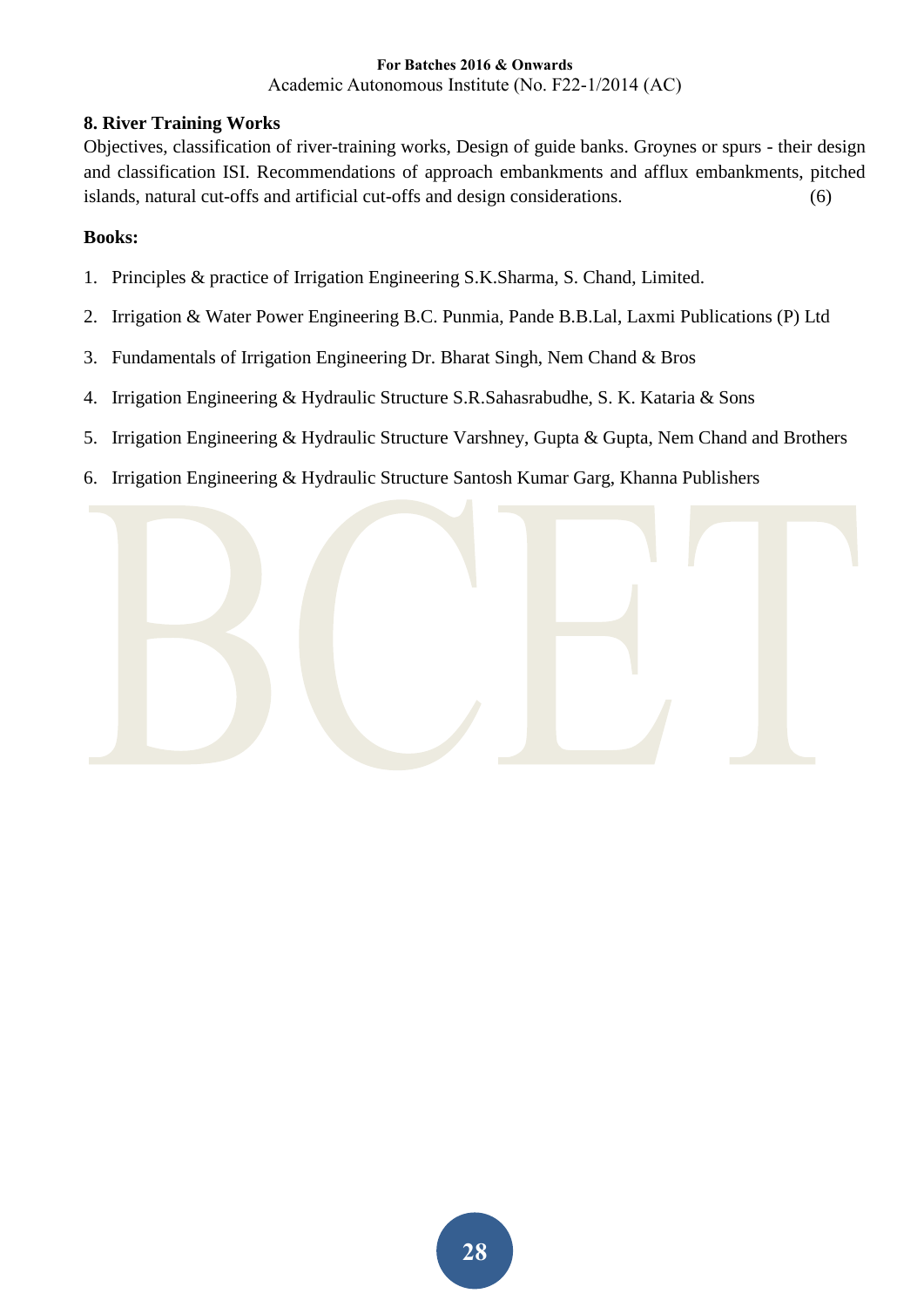# **BTCE-406 Structural Analysis- I**

| <b>Internal Marks: 40</b> |  | $L$ T P             |  |
|---------------------------|--|---------------------|--|
| <b>External Marks: 60</b> |  | $4 \quad 1 \quad 0$ |  |
| <b>Total Marks: 100</b>   |  |                     |  |

# **1. Displacements**

Concept; Governing differential equation for deflection of straight beams; Following methods for determination of structural displacements:

- I. Geometric Methods: Double integration; Macaulay's method; Moment area method; Conjugate beam method.
- II. Energy Methods: Strain energy in members, , Betti's and Maxwell's Laws of reciprocal deflections, Concept of Virtual work and its applications, Castigliano's theorems, unit load method, deflections of trusses and 2D-frames. (12)

# **2. Determinate Structures**

Concept of determinacy; analysis of determinate structural elements—truss, arch, beam, frame, cables; internal forces in determinate structures; determinate reaction diagram-- bending moment, shear force, radial shear, normal thrust diagrams for the determinate structures.

- I. Analysis of plane trusses, compound and complex trusses using method of joints, method of sections, tension coefficients.
- II. Analysis of three-hinged arch of various shapes under different loading conditions.
- III. Analysis of simple portal frame, cables under different loading conditions.

(12)

# **3. Moving Loads and Influence Line Diagrams**

Concept of influence line diagram, rolling loads; bending moment and shear force diagrams due to single and multiple concentrated rolling loads, uniformly distributed moving loads; equivalent UDL; Muller Breslau principle; influence lines for different structural parameters in beams; calculation of the maximum and absolute maximum shear force and bending moment; concept of envelopes; influence line for displacements; influence line for bar force in trusses. (10)

# **4. Analysis of Cables and Suspension Bridges**

General cable theorem, analysis of cables supported at same or different levels, shape, elastic stretch of cable, maximum tension in cable and back-stays, pressure on supporting towers, suspension bridges, three hinged stiffening girders. (8)

# **5. Analysis of Dams, Chimneys and Retaining Walls**

Introduction, loadings for the dams, chimneys, and retaining walls; limit of eccentricity for no-tension criteria; concept of core; middle-third rule; maximum/minimum base pressures.. (6)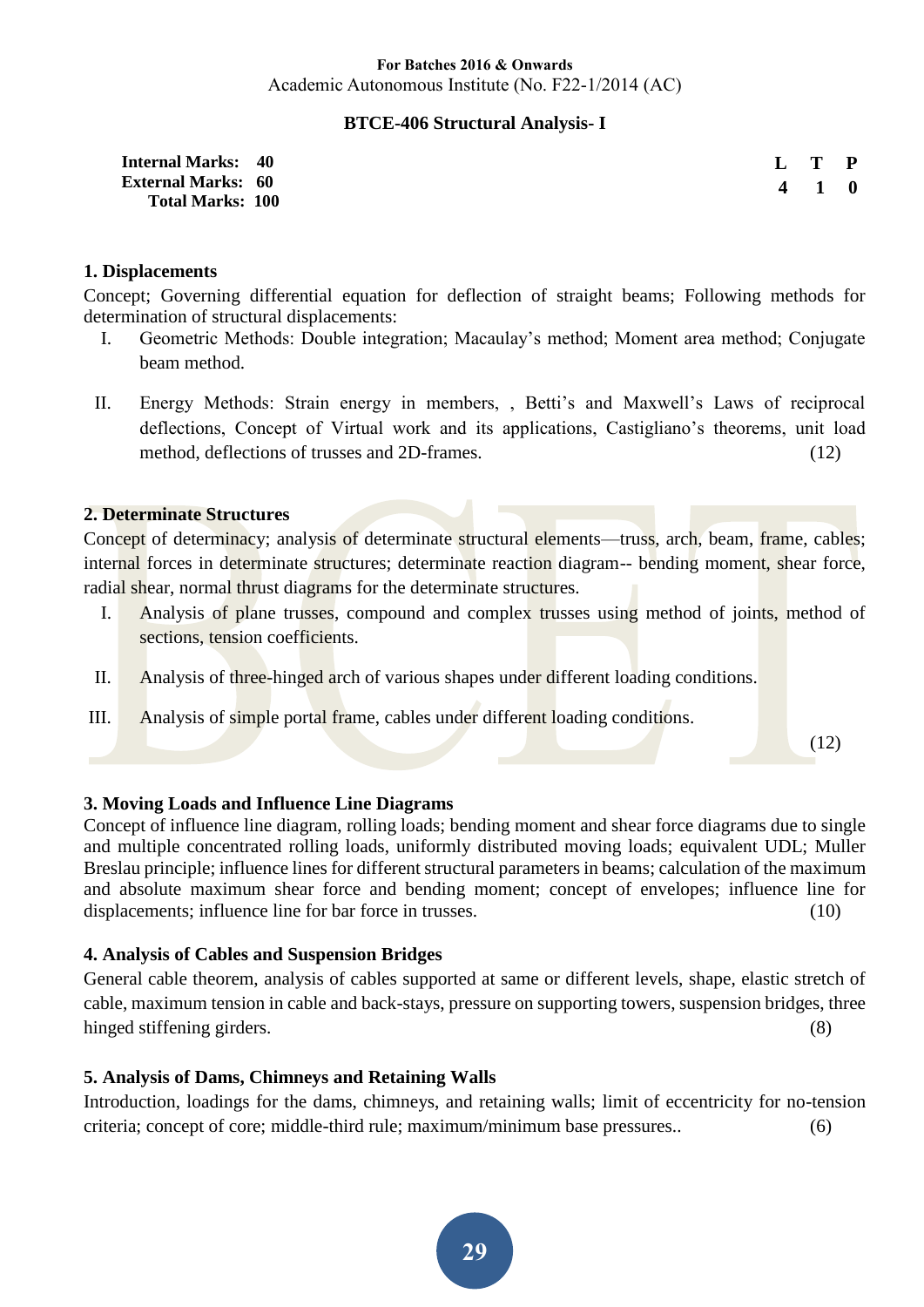- 1 Basic structural Analysis C.S.Reddy; Tata McGraw-Hill Education
- 2 Analysis of Structures Vol- I and Vol.-II Vazirani & Ratwani; Khanna Publishers
- 3 Intermediate structural Analysis C.K.Wang; McGraw-Hill
- 4 Advanced Structural Analysis, A.K. Jain, Nem Chand & Bros., Roorkee.
- 5 Theory of Structures, Vol. I, S.P. Gupta & G.S.Pandit, Tata McGraw Hill, New Delhi.

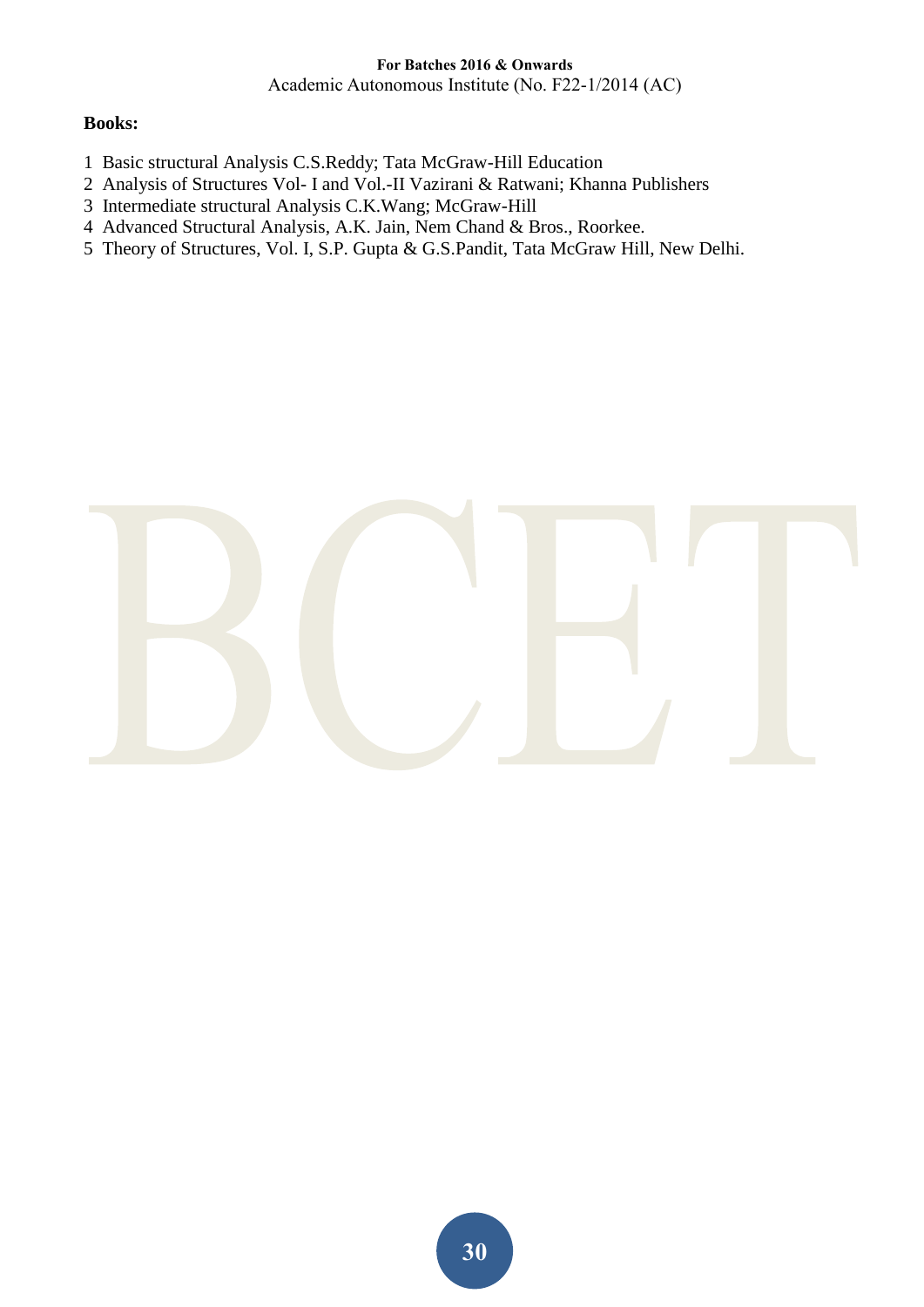# **BTCE-407 Concrete Technology Lab**

| <b>Internal Marks: 30</b> |       | L T P         |  |
|---------------------------|-------|---------------|--|
| <b>External Marks: 20</b> |       | $0 \t 0 \t 2$ |  |
| <b>Total Marks:</b>       | $-50$ |               |  |

- 1. To determine the specific gravity and soundness of cement.
- 2. To determine the standard consistency, initial and final setting times of cement and compressive strength of cement.
- 3. To determine the fineness modulus, bulk density, water absorption and specific gravity of fine and coarse aggregates.
- 4. To determine the slump, compaction factor and Vee-Bee time of concrete.
- 5. Mix design of concrete by IS methods.
- 6. To determine the compressive strength of concrete using cube and cylinder.
- 7. To carry out the split tensile and flexural strength of concrete.
- 8. Compressive strength of brick and tile as per IS standard

# **Books/Manuals**

- 1. Concrete Manual by Dr. M.L. Gambhir, Dhanpat Rai & Sons Delhi.
- 2. Concrete Lab Manual by TTTI Chandigarh
- 3. Concrete Technology, Theory and Practice by M.S.Shetty. S.Chand & Company.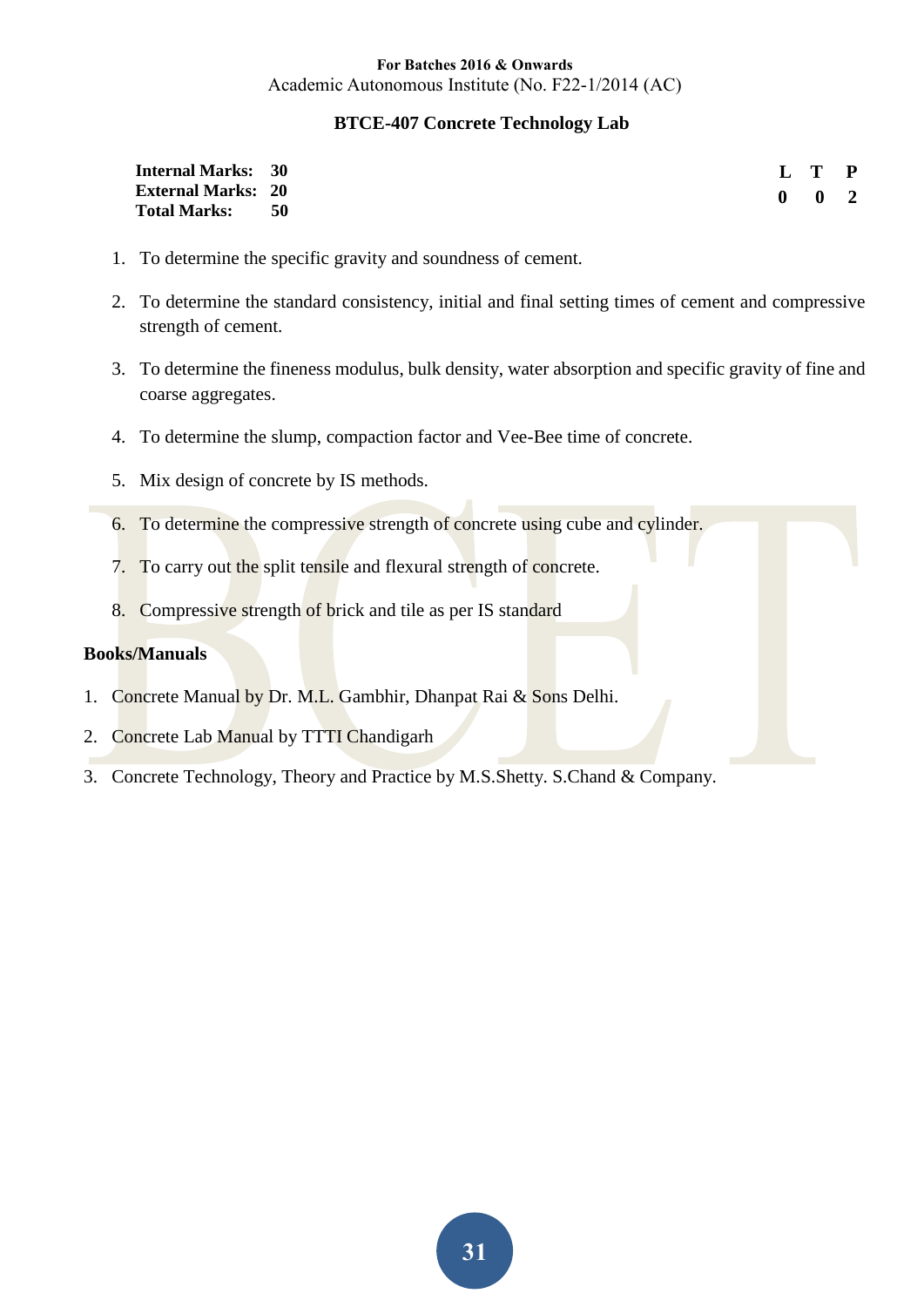# **BTCE-408 Structural Analysis Lab**

| <b>Internal Marks: 30</b> |  | L T P         |  |
|---------------------------|--|---------------|--|
| <b>External Marks: 20</b> |  | $0 \t 0 \t 2$ |  |
| Total Marks: 50           |  |               |  |

- 1. Deflection of a simply supported beam and verification of Clark-Maxwell's theorem.
- 2. To determine the flexural rigidity of a given beam.
- 3. To verify the Moment- area theorem for slope and deflection of a given beam.
- 4. Deflection of a fixed beam and influence line for reactions.
- 5. Deflection studies for a continuous beam and influence line for reactions.
- 6. Study of behavior of columns and struts with different end conditions.
- 7. Experiment on three-hinged arch.
- 8. Experiment on two-hinged arch.
- 9. Deflection of a statically determinate pin jointed truss.
- 10. Forces in members of redundant frames.
- 11. Experiment on curved beams.
- 12. Unsymmetrical bending of a cantilever beam.

# **Books/Manuals**

A Laboratory Manual on Structural Mechanics by Dr. Harvinder Singh, New Academic Publishing Comp. Ltd.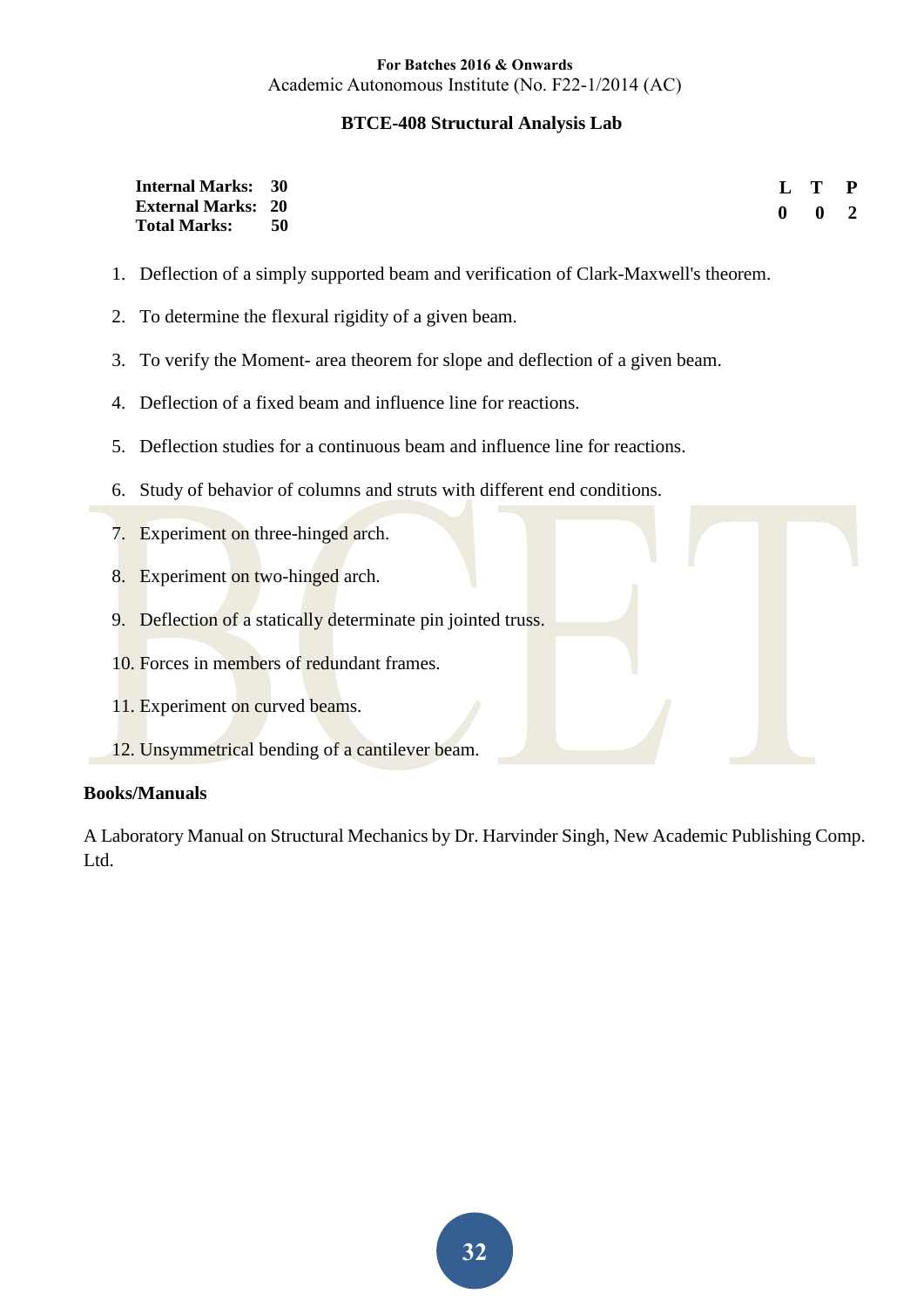Beant College of Engineering & Technology, Gurdaspur

-

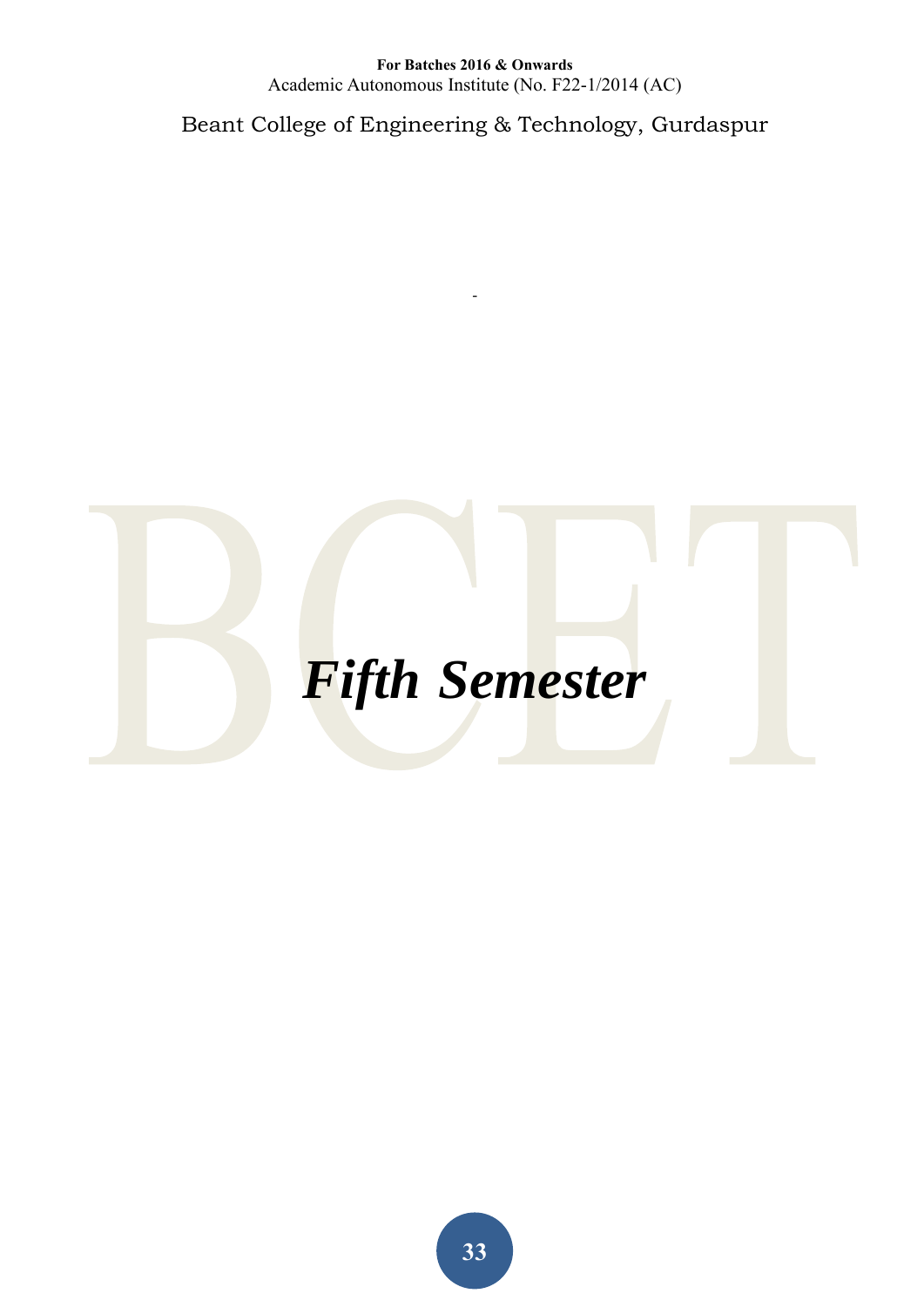# **BTCE 501 Design of Steel Structures – I**

| <b>Internal Marks: 40</b><br>L<br><b>External Marks: 60</b><br>$\overline{\mathbf{4}}$<br><b>Total Marks: 100</b>                                                                     | 1 |     | P<br>$\bf{0}$ |  |
|---------------------------------------------------------------------------------------------------------------------------------------------------------------------------------------|---|-----|---------------|--|
| Note: Relevant Indian Codes of Practice are permitted in Examination.                                                                                                                 |   |     |               |  |
| 1. Introduction<br>Properties of structural steel, I.S. rolled sections, I.S. specifications.                                                                                         |   |     |               |  |
| 2. Connections<br>Riveted, bolted and welded connections for axial and eccentric loads.                                                                                               |   | (5) |               |  |
| 3. Tension members<br>Design of members subjected to axial tension.                                                                                                                   |   |     |               |  |
| <b>4. Compression members</b><br>Design of axially loaded members, built-up columns, laced and battened columns including the design<br>of lacing and battens.<br>5. Flexural members |   | (5) |               |  |
| Design of laterally restrained and un-restrained rolled and built-up sections, encased beams.                                                                                         |   | (5) |               |  |
| 6. Column bases<br>Design of slab base, gusseted base and grillage foundation.                                                                                                        |   | (6) |               |  |
| 7. Roof truss<br>Design loads, combination of loads, design of members (including purlins) and joints, detailed working<br>drawings.                                                  |   | (6) |               |  |
| <b>Books &amp; Codes:</b>                                                                                                                                                             |   |     |               |  |

- 1) Limit state design of steel structures: S K Duggal, Mc Graw Hill
- 2) Design of steel structures: N Subramanian Oxford Higher Education
- 3) Design of steel structures (Vol. 1): Ram Chandra Standard Book House Rajsons
- 4) Design of steel structures (by limit state method as per IS: 800-2007): S S Bhavikatti *I* K International Publishing House
- 5) IS 800: 2007 (General construction in steel-Code of practice)\*
- 6) SP: 6(1) (Handbook for structural engineers-Structural steel sections)\*
- \* permitted in Examination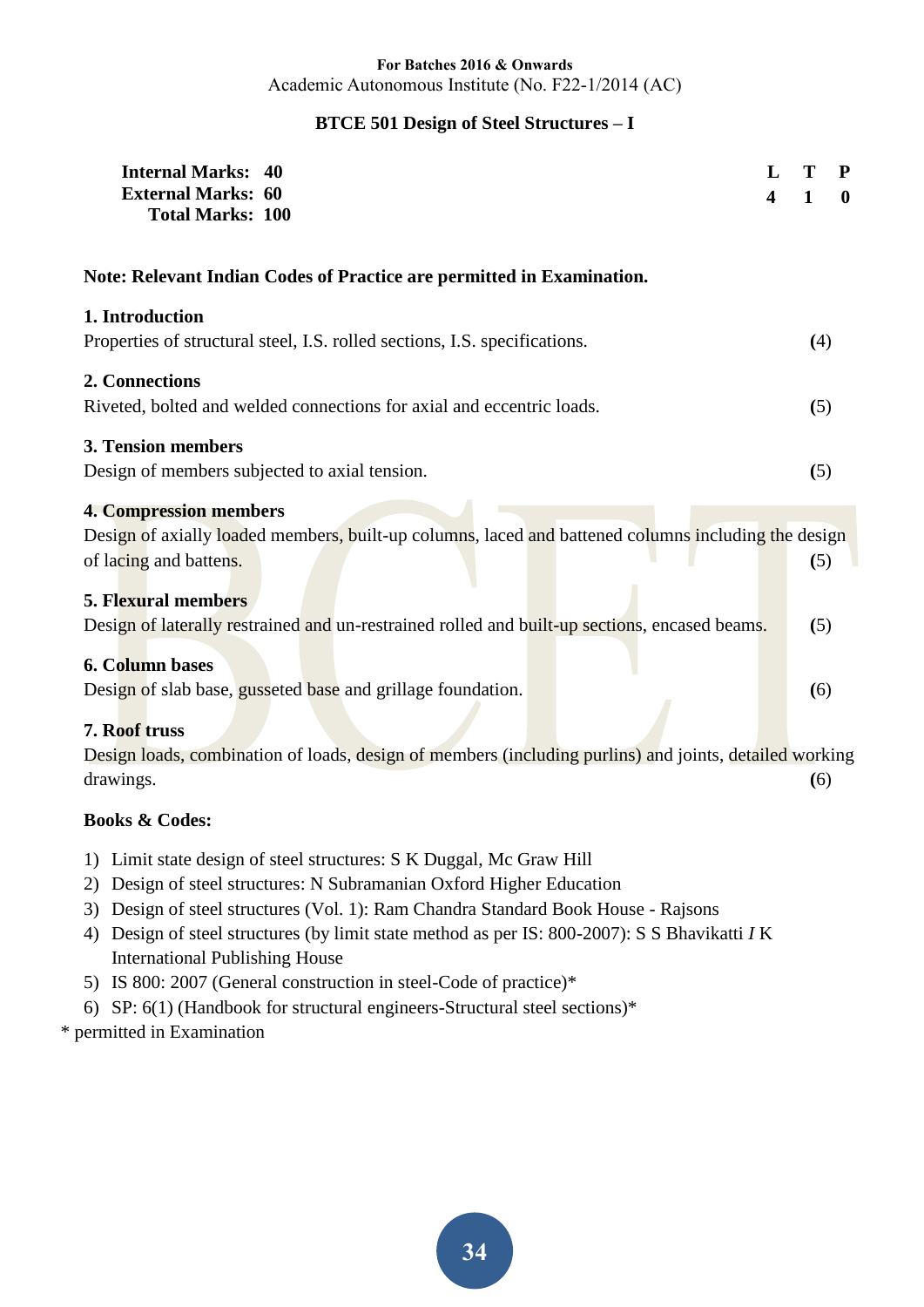# **BTCE-502 Geotechnical Engineering**

| <b>Internal Marks: 40</b> |  | L T P               |  |
|---------------------------|--|---------------------|--|
| <b>External Marks: 60</b> |  | $4 \quad 1 \quad 0$ |  |
| <b>Total Marks: 100</b>   |  |                     |  |

# **1. Basic Concepts**

Definition of soil and soil mechanics, common soil mechanics problems in Civil Engineering. Principal types of soils. Important properties of very fine soil. Characteristics of main Clay mineral groups. Weight volume relationship and determination of specific gravity from pycnometer test. Field density from sand replacement method and other methods. (4)

# **2. Index Properties**

Grain size analysis. Stokes's law and Hydrometer analysis. Consistency and sensitivity of Clay, Atterbeg Limits, Flow Index and Toughness Index. Underlying theory of shrinkage limit determination. Classification of coarse and fine-grained soils as per Indian Standard. **(**6)

# **3. Compaction**

Definition and object of compaction and concept of O.M.C. and zero Air Void Line.Modified proctor Test. Factors affecting compaction Effect of compaction on soil properties and their discussion. Field compaction methods- their comparison of performance and relative suitability. Field compacative effort, Field control of compaction by proctor. **(6)** (6)

# **4. Consolidation**

Definition and object of consolidation, Difference between compaction and consolidation. Concept of various consolidation characteristics i.e. av, mv and cv, primary and secondary consolidation. Terzaghi's Differential equation and its derivation. Boundary conditions for Terzaghi's solution for one dimensional consolidation concept of cv, tv & U. Consolidation test determination of cv from curve fitting methods, consolidation pressure determination. Normally consolidated and over consolidated clays. Causes of overconsolidation. Effect of disturbance on e-Logσ curves of normally consolidated clays, importance of consolidation settlement in the design of structures. **(**8)

# **5. Permeability and Seepage**

Concept of effective stress principal, seepage pressure, critical hydraulic gradient and quick sand condition. Capillary phenomenon in soil. Darcy's Law and its validity, seepage velocity, co-efficient of permeability (k) and its determination in the laboratory. Average permeability of startified soil mass, factors affecting 'k' and brief discussion. **(**6)

# **6. Shear Strength**

Stress analysis of a two dimensional stress system by Mohr circle. Concept of pole. Coulomb's law of shear strength coulomb - Mohr strength theory. Relation between principal stesses at failure. Direct, triaxial and unconfined shear strength tests. Triaxial shear tests based on drainage conditions typical strength envelopes for clay obtained from these tests. Derivation of skempton's pore pressure parameters. Stress strain and volume change characteristics of sands. (6)

# **7. Stability of Slopes**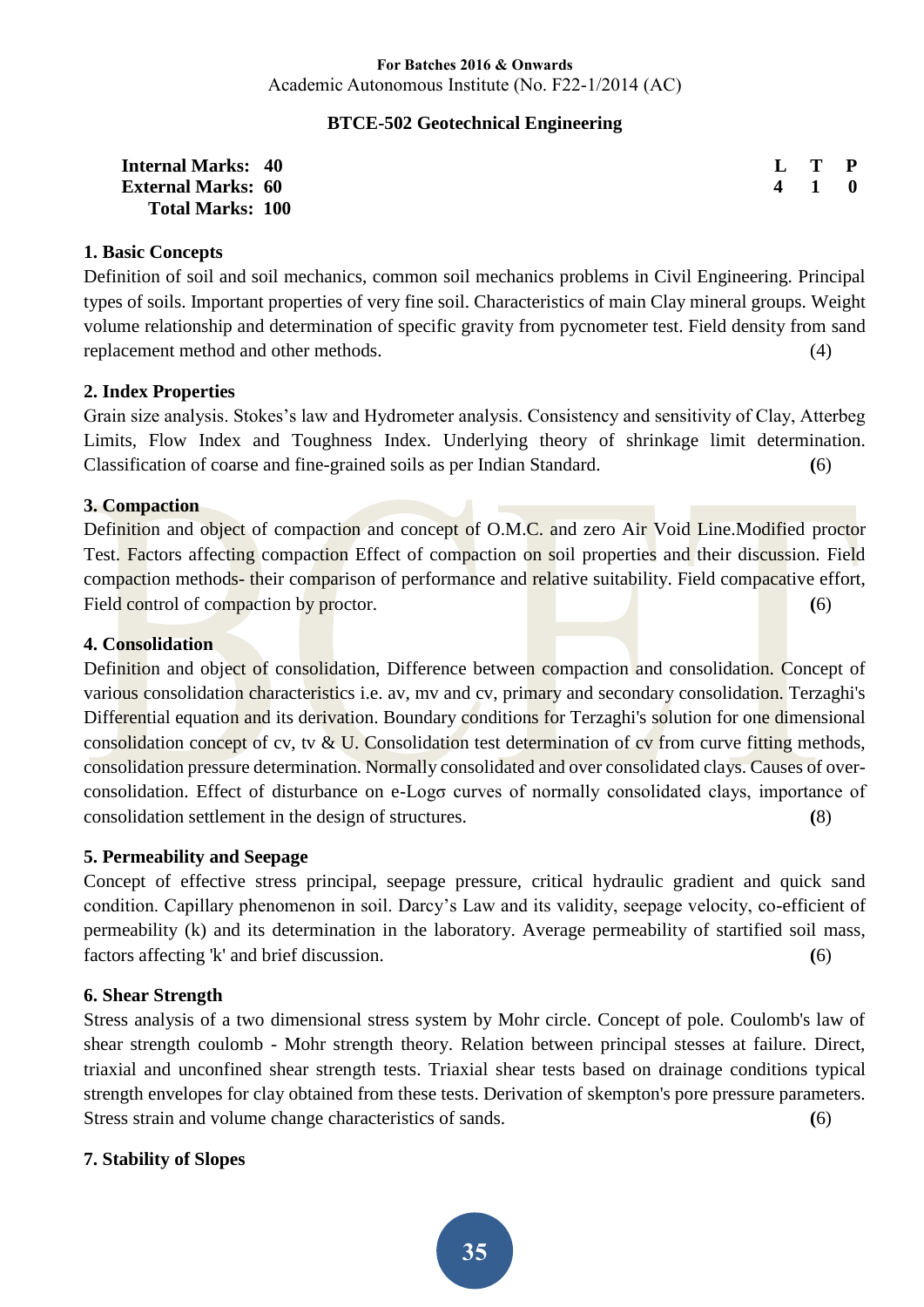Slope failure, base failure and toe failure - Swedish circle method -  $\varphi$ =0 analysis and c=0 analysis - friction circle method - Taylor's stability number - stability charts - sliding block analysis. **(5)**

- 1. Soil Mech. & Foundation Engg, by K.R.Arora Standard *Publishers* Distributors
- 2. Geotechnical Engineering, by P. Purshotama Raj *Tata Mcgraw Hill*
- 3. Soil Mech. & Foundation Engg., by V.N.S.Murthy CBS *Publishers* & Distributors.
- 4. Principle of Geotechnical Engineering by B.M.Das Cengage Publisher
- 5. Basic and applied Soil Mechanics by Gopal Ranjan and A.S.R.Rao New Age International Publishers
- 6. Geotechnical Engineering by Gulati and Datta, Tata McGraw Hill
- 7. Problems in Soil mechanics and Foundation Engineering by B.P.Verma, Khanna Publishers.

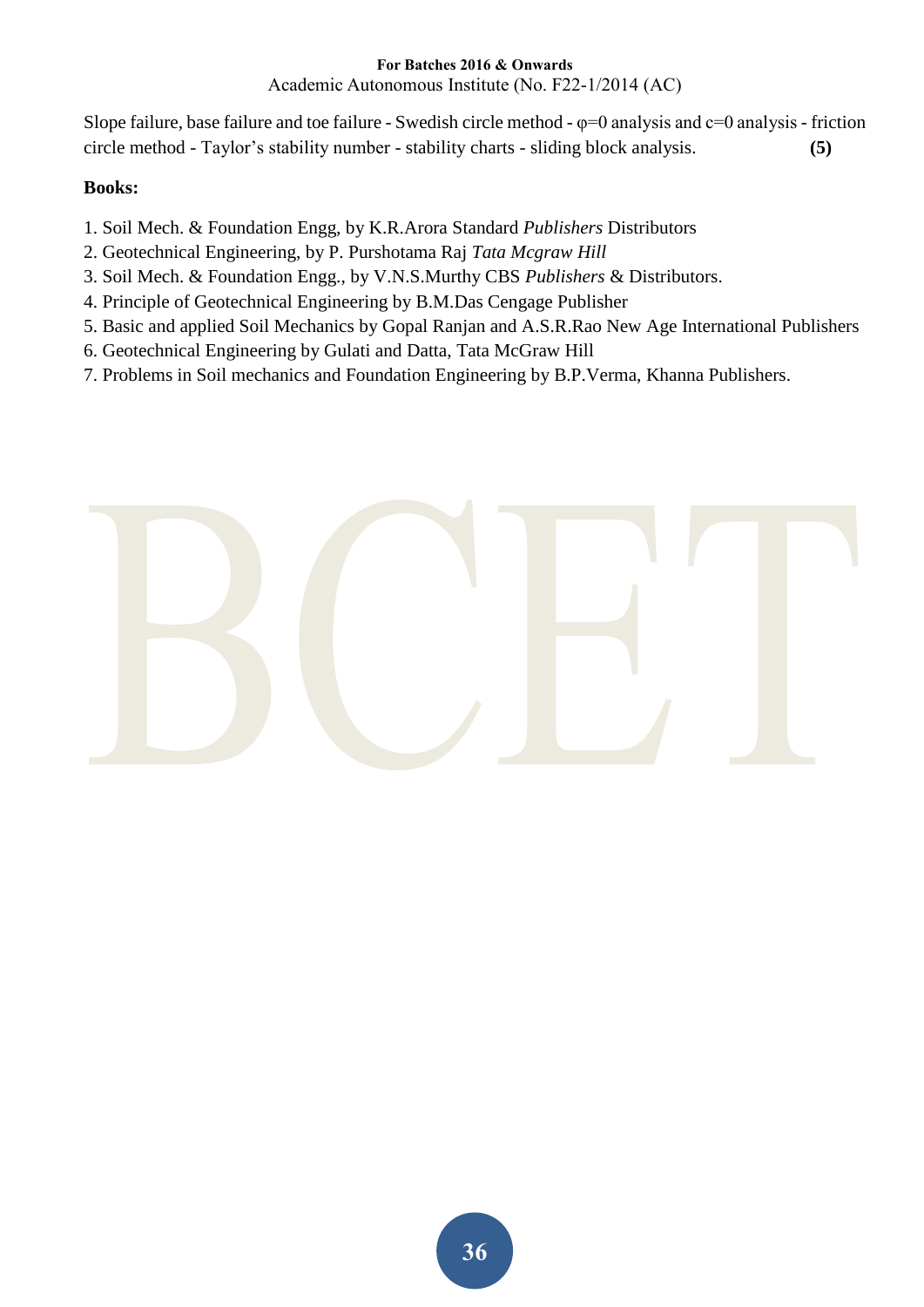## **BTCE-503 Structural Analysis-II**

| <b>Internal Marks: 40</b> |  | L T P               |  |
|---------------------------|--|---------------------|--|
| <b>External Marks: 60</b> |  | $3 \quad 2 \quad 0$ |  |
| <b>Total Marks: 100</b>   |  |                     |  |

# **1. Indeterminate Structures**

Concept of indeterminate /redundant structures; Static and kinematic indeterminacies; stability of structures; internal forces; Conditions of stress-strain relationships, equilibrium and compatibility of displacements. **(6)**

# **2. Indeterminate Structural Systems**

Pin-jointed and rigid-jointed structural systems; Deformation of redundant structures-sway and non-sway frames, elastic curve; Static equilibrium and deformation compatibility checks; Effects of support settlement and lack of fit; Fixed-end moments—member loading, sinking of supports, temperature; Analysis of redundant beams, frames, trusses, arches using following methods:

# **a) Conventional Methods**

Slope deflection method; Moment distribution method; Rotation contribution method (Kani's Method).

# **b) Classical Methods**

Methods of consistent deformation; Theorem of three moments.

# **c) Approximate Methods**

Portal method; Cantilever method; Substitute frame method. **(14)** (14)

# **3. Influence Line Diagrams**

Concept and application in the analysis of statically indeterminate structures; Influence line for bar forces in the statically indeterminate trusses, beams and frames. **(10)**

- 1. Basic structural analysis C.S. Reddy Tata McGraw-Hill
- 2. Intermediate structural analysis C . K. Wang. McGraw Hill
- 3. Indeterminate structural analysis J. Sterling Kinney Addison-Wesley Educational Publishers
- 4. Theory of structures B.C. Punima, Laxmi Publications
- 5. Structural Analysis, Devdas Menon, Narosa Publishers.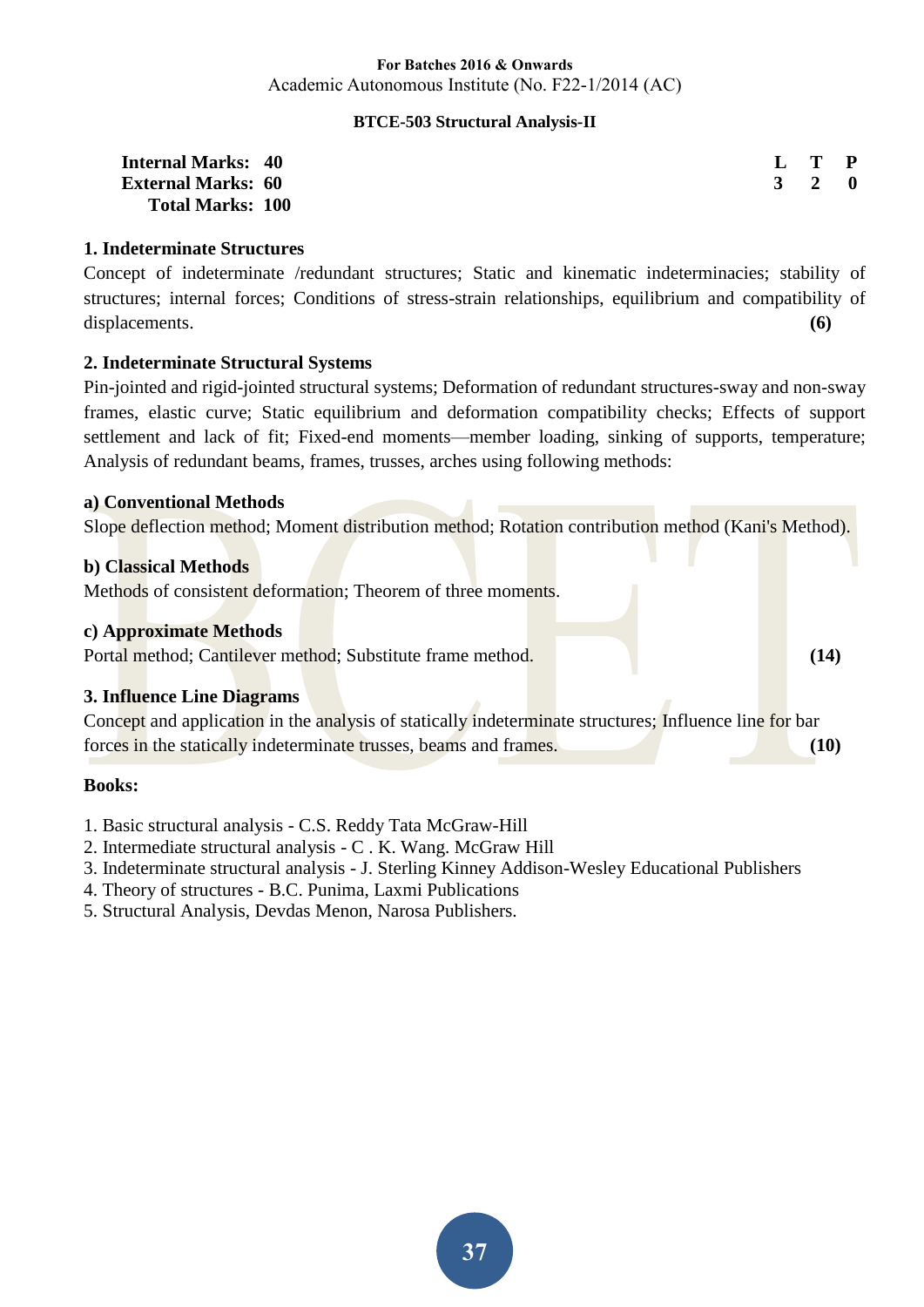# **BTCE-504 Transportation Engineering – I**

| <b>Internal Marks: 40</b><br><b>External Marks: 60</b><br><b>Total Marks: 100</b>                                                                                                                                                             | 3 |            | $\mathbf{0}$ |
|-----------------------------------------------------------------------------------------------------------------------------------------------------------------------------------------------------------------------------------------------|---|------------|--------------|
| 1. Introduction<br>Importance of Transportation, Different Modes of Transportation, Characteristics of Road Transport.                                                                                                                        |   |            |              |
| 2. Highway Development & Planning<br>Principles of Highway Planning, Road Development in India, Classification of Roads, Road Patterns,<br>Planning Surveys.                                                                                  |   | (3)<br>(3) |              |
| 3. Highway Alignment<br>Requirements, Alignment of Hill Roads, Engineering Surveys.                                                                                                                                                           |   | (3)        |              |
| 4. Highway Geometric Design<br>Cross Section Elements, Carriageway, Camber, Sight Distances, Horizontal Curves, Extra-widening,<br>Super-elevation, Vertical Curves.                                                                          |   | (3)        |              |
| 5. Highway Materials<br>Properties of Sub-grade and Pavement Component Materials, Tests on Sub-grade Soil, Aggregates and<br><b>Bituminous Materials.</b>                                                                                     |   | (4)        |              |
| <b>6. Highway Construction</b><br>Earthen/Gravel Road, Water Bound Macadam, Wet Mix Macadam, Bituminous Pavements, Cement<br><b>Concrete Pavements.</b>                                                                                       |   | (3)        |              |
| 7. Highway Drainage and Maintenance<br>Importance of drainage and maintenance, Surface Drainage and Subsoil Drainage, Construction in Water-<br>logged areas, Pavement Failures, Pavement Evaluation, Maintenance and Strengthening Measures. |   |            |              |
| 8. Design of flexible Pavements                                                                                                                                                                                                               |   | (4)        |              |
| Methods for design of pavements                                                                                                                                                                                                               |   | (3)        |              |
| 9. Traffic Characteristics<br>Road User Characteristics, Driver Characteristics, Vehicular Characteristics.                                                                                                                                   |   | (3)        |              |
| <b>10. Traffic Studies</b><br>Volume Studies, Speed Studies, O-D Survey, Parking Study.                                                                                                                                                       |   | (3)        |              |
| 11. Traffic Safety and Control Measures<br>Traffic Signs, Markings, Islands, Signals, Cause and Type of Accidents, Use of Intelligent Transport<br>System.                                                                                    |   | (3)        |              |
| <b>12. Traffic Environment Interaction</b><br>Noise Pollution, Vehicular Emission, Pollution Mitigation Measures.                                                                                                                             |   | (3)        |              |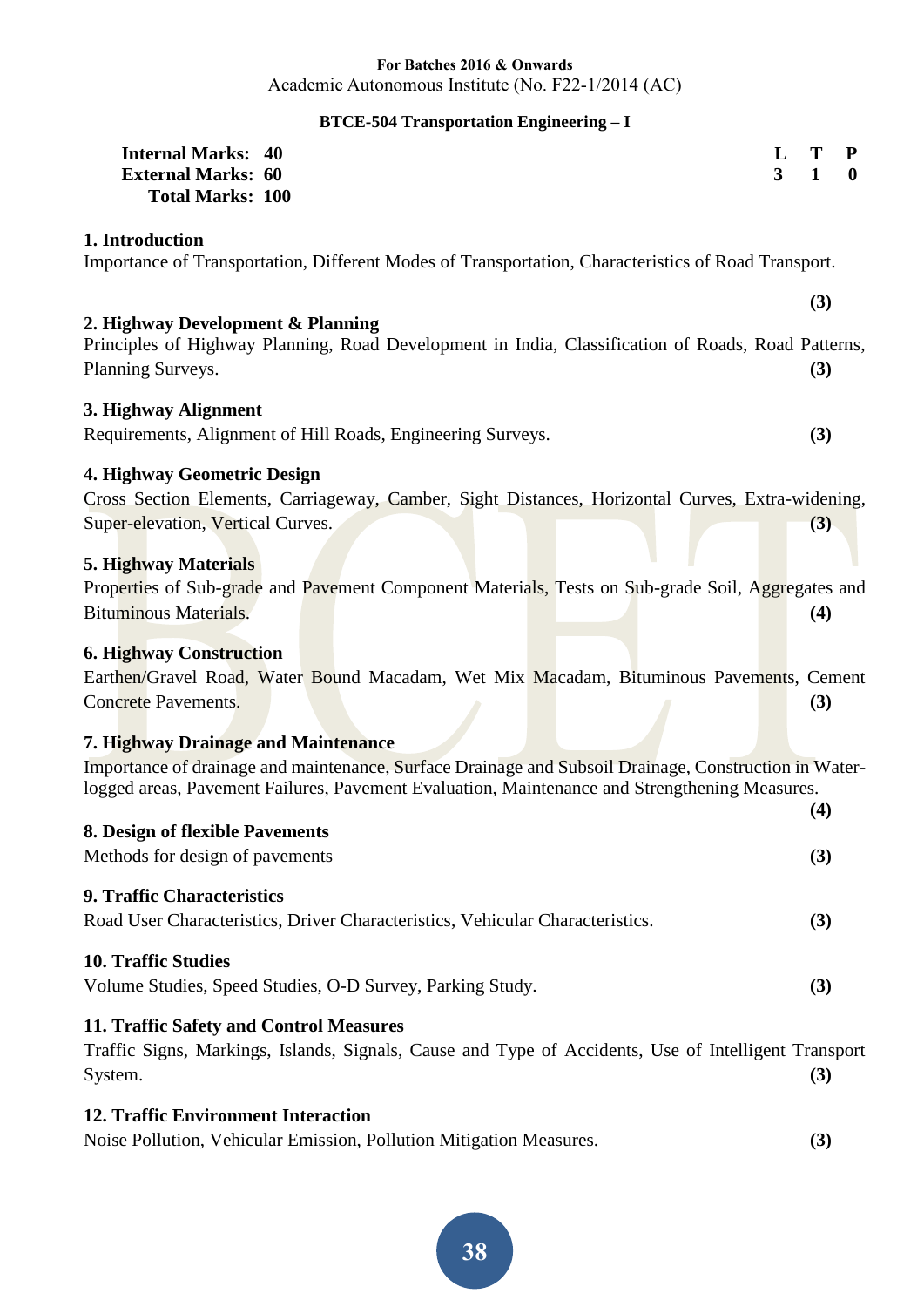- 1. Khanna S.K., and Justo, C.E.G. "Highway Engineering", Nem Chand and Brothers, Roorkee, 1998.
- 2. Kadiyali, L.R. "Principles and Practice of Highway Engineering", Khanna Publishers, New Delhi, 1997.
- 3. Flaherty, C.A.O. "Highway Engineering", Volume 2, Edward Arnold, London, 1986.
- 4. Sharma, S.K. "Principles, Practice & Design of Highway Engineering", S. Chand & Company Ltd., New Delhi, 1985.
- 5. Mannering, "Principles of Highway Engineering & Traffic Analysis", Wiley Publishers, New Delhi.

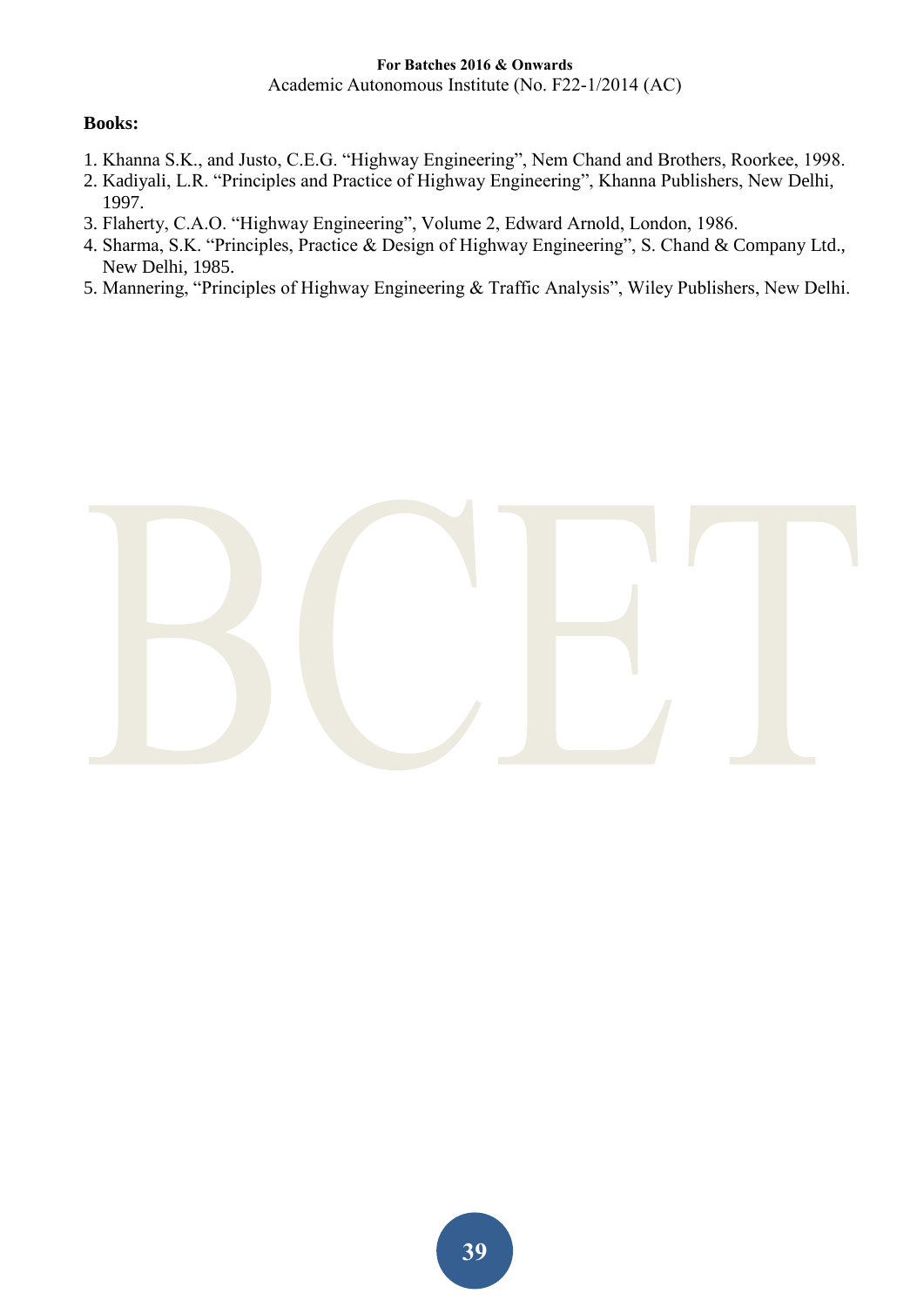# **BTCE-505 Environmental Engineering – I**

| <b>Internal Marks: 40</b> |  |  | $L$ T P             |  |
|---------------------------|--|--|---------------------|--|
| <b>External Marks: 60</b> |  |  | $3 \quad 1 \quad 0$ |  |
| <b>Total Marks: 100</b>   |  |  |                     |  |

# **1. Introduction**

Beneficial uses of water, water demand, per capita demand, variations in demand, water demand for fire fighting, population forecasting and water demand estimation. **(5)**

# **2. Water sources and development**

Surface and ground water sources; Selection and development of sources; Assessment of potential; Flow measurement in closed pipes, intakes and transmission systems. **(6)**

# **3. Pumps and pumping stations**

Types of pumps and their characteristics and efficiencies; Pump operating curves and selection of pumps; pumping stations. **(5)**

# **4. Quality and Examination of Water**

Impurities in water, sampling of water, physical, chemical and bacteriological water quality parameters, drinking water quality standards and criteria. **(6)**

# **5. Water treatment**

Water treatment schemes; Basic principles of water treatment; Design of plain sedimentation, coagulation and flocculation, filtration – slow, rapid and pressure; Disinfection units; Fundamentals of water softening, fluoridation and de-fluoridation, and water desalination and demineralization, taste and odour removal.

**(7)**

# **6. Transportation of Water**

Pipes for transporting water and their design, water distribution systems and appurtenances; Water supply network design and design of balancing and service reservoirs; operation and maintenance of water supply systems. **(6)**

# **7. Rural water supply**

Principles, selection of source, rain water harvesting, quantitative requirements, low cost treatment techniques. **(6)**

- 1. Water Supply Engineering- Environmental Engg. (Vol.–I) by B.C. Punmia, Ashok Jain, Arun Jain,Laxmi Publications, New Delhi.
- 2. Environmental Engg. A design Approach by Arcadio P. Sincero and Gregoria P. Sincero, Prentice Hall of India, New Delhi.
- 3. "Environmental Engg." By Howard S. Peavy, Donald R. Rowe & George Tchobanoglous, McGraw Hill, International Edition
- 4. Water Supply Engineering- Environmental Engg. (Vol. I) by S.K. Garg, Khanna Publishers, Delhi.
- 5.Water Supply and Sewerage by Steel EW and McGhee, Terence J.; McGraw Hill.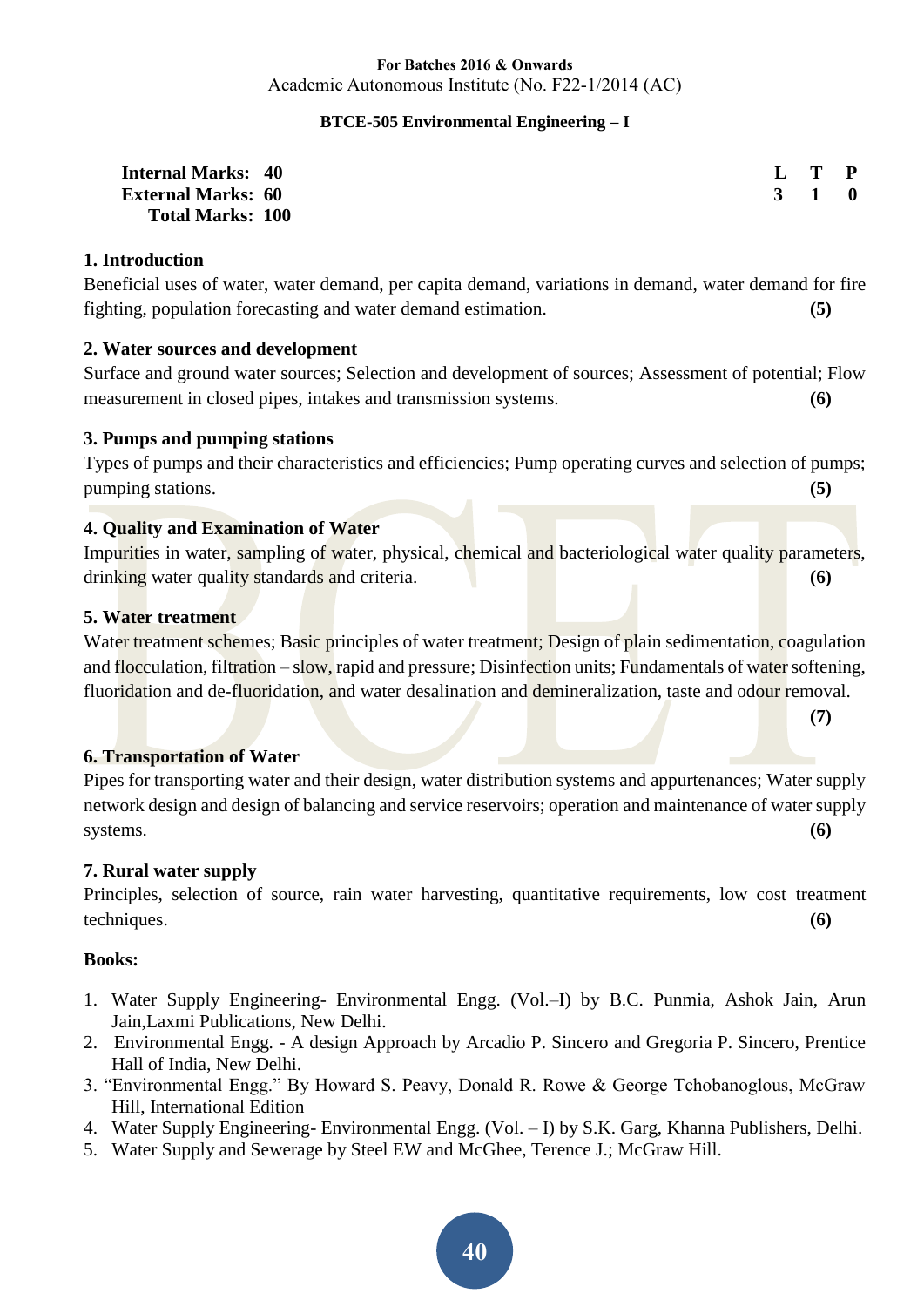# **BTCE-506 Transportation Engineering Lab**

| <b>Internal Marks: 30</b> |  | L T P               |  |
|---------------------------|--|---------------------|--|
| <b>External Marks: 20</b> |  | $0 \quad 0 \quad 2$ |  |
| <b>Total Marks: 50</b>    |  |                     |  |

#### **I Tests on Sub-grade Soil**

**1.** California Bearing Ratio Test

#### **II Tests on Road Aggregates**

- **2.** Crushing Value Test
- **3.** Los Angles Abrasion Value Test
- **4.** Impact Value Test
- **5.** Shape Test (Flakiness and Elongation Index)

# **III Tests on Bituminous Materials and Mixes**

- **6.** Penetration Test
- **7.** Ductility Test
- **8.** Softening Point Test
- **9.** Flash & Fire Point Test
- **10.** Bitumen Extraction Test

# **IV Field Tests**

- 11. Roughness Measurements Test by Roughometer
- **12.** Benkelman Beam Pavement Deflection Test

## **Books/Manuals:**

1.Khanna S.K., and Justo, C.E.G. "Highway Material & Pavement Testing", Nem Chand and Brothers, Roorkee.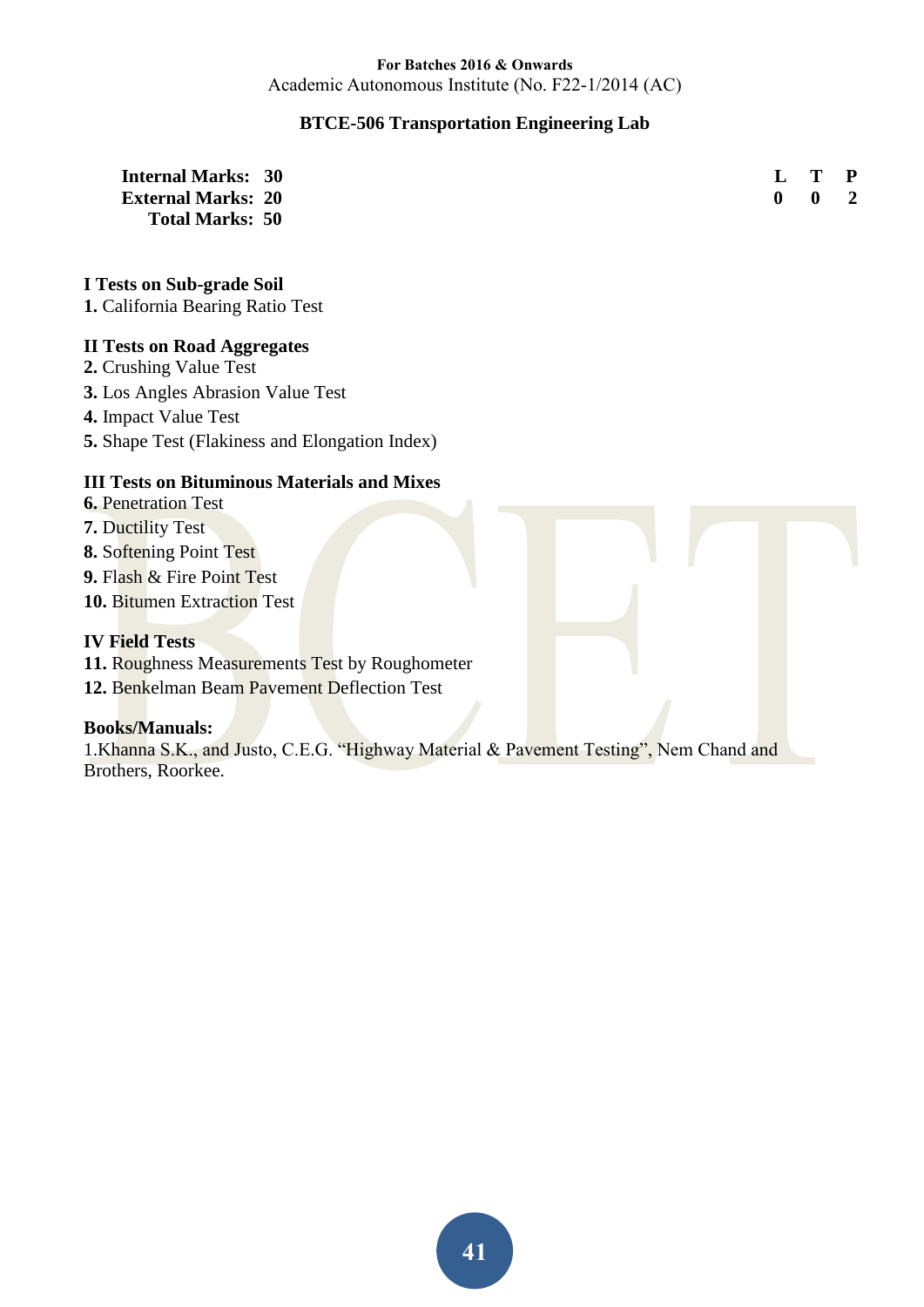# **BTCE-507 Geotechnical Engineering Lab**

| <b>Internal Marks: 30</b> | $L$ T P             |  |
|---------------------------|---------------------|--|
| <b>External Marks: 20</b> | $0 \quad 0 \quad 2$ |  |
| <b>Total Marks: 50</b>    |                     |  |

**1.** Determination of in-situ density by core cutter method and Sand replacement method.

**2.** Determination of Liquid Limit & Plastic Limit.

**3.** Determination of specific gravity of soil solids by pyconometer method.

**4.** Grain size analysis of sand and determination of uniformity coefficient (Cu) and coefficient of curvature (Cc).

**5.** Compaction test of soil.

**6.** Determination of Relative Density of soil.

**7.** Determination of permeability by Constant Head Method.

**8.** Determination of permeability by Variable Head method.

**9.** Unconfined Compression Test for fine-grained soil.

**10.** Direct Shear Test

**11.** Tri-axial Test

**12.** Swell Pressure Test

# **Books:**

1. Soil Testing Engineering, Manual By Shamsher Prakash and P.K. Jain. Nem Chand & Brothers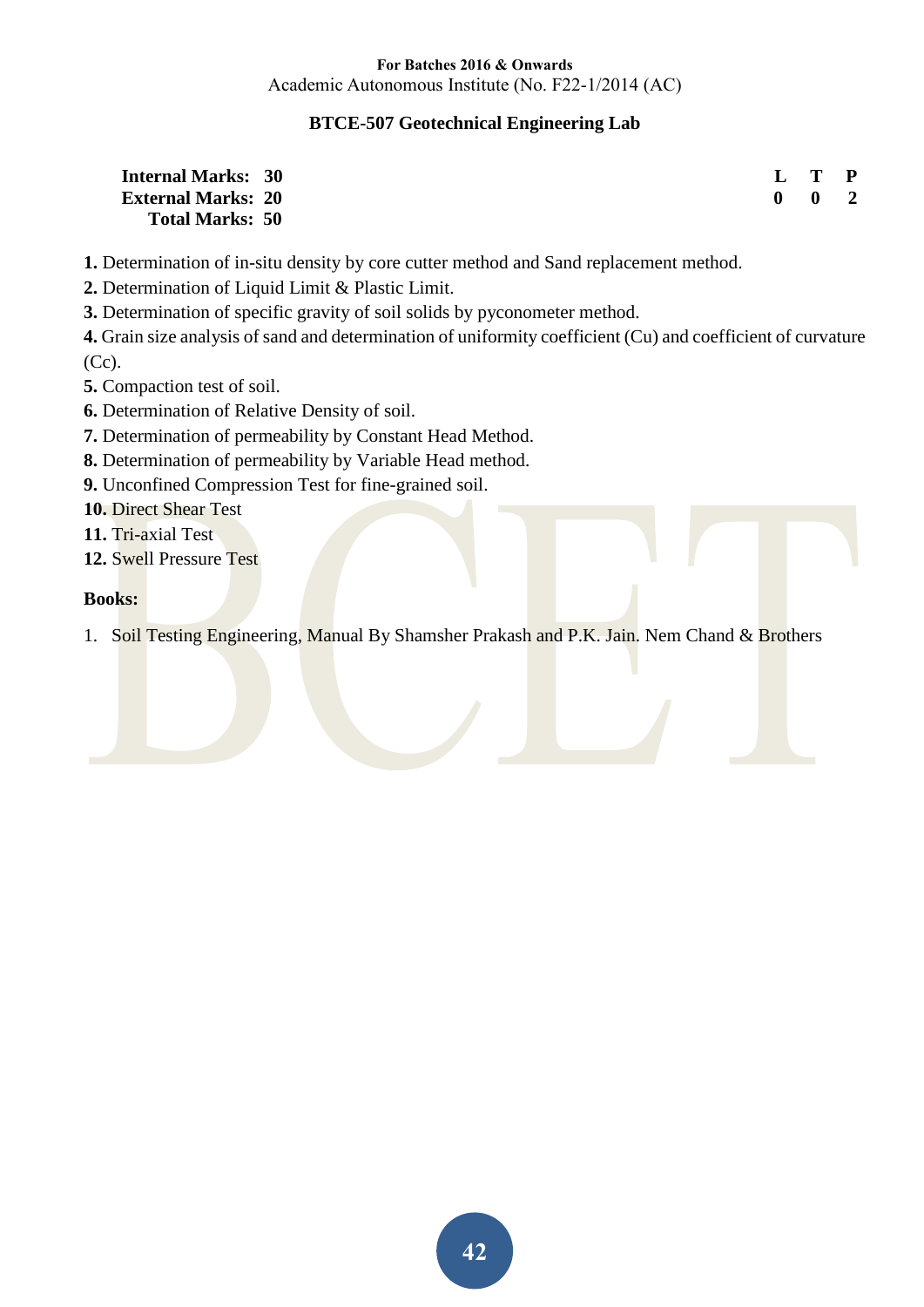# **BTCE-508 Computer Aided Structural Drawing**

| <b>Internal Marks: 30</b> | $\mathbf{L} \quad \mathbf{T} \quad \mathbf{P}$ |  |
|---------------------------|------------------------------------------------|--|
| <b>External Marks: 20</b> | $0 \quad 0 \quad 2$                            |  |
| <b>Total Marks: 50</b>    |                                                |  |

- 1. Structural Drawings of Reinforced Concrete Elements such as Beams, Slabs.
- 2. Structural Drawings of Steel Elements such as Connections, Tension Members, Compression Members, Beams, Column Bas0e, and Roof Trusses.

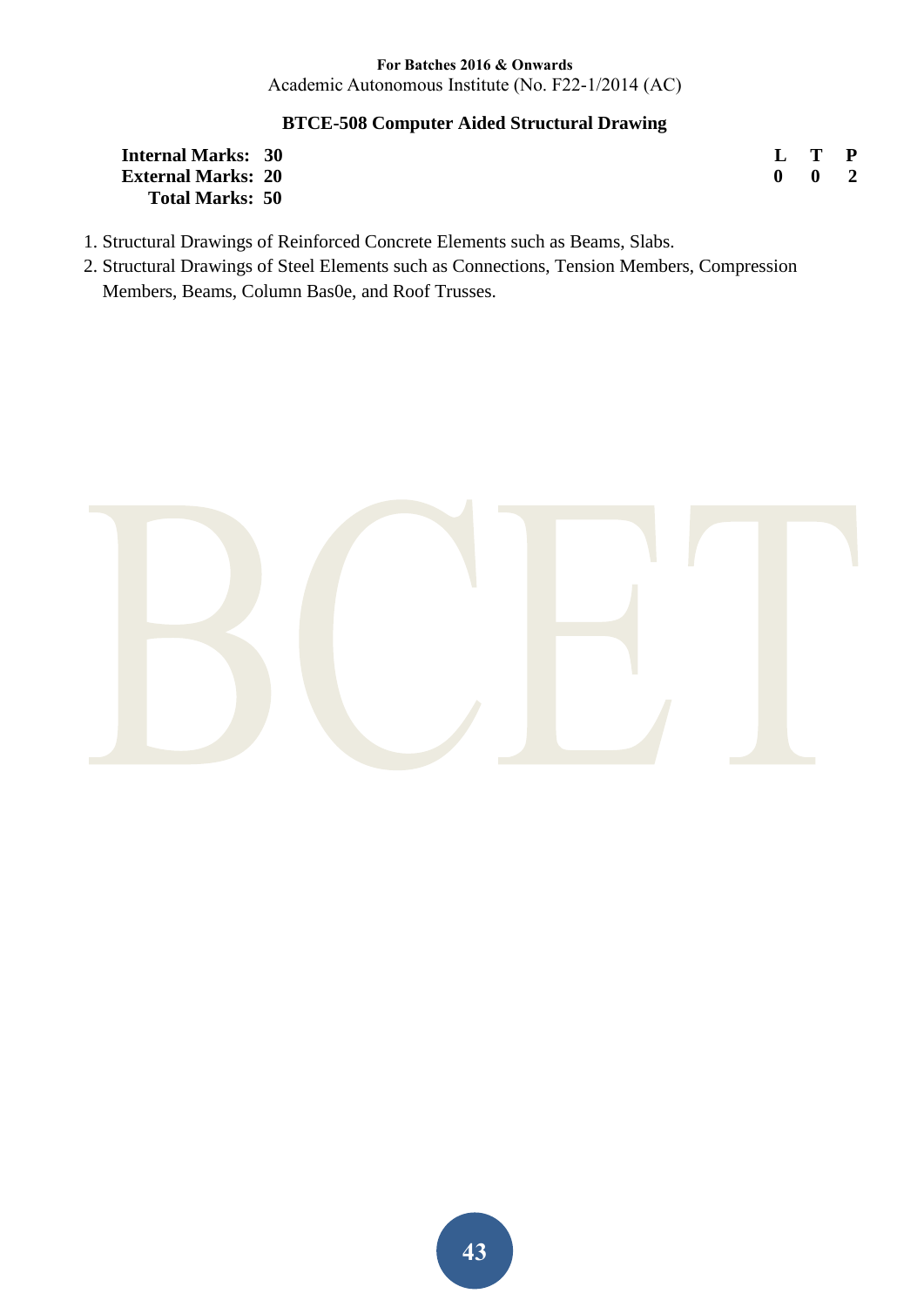# **BTCE-509 Survey Camp**

# **Internal Marks: 100 External Marks: 50 Total Marks: 150**

Survey Camp of four weeks duration will be held immediately after IVth semester examination at a Hilly Terrain. The students are required to prepare the Topographical Map of the area by traditional method. Students should also be exposed to modern Survey Equipment and practices, like Total Station, Automatic Level, GPS etc.

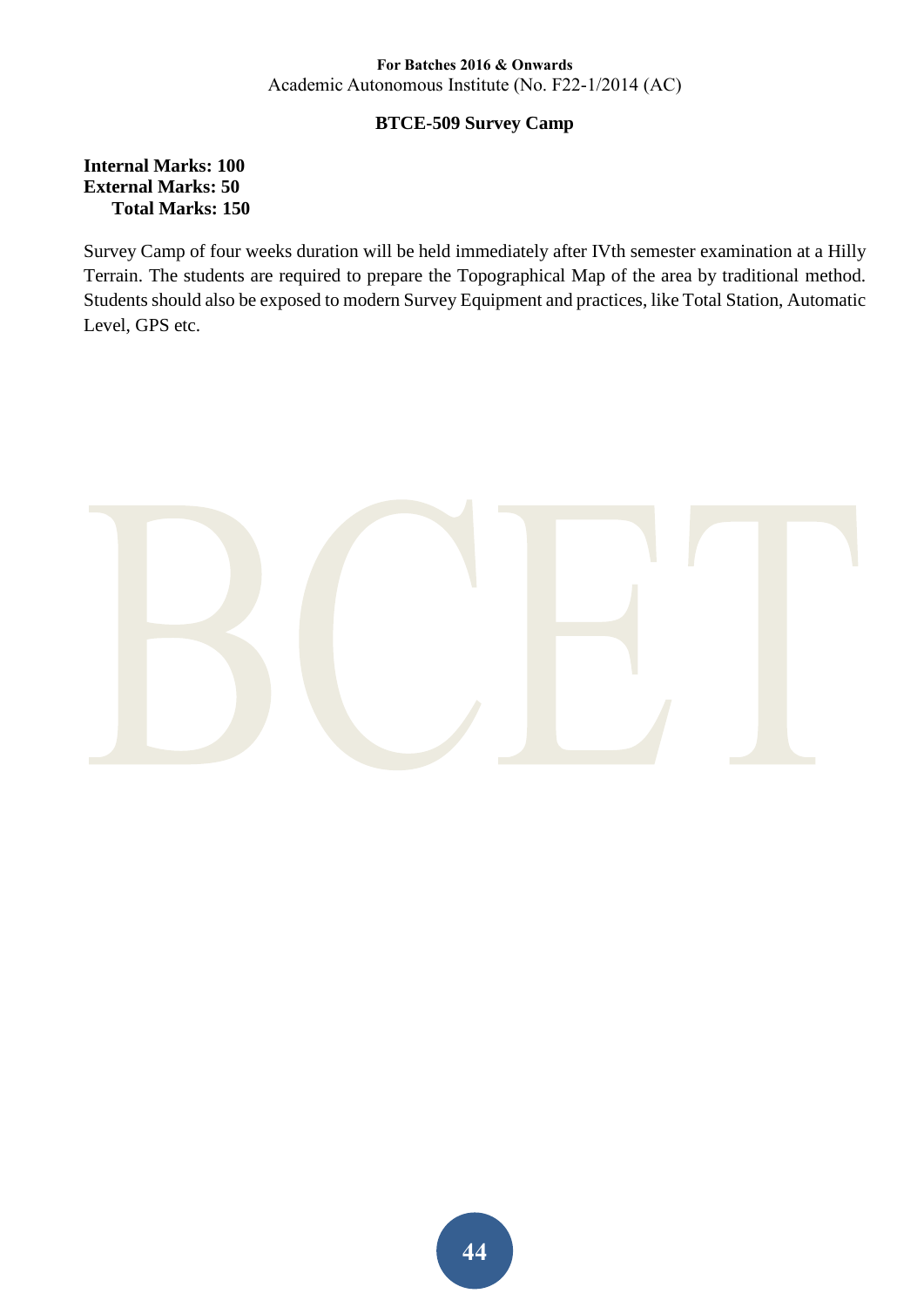Beant College of Engineering & Technology, Gurdaspur

-

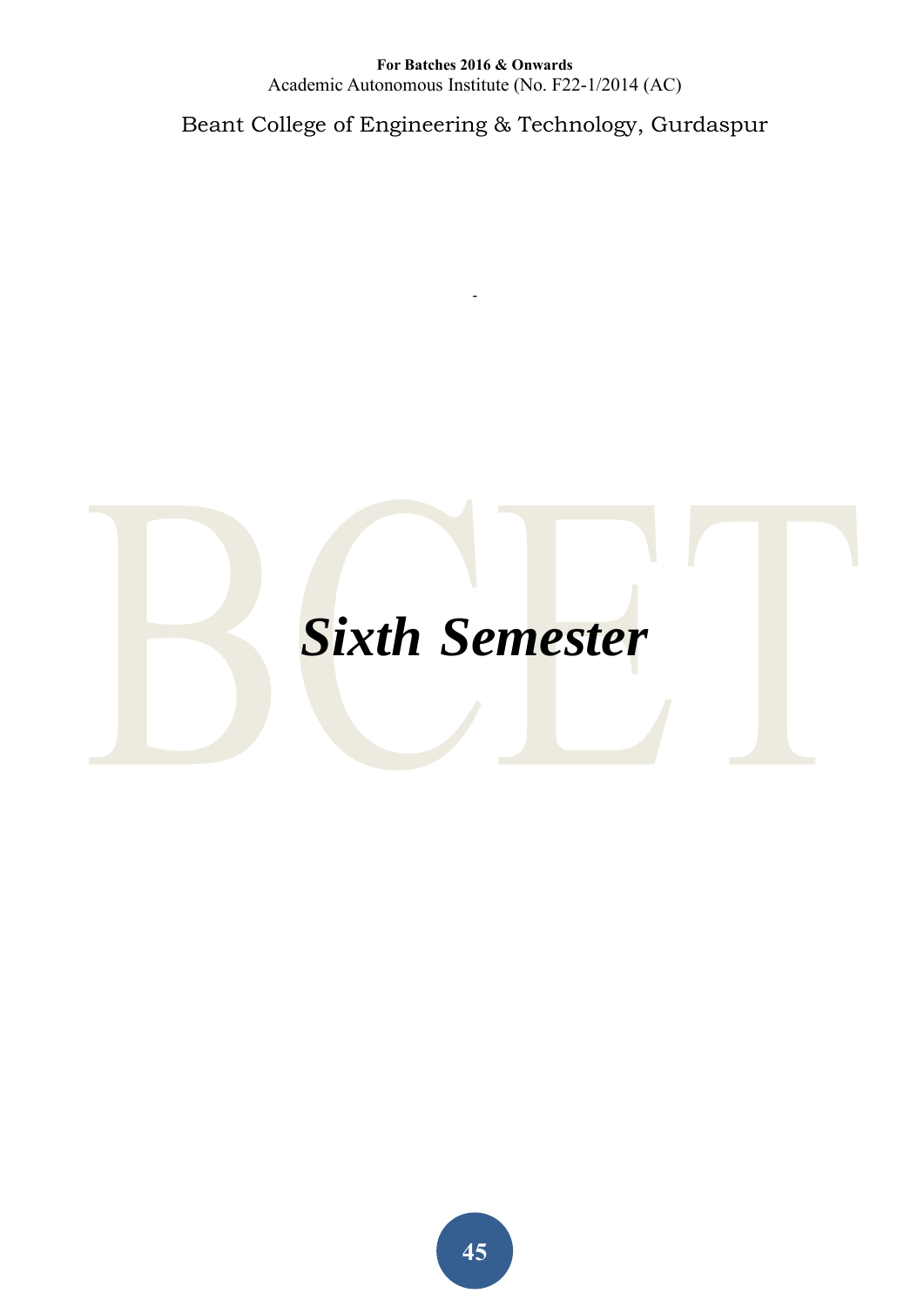# **BTCE-601 Design of Concrete Structures-II**

| <b>Internal Marks: 40</b> |  | L T P               |  |
|---------------------------|--|---------------------|--|
| <b>External Marks: 60</b> |  | $4 \quad 1 \quad 0$ |  |
| <b>Total Marks: 100</b>   |  |                     |  |

**Note: Relevant Indian Codes of Practice and Design handbooks are permitted (as per note mentioned below) in Examination.**

# **1. Stairs**

Types and Design of Stairs. **(5)**

# **2. Foundations**

Theory and Design: Isolated Footing (Square, Rectangular), Combined Footing (Rectangular, Trapezoidal, Strap), Raft Footing. **(6)**

# **3. Compression Members**

Definitions, Classifications, Guidelines and Assumptions, Design of Short Axially Loaded Compression Members, Design of Short Compression Members under Axial Load with Uniaxial and biaxial Bending, Preparation of Design Charts, Design of Slender Columns. **(9)**

| 4. Design of Continuous beams and curved beam.                    | (5) |
|-------------------------------------------------------------------|-----|
| 5. Design of Domes.                                               | (4) |
| <b>6. Design of Retaining walls</b>                               |     |
| Cantilever type retaining wall, Counterfort type retaining wall.  | (5) |
| 7. Introduction to water retaining structures                     |     |
| Design of circular and rectangular water tanks resting on ground. | (6) |

# **Books:**

1. Reinforced Concrete Design; Pillai & Menon; Tata McGraw-Hill Education

2. Limit state Design of Reinforced Concrete; Varghese P C; Prentice-Hall of India Pvt. Ltd".

3. Reinforced Cement Concrete, Mallick and Rangasamy; Oxford-IBH.

# **BIS Codes of practice and Design Handbooks:**

- 1. \*IS 456-2000\*- Indian Standard. Plain and Reinforced concrete -Code of practice
- 2. \*IS 3370- Code of practice for concrete structures for storage of liquids
- 3. \*Design Aid SP 16
- 4. Explanatory hand book SP24.
- 5. Detailing of Reinforcement SP 34

**Note: The codes marked with \* are permitted in examination.**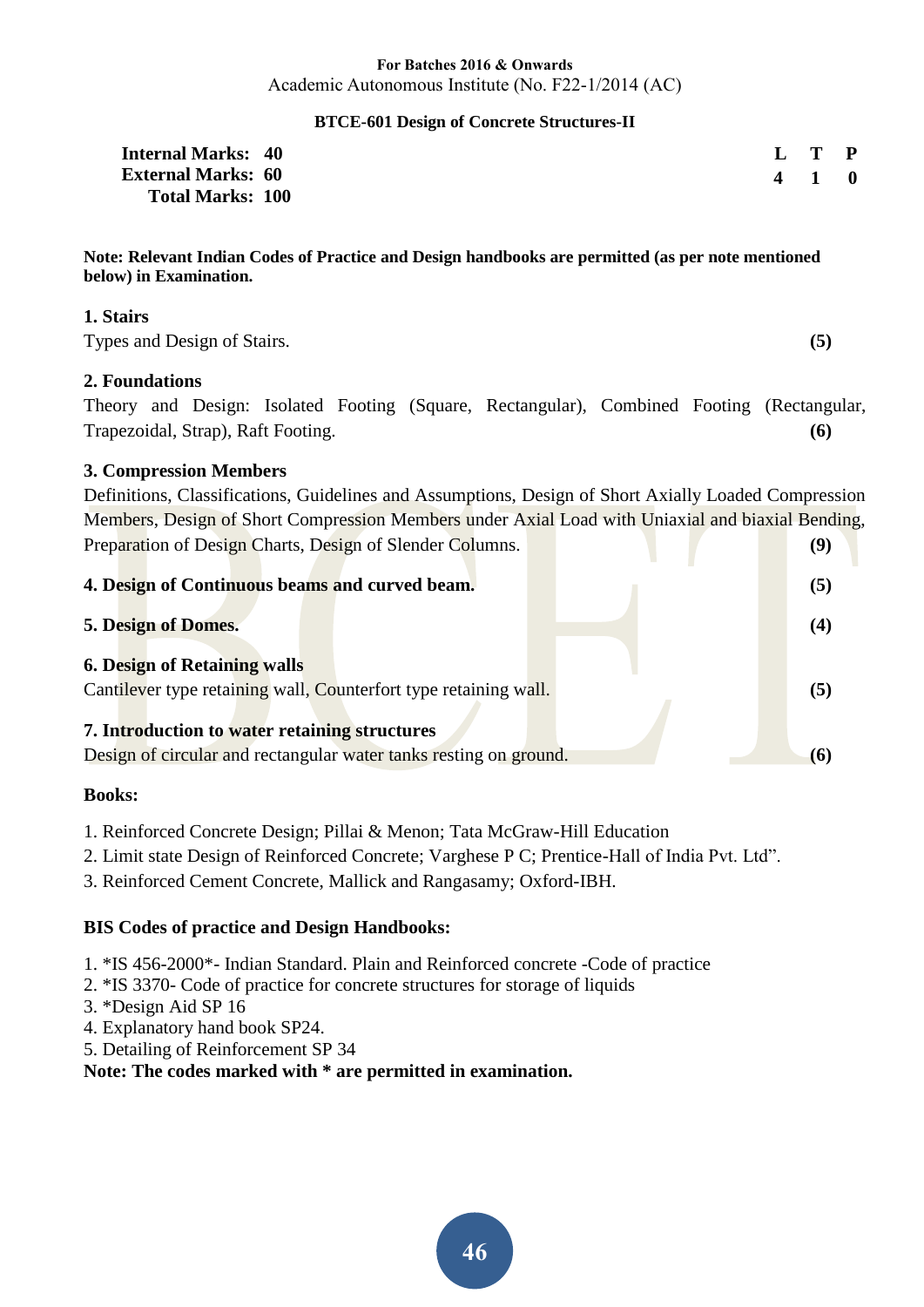# **BTCE-602 Foundation Engineering**

| <b>Internal Marks: 40</b> |  | L T P               |  |
|---------------------------|--|---------------------|--|
| <b>External Marks: 60</b> |  | $4 \quad 1 \quad 0$ |  |
| <b>Total Marks: 100</b>   |  |                     |  |

# **1. Soil Investigation**

Object of soil investigation for new and existing structures. Depth of exploration for different structures. Spacing of bore Holes. Methods of soil exploration and relative merits and demerits. Types of soil sample. Design features of sampler affecting sample disturbance. Essential features and application of the following types of samples- Open Drive samples, Stationery piston sampler, Rotary sampler, Geophysical exploration by seismic and resistivity methods. Bore Hole log for S.P.T. **(7)**

# **2. Earth Pressure**

Terms and symbols used for a retaining wall. Movement of all and the lateral earth pressure. Earth pressure at rest. Rankine states of plastic equilibrium, Ka and Kp for horizontal backfills. Rankine's theory both for active and passive earth pressure for Cohesionless backfill with surcharge and fully submerged case. Cohesive backfill condition. Coulomb's method for cohesion less backfill. Merits and demerits of Ranking and Coulomb's theories, Culmann's graphical construction (without surcharge load).

**(8)**

# **3. Shallow Foundation**

Type of shallow foundations, Depth and factors affecting it.Definition of ultimate bearing capacity, safe bearing capacity and allowable bearing capacity. Rankine's analysis and Terzaghi's analysis. Types of failures. Factors affecting bearing capacity. Skemptons equation. B.I.S. recommendations for shape, depth and inclination factors. Plate Load test and standard penetration Test. Bosussinesq equation for a point load, uniformly loaded circular and rectangular area, pressure distribution diagrams. Newmarks chart and its construction. 2:1 method of load distribution. Comparison of Bosussinesq and Westerguard analysis for a point load. Causes of settlement of structures, Comparison of immediate and consolidation settlement, calculation of settlement by plate load Test and Static Cone penetration test data. Allowable settlement of various structures according to I.S. Code. Situation most suitable for provision of rafts, Proportioning of Rafts, Methods of designing raft, Floating foundation. **(8)** 

# **4. Pile Foundations**

Necessity and uses of piles, Classification of piles, Merits and demerits of different types based on composition. Types of pile driving hammers & their comparison. Effect of pile driving on adjacent ground. Use of Engineering News Formula and Hiley's Formula for determination of allowable load. Limitations of pile driving formulae. Cyclic Pile Load Test, Separation of skin friction and point resistance using cyclic pile load test. Determination of point resistance and frictional resistance of a single pile by Static formulas. Piles in Clay, Safe load on a Friction and point Bearing pile. Pile in sand, Spacing of piles in a group, Factors affecting capacity of a pile group, Efficiency of pile group by converse – Labare formula and feeds formulas. Bearing capacity of a pile group in clay by block failure and individual action approach. Calculation of settlement of friction pile group in clay. Related Numerical problems. Settlement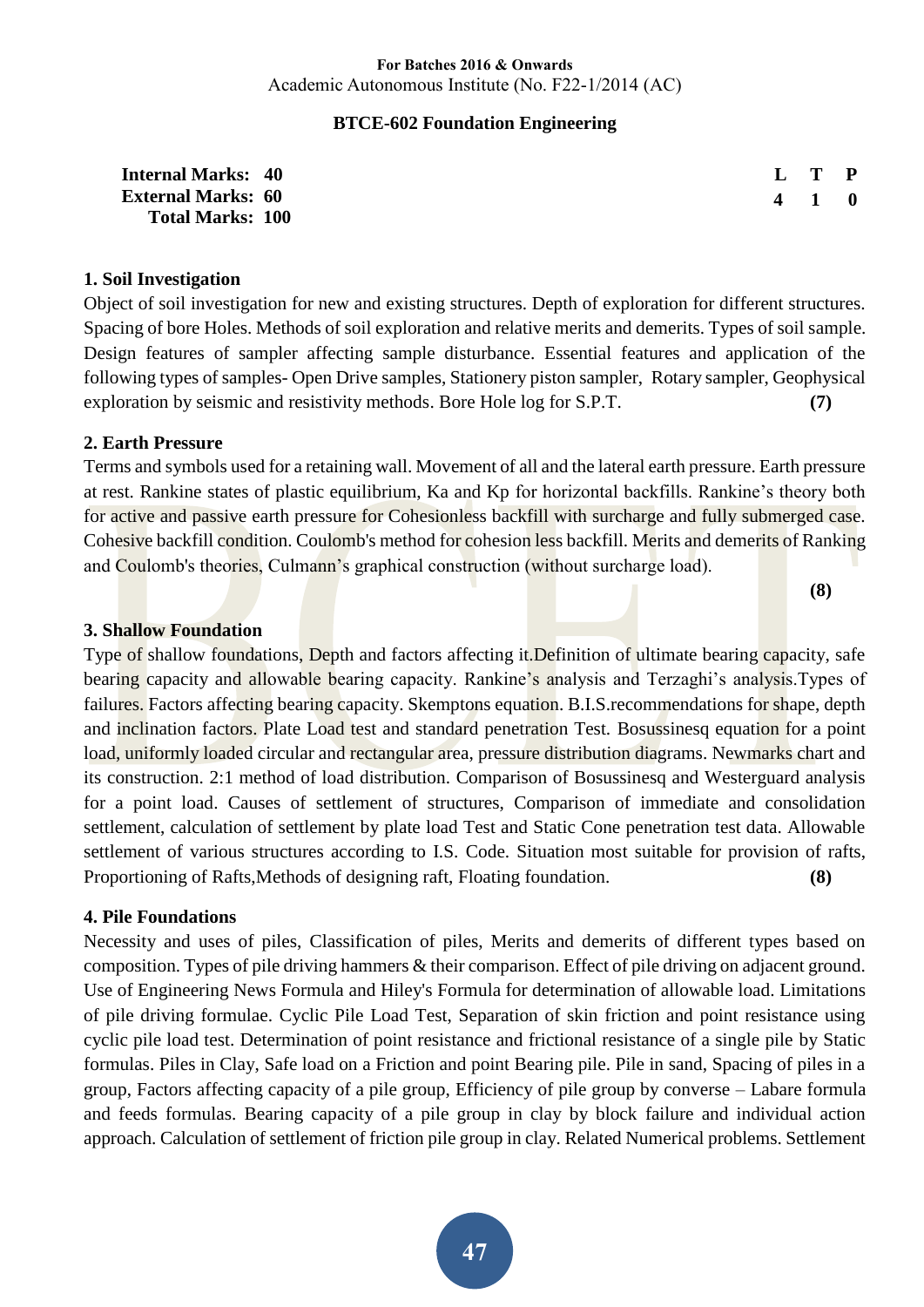of pile groups in sand, Negative skin friction. Related numerical Problem.

**(8)**

# **5. Caissons and Wells**

Major areas of use of caissons, advantages and disadvantages of open box and pneumatic caissons. Essential part of a pneumatic caisson. Components of a well foundation. Calculation of allowable bearing pressure. Conditions for stability of a well, Forces acting on a well foundation. Computation of scour depth. **(7)**

# **Books** -

- 1. Soil Mech. & Foundation Engg, by K.R.Arora, Standard Publishers Distributors
- 2. Geotechnical Engineering, by P. Purshotama Raj
- 3. Soil Mech. & Foundation Engg., by V.N.S.Murthy
- 4. Principle of Foundation Engineering by B.M.Das, CL Engineering
- 5. Basic and applied Soil Mechanics by Gopal Ranjan and A.S.R.Rao, New Age International
- 6. Soil Mech. & Foundations by Muni Budhu Wiley, John Wiley & Sons
- 7. Geotechnical Engineering by Gulhati and Datta, Tata McGraw Hill Education
- 8. Foundation Engineering by Varghese P.C, PHI Learning.
- 9. Problems in Soil mechanics and Foundation Engineering by B.P.Verma, Khanna Publication.
- 10. Foundation Analysis and Design by Bowles J.E, Tata McGraw Hill Education

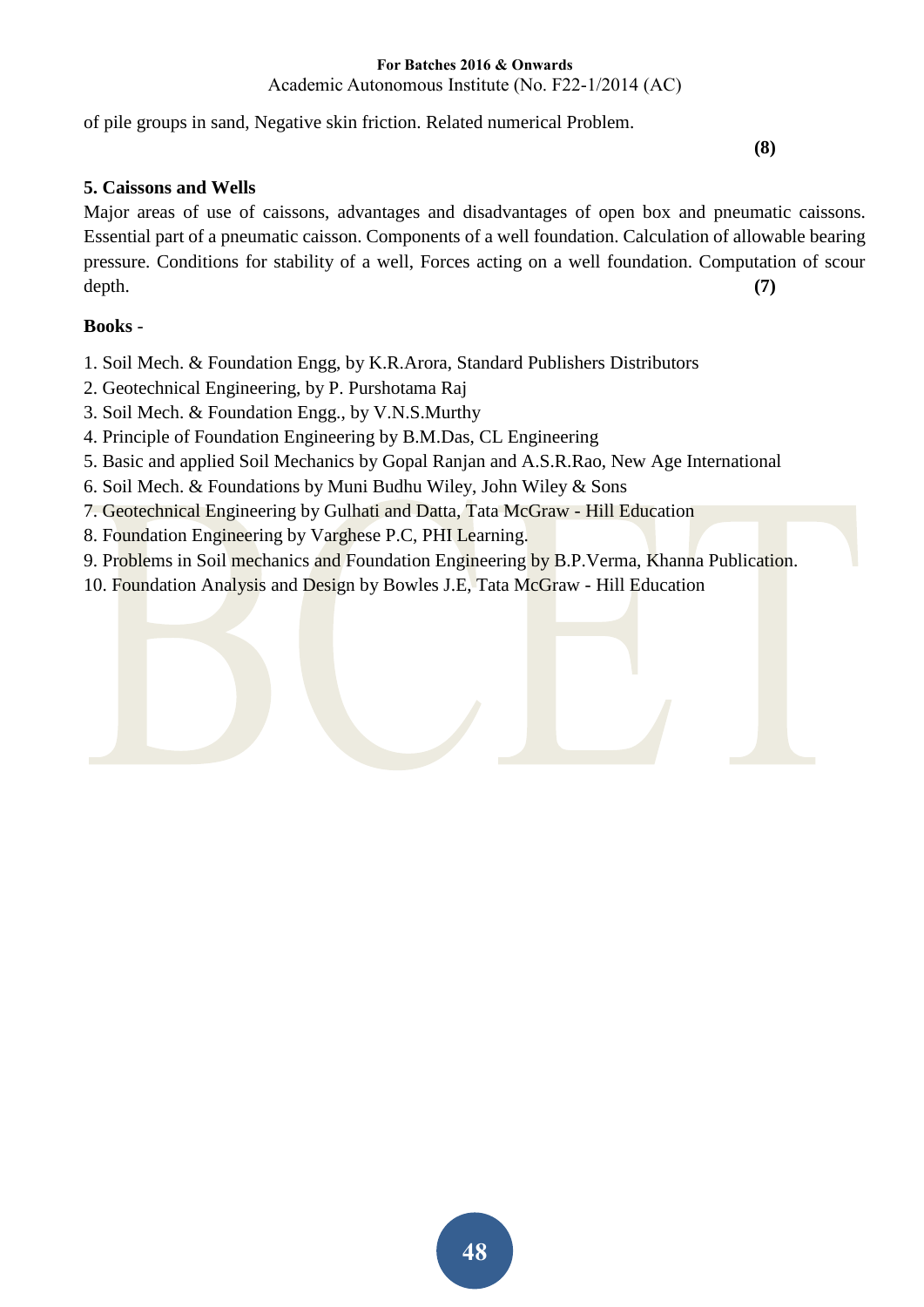# **BTCE-603 Professional Practice**

| <b>Internal Marks: 40</b><br><b>External Marks: 60</b><br><b>Total Marks: 100</b>                                                                                                                                                                                                               | L<br>3 | 2          | P<br>0 |
|-------------------------------------------------------------------------------------------------------------------------------------------------------------------------------------------------------------------------------------------------------------------------------------------------|--------|------------|--------|
| 1. Estimates<br>Method of building estimates, types, site plan index plan, layout plan, plinth area, floor area, Technical<br>sanction, administrative approval, estimate of buildings, roads, earthwork, R.C.C. works, sloped roof, roof<br>truss, masonry platform, complete set of estimate. |        | (5)        |        |
| 2. Schedule of Rates, analysis of rates<br>For earthwork, concrete work, D.P.C., stone masonry, plastering, pointing, roadwork.                                                                                                                                                                 |        | (6)        |        |
| 3. Specifications<br>For different classes of building and Civil engineering works.                                                                                                                                                                                                             |        | (5)        |        |
| 4. Rules and measurements for different types of Civil engineering works.<br>5. Types of contracts<br>Tenders, tender form, submission and opening of tenders, measurement book, muster roll, piecework<br>agreement and work order.                                                            |        | (4)<br>(5) |        |
| <b>6. Accounts</b><br>Division of accounts, cash, receipt of money, cash book, temporary advance, imprest, accounting<br>procedure.<br>7. Arbitration                                                                                                                                           |        | (4)        |        |
| Acts and legal decision-making process.<br><b>Books:</b>                                                                                                                                                                                                                                        |        | (4)        |        |

- 1. Estimating and Costing by B.N. Datta, UBSPD, New Delhi
- 2. Estimating and Costing by G.S. Birdie, Dhanpat Rai Publication New Delhi .
- 3. Estimating and Costing by V.N. Chakravorty, Calcutta
- 4. Civil Engg. Contracts & Estimates by B.S. Patil, Orient-Longman Ltd., New Delhi.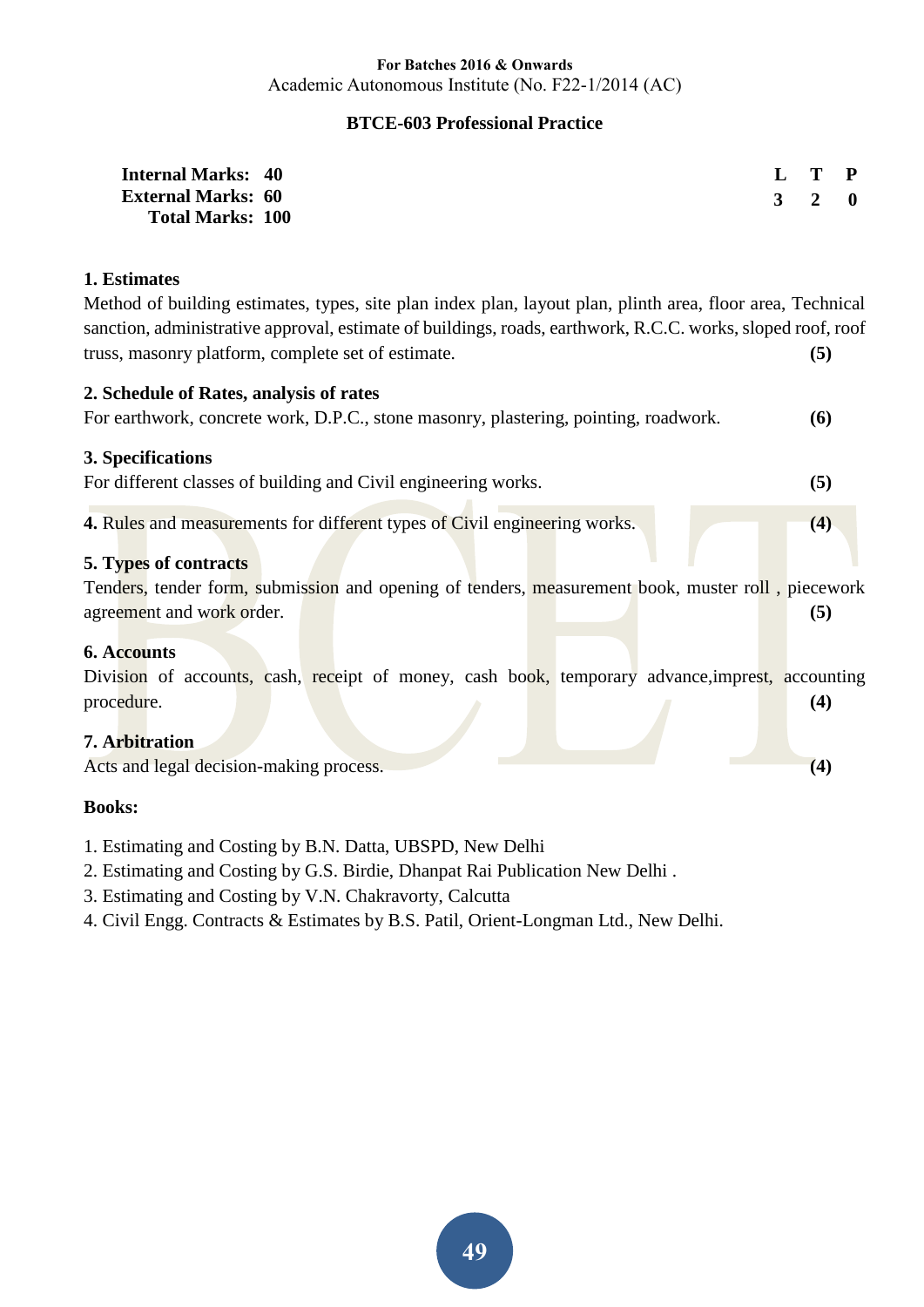# **BTCE-604 Environmental Engineering – II**

| <b>Internal Marks: 40</b> |  | $L$ T P             |  |
|---------------------------|--|---------------------|--|
| <b>External Marks: 60</b> |  | $3 \quad 1 \quad 0$ |  |
| <b>Total Marks: 100</b>   |  |                     |  |

# **1. Introduction**

Terms & definitions, systems of sanitation and their merits and demerits, system of sewerage, choice of sewerage system and suitability to Indian conditions. **(3)** (3)

#### **2. Sewerage System**

Generation and estimation of community Sewage, flow variations, storm water flow, types of sewers. Design of sewers and storm water sewers, construction & maintenance of sewers, sewer appurtenances, sewage pumping and pumping stations. **(5)**

# **3. House Drainage**

Principles of house drainage, traps, sanitary fittings, system of plumbing, drainage lay out for residences.

**(5)**

**(4)**

# **4. Characteristics of Sewage**

Composition of domestic and industrial sewage, sampling, physical, chemical and microbiological analysis of sewage, biological decomposition of sewage, BOD and BOD kinetics, effluent disposal limits.

# **5. Treatment of Sewage**

Introduction to unit operations and processes - Primary treatment; screening (theory), grit chamber (theory and design), floatation units, sedimentation tanks (theory and design), Secondary treatment units; ASP (theory and design), Sequencing batch reactors (theory and design), Trickling filters (theory and design) Anaerobic systems; Anaerobic filters (theory), UASB (theory), Anaerobic lagoons, Sludge Handling and disposal; thickening, stabilization, dewatering, drying and disposal. **(5)**

#### **6. Low Cost Sanitation Systems**

Imhoff tanks (theory and design), septic tank (theory and design), soakage pit/soil absorption systems; stabilization ponds (theory and design); macrophyte ponds; oxidation ponds (theory and design) and constructed wetland systems. **(4)**

# **7. Wastewater Treatment Plants and Advanced Wastewater Treatment**

Treatment Plants; site selection, plant design, Hydraulic Profiles, operation and maintenance aspects. Advanced wastewater treatment for nutrient removal, disinfection and polishing. **(4)**

- 1. Waste Water Engg. (Environmental Engg.-II) by B.C.Punmia, Ashok Jain, Laxmi Publications, New Delhi.
- 2. Environmental Engg. A design Approach by Arcadio P. Sincero and Gregoria P. Sincero, Prentice Hall of India, New Delhi.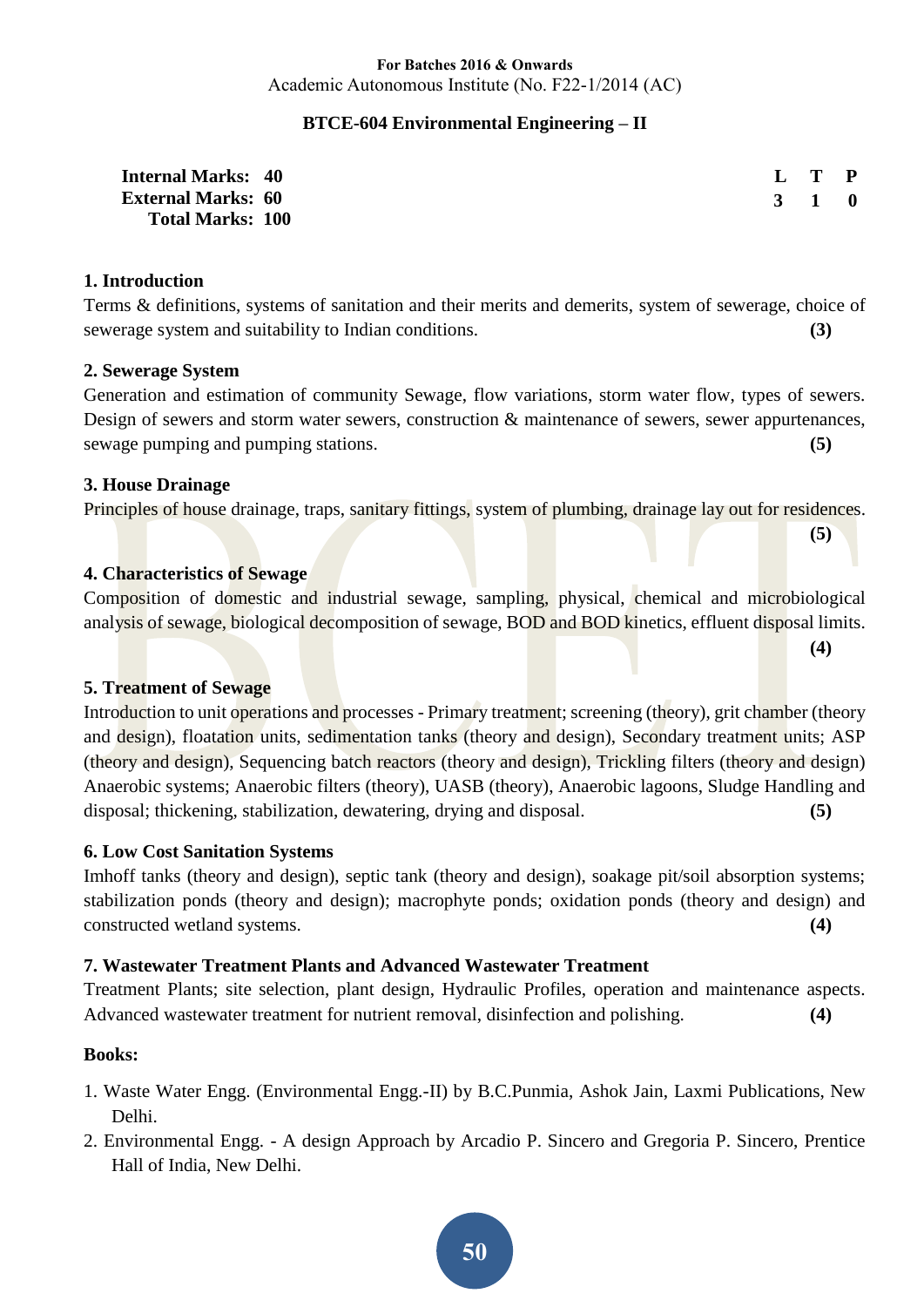- 3. "Waste Water Engineering Treatment and Reuse" by Metcalf & Eddy, TMH, New Delhi.
- 4. "Environmental Engg." By Howard S. Peavy, Donald R. Rowe & George Tchobanoglous, McGraw Hill, International Edition
- 5. Environmental Engineering (Vol. II) by S.K. Garg, Khanna Publishers, Delhi.

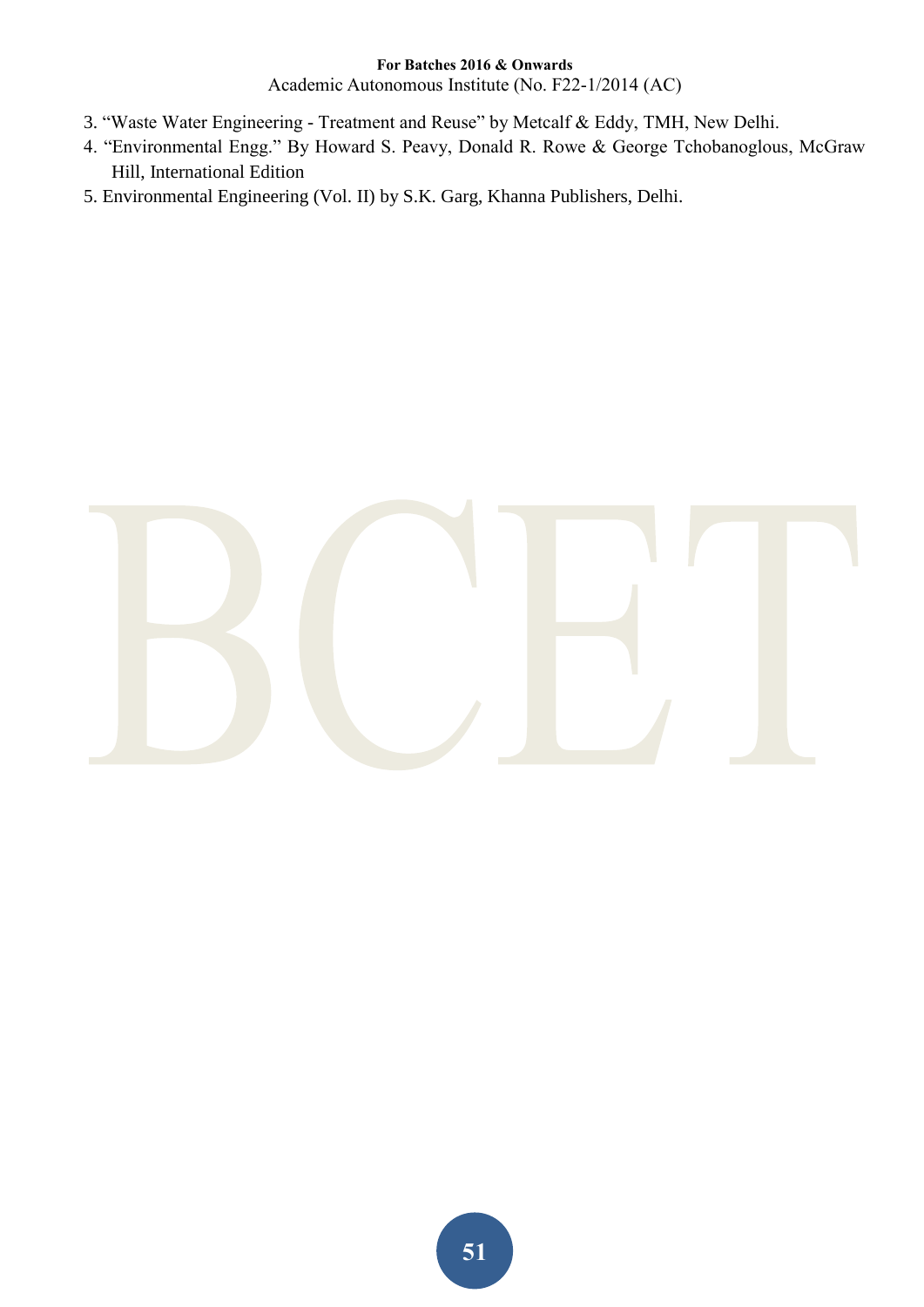# **BTCE -605 Environmental Engineering Laboratory**

| <b>Internal Marks: 40</b> |  |  |  | $L$ T P             |  |
|---------------------------|--|--|--|---------------------|--|
| <b>External Marks: 60</b> |  |  |  | $0 \quad 0 \quad 2$ |  |
| <b>Total Marks: 100</b>   |  |  |  |                     |  |

- **1.** To measure the pH value of a water/waste water sample
- **2.** To determine optimum Alum dose for Coagulation.
- **3.** To find MPN for the bacteriological examination of water.
- **4.** To find the turbidity of a given waste water/water sample
- **5.** To find B.O.D. of a given waste water sample.
- **6.** To measure D.O. of a given sample of water.
- **7.** Determination of Hardness of a given water sample
- **8.** Determination of total solids, dissolved solids, suspended solids of a given water sample.
- **9.** To determine the concentration of sulphates in water/wastewater sample.
- **10.** To find chlorides in a given sample of water/waste water.
- **11.** To find acidity/alkalinity of a given water sample
- **12.** To determine the COD of a wastewater sample.

- 1. Chemistry for Enviromental Engg. and Science by Sawyer & McCarty, TMH, New Delhi
- 2. Standard Methods for the examination of water & wastewater, APHA, AWWA, WE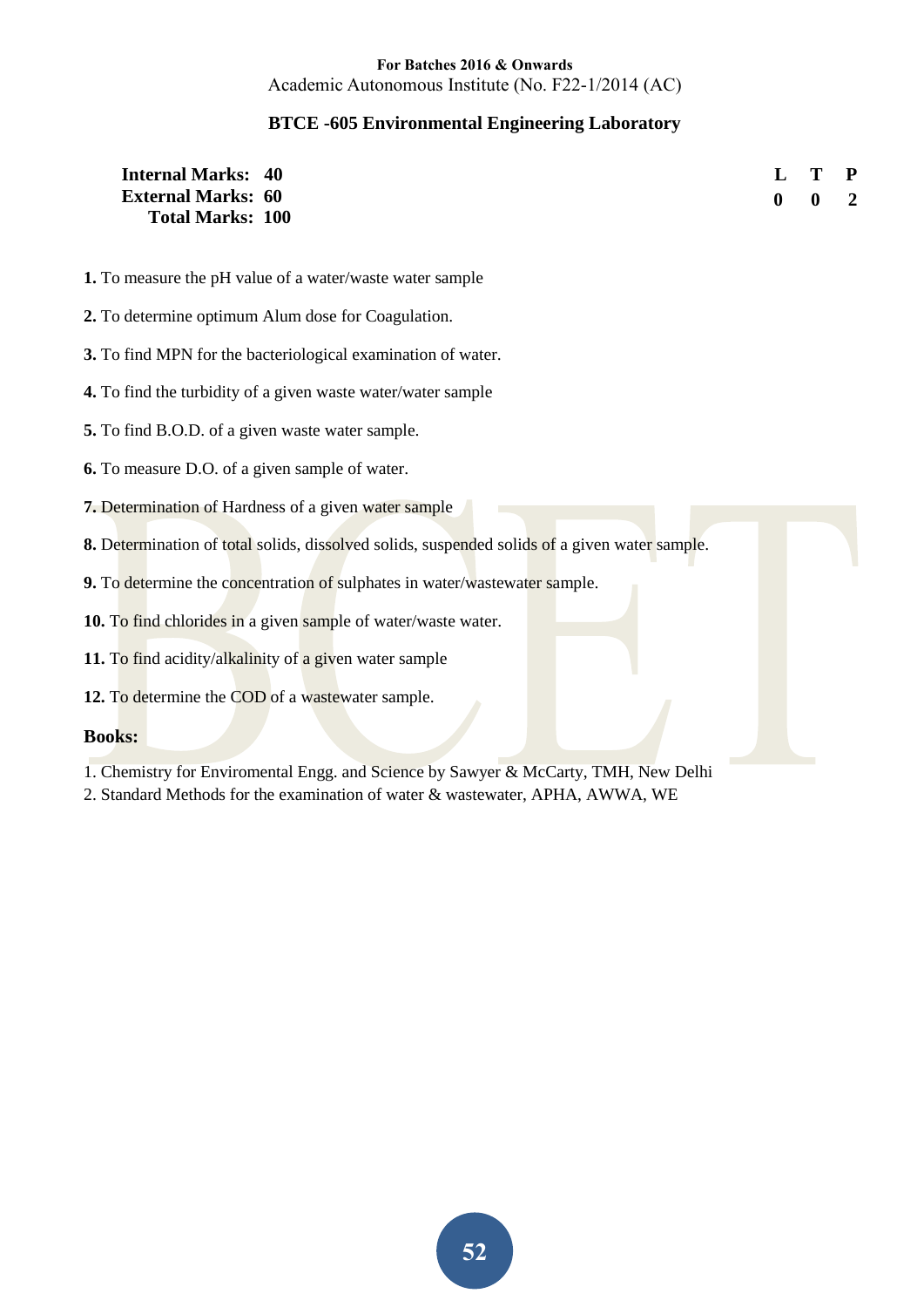# **BTCE-606 Computer Aided Structural Drawing – II**

| <b>Internal Marks: 40</b> |  | L T P         |  |
|---------------------------|--|---------------|--|
| <b>External Marks: 60</b> |  | $0 \t 0 \t 2$ |  |
| <b>Total Marks: 100</b>   |  |               |  |

1. Structural Drawings of Reinforced Concrete Elements as per BTCE-601

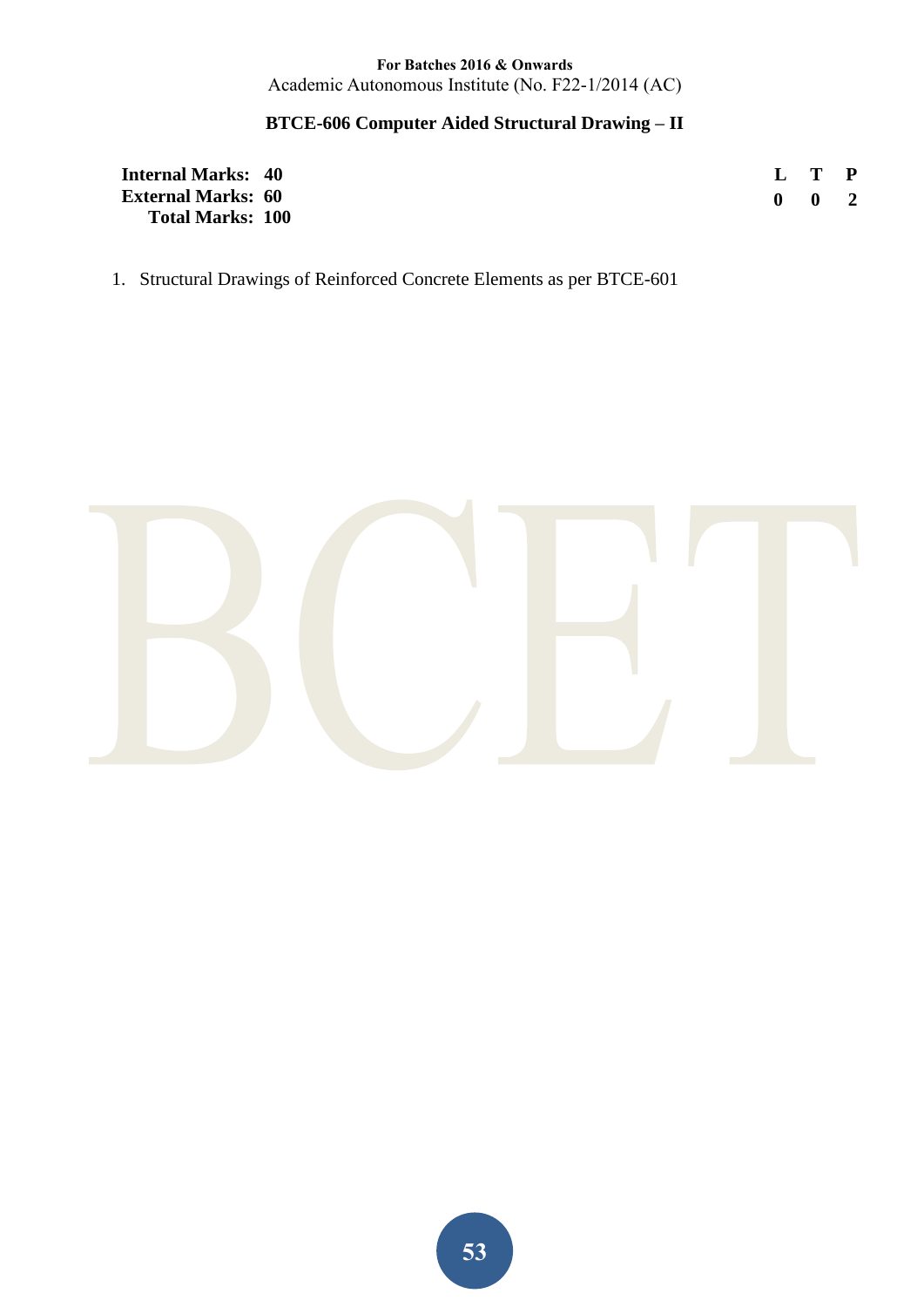Beant College of Engineering & Technology, Gurdaspur

# *Seventh Semester*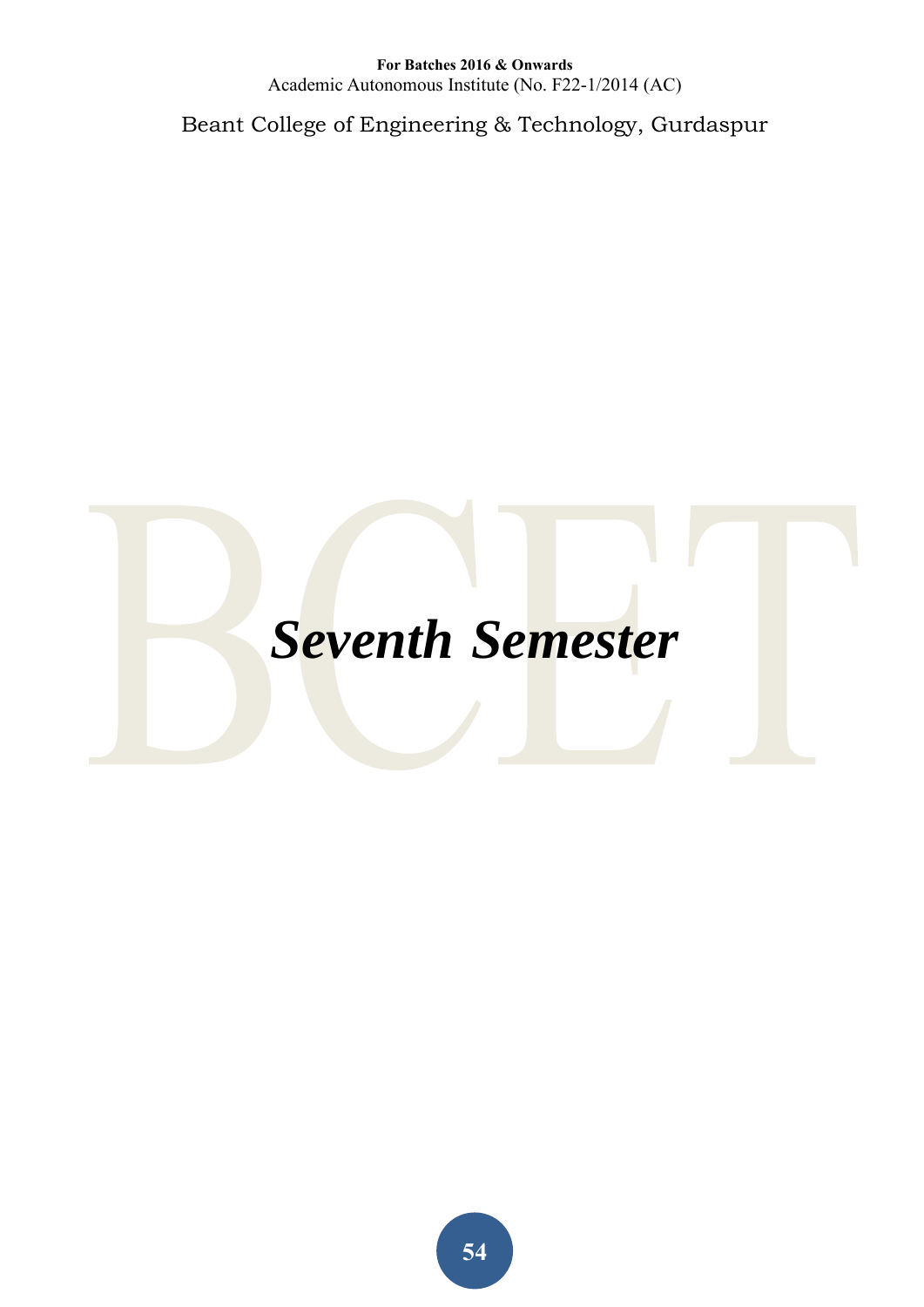# **BTCE 701 Design of Steel Structures – II**

| <b>Internal Marks: 40</b> |  | L T P               |  |
|---------------------------|--|---------------------|--|
| <b>External Marks: 60</b> |  | $4 \quad 1 \quad 0$ |  |
| <b>Total Marks: 100</b>   |  |                     |  |

Note: Use of relevant Indian Standards is allowed.

1. Elements of a plate girder, design of a plate girder, curtailment of flanges, various type of stiffeners.

**(8)**

2. Design of steel footbridge with parallel booms and carrying wooden decking, using welded joints.

**(8)**

- 3. Complete design of an industrial shed including:
	- i) Gantry girder
	- ii) Column bracket
	- iii) Mill bent with constant moment of inertia
	- iv) Lateral and longitudinal bracing for column bent **(12)**
- 4. Design of single-track railway bridge with lattice girders having parallel chords (for B.G.)
	- i) Stringer
	- ii) Cross girder
	- iii) Main girders with welded joints
	- iv) Portal sway bracings
	- v) Bearing rocker and rollers **(12) (12)**

# **Books & Codes Recommended**:

- 1. Limit state design of steel structures: S K Duggal
- 2. Design of steel structures: N Subramanian
- 3. Design of steel structures (Vol. 2): Ram Chandra
- 4. Design of steel structures: L S Negi
- 5. Design of steel structures (by limit state method as per IS: 800-2007): S S Bhavikatti
- 6. IS 800: 2007 (General construction in steel-Code of practice)\*
- 7. SP: 6(1) (Handbook for structural engineers-Structural steel sections)\* \* permitted in Examination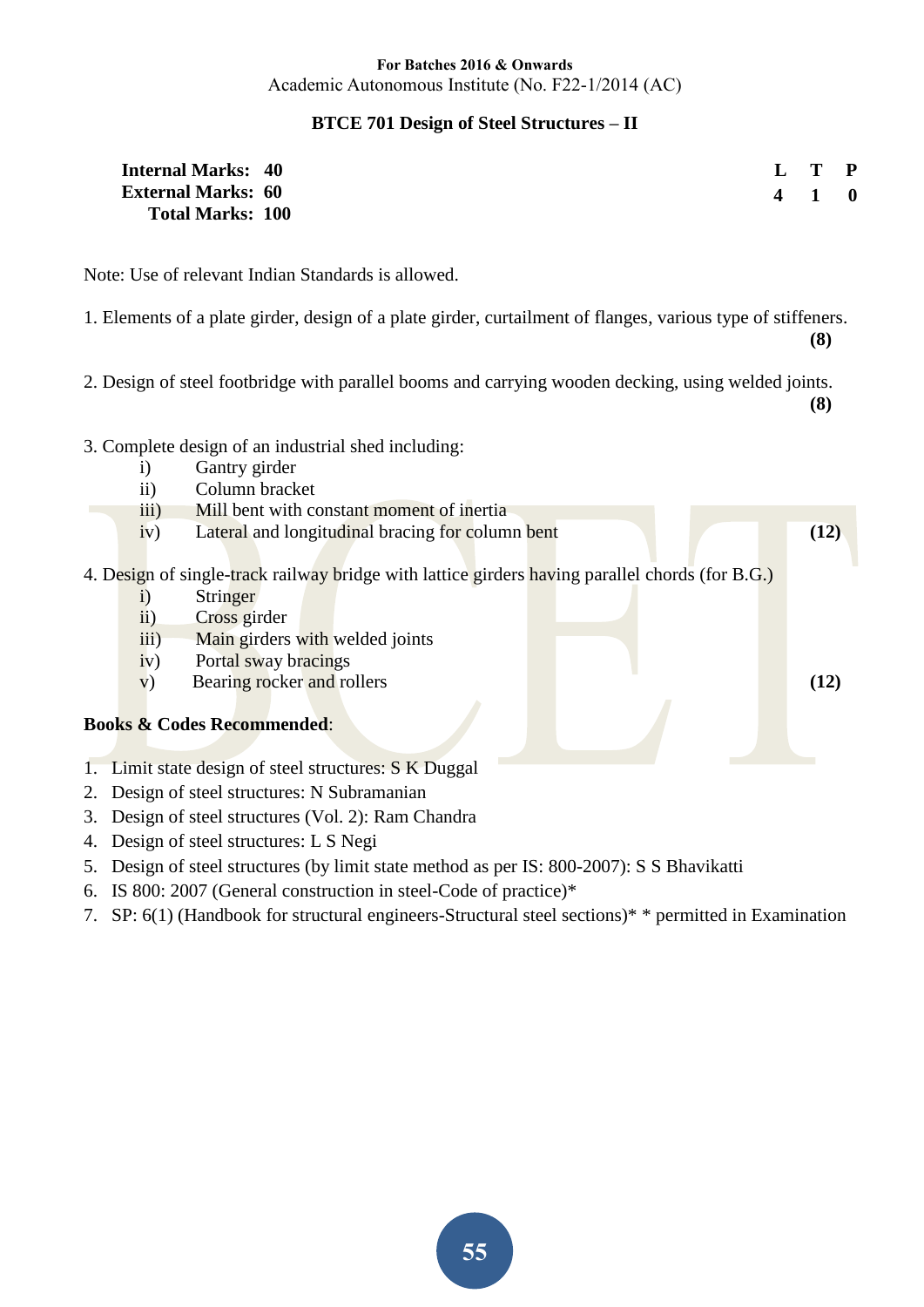## **BTCE-702 Elements of Earthquake Engineering**

| <b>Internal Marks: 40</b> |  | L T P |  |
|---------------------------|--|-------|--|
| <b>External Marks: 60</b> |  | 3 1 0 |  |
| <b>Total Marks: 100</b>   |  |       |  |

# **Note: No Indian Codes of Practice and Design handbooks are permitted, so paper setter is expected to provide required data from relevant IS codes, for any numerical or design part.**

- 1. **Introduction to Earthquakes**, Causes of Earthquakes, Basic Terminology, Magnitude, Intensity, Peak ground motion parameters. Past Earthquakes and Lessons learnt, Various Types of Damages to Buildings. (6)
- 3. **Introduction to theory of Vibrations**, Sources of Vibrations, Types of Vibrations, Degree of Freedom, Spring action and damping, Equation of motion of S.D.O.F. systems, Undamped, Damped system subjected to transient forces, general solution, green's function. (8)
- 4. **Lateral Force analysis**, Floor Diaphragm action, moment resisting frames, shear walls. (5)
- 5. **Concepts of seismic design**, Lateral Strength, Stiffness, ductility and structural configuration. (5)
- 6. **Introduction to provisions of IS 1893-2002 Part-I for buildings**. Estimation of lateral forces due to earthquake. (4)
- 7. **Introduction to provisions of IS 4326. 8**. Introduction to provision of IS 13920. (3)

# **References:**

- 1. Earthquake Resistant Design of Structures, Pankaj Agrawal, Manish Shrikhande, PHI Learning
- 2. Dynamics of Structures: Theory and Applications to Earthquake Engineering, AK Chopra, Prentice Hall
- 3. Dynamics of Structures, R.W. Clough and Joseph Penzien, McGraw-Hill Education
- 4. Structural Dynamics by Mario & Paz, Springer.
- 5. Earthquake Resistant Design by David J. Dowrick, Wiley India Pvt Ltd
- 6. Elements of Earthquake Engg by Jai Krishna, A.R. Chandrasekaran, Brijesh Chandra, South Asian Publishers.
- 7. IS 1893-2002 Indian Standard Criteria for Earthquake Resistant Design of Structures
- 8. IS 4326-1993 2002 Indian Standard for Earthquake Resistant Design and Construction of Buildings
- 9. IS 13920-1993 2002 Ductile detailing of Reinforced Concrete Structures subjected to Seismic Forces.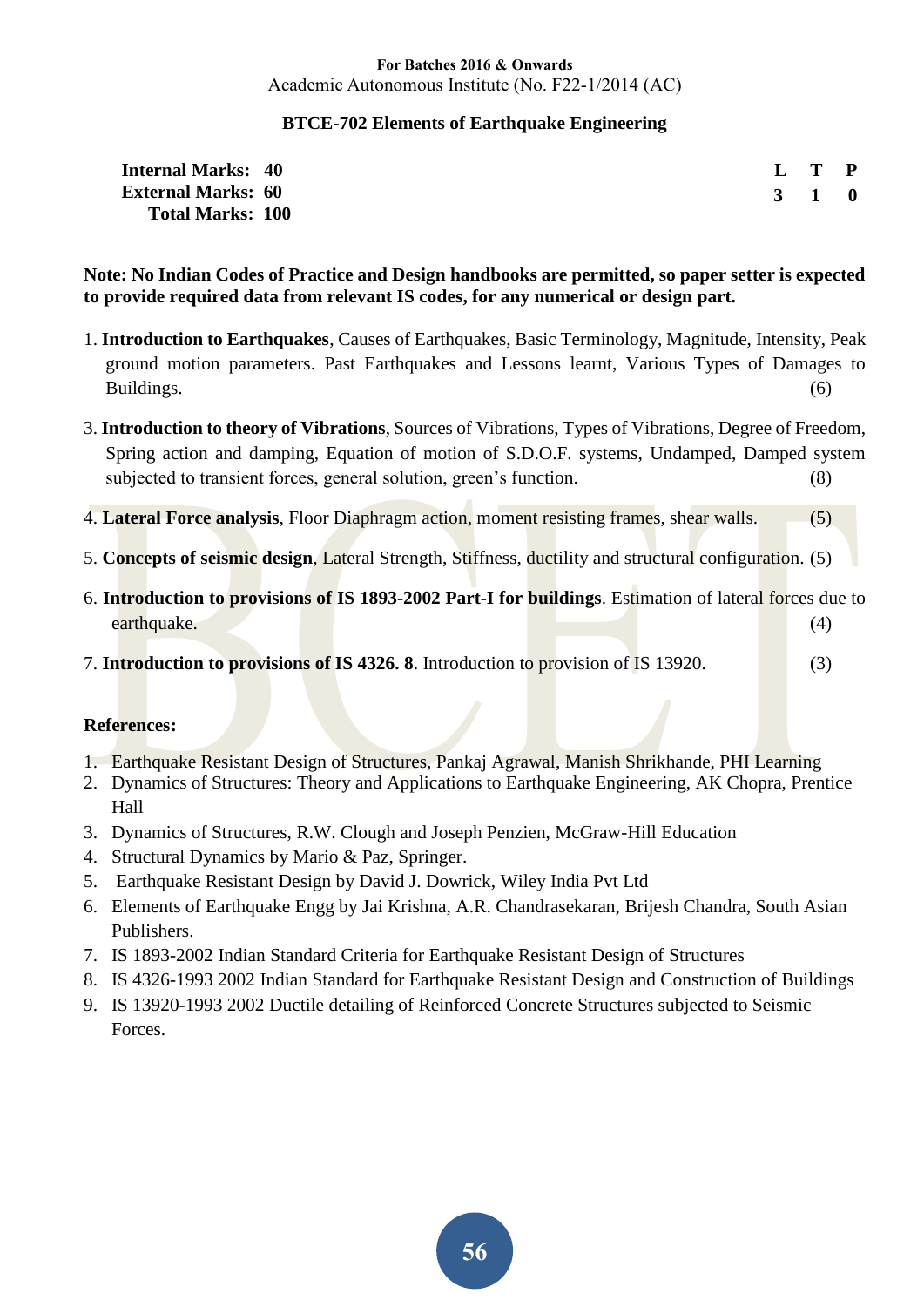# **BTCE-703 Irrigation Engineering-II**

| <b>Internal Marks: 40</b> |  | L T P               |  |
|---------------------------|--|---------------------|--|
| <b>External Marks: 60</b> |  | $3 \quad 1 \quad 0$ |  |
| <b>Total Marks: 100</b>   |  |                     |  |

**1. Head Works**: Types of head works, Functions and investigations of a diversion Head work: component parts of a diversion head work and their design considerations, silt control devices. (4)

**2. Theories of Seepage**: Seepage force and exit gradient, assumptions and salient features of Bligh's Creep theory, Limitations of Bligh's Creep theory, salient features of Lane's weighted Creep theory and Khosla's theory, Comparison of Bligh's Creep theory and Khosla's theory, Determination of uplift pressures and floor thickness. (6)

**3. Design of Weirs**: Weirs versus barrage, types of weirs, main components of weir, causes of failure of weir and design considerations with respect to surface flow, hydraulic jump and seepage flow. Design of barrage or weir. (6)

**4. Energy Dissipation Devices**: Use of hydraulic jump in energy dissipation, Factors affecting design, Types of energy dissipaters and their hydraulic design. (4) (4)

**5. Canal Regulators**: Offtake alignment, cross-regulators – their functions and design, Distributary head regulators, their design, canal escape. (4)

**6. Canal Falls**: Necessity and location, types of falls and their description, selection of type of falls, Principles of design, Design of Sarda type, straight glacis and Inglis or baffle wall falls. (4)

**7. Cross-Drainage works**: Definitions, choice of type, Hydraulic design consideration, Aqueducts their types and design, siphon aqueducts – their types and design considerations, super passages, canal siphons and level crossing. (3)

**8. Canal Out-lets:** essential requirements, classifications, criteria for outlet behaviors, flexibility, proportionality, sensitivity, sensitiveness, etc. Details and design of non-modular, semi-modular and modular outlets. (3)

- 1. Irrigation Engg. & Hydraulic Structure by Santosh Kumar Garg, Khanna Publishers
- 2. Design of Irrigation Structures by R.K. Sharma, Oxford IBH Pub
- 3. Irrigation Engg. and Hydraulics Structures by S.R. Sahasrabudhe, . Katson Publishing
- 4. Irrigation Practice and Design Vol. I to VII by K.B. Khushlani. Oxford IBH Pub
- 5. P.N. Modi; Irrigation with Resources and with Power Engineering, Standard Book House
- 6. Irrigation Engg. Vol. I & II by Ivan E. Houk, John Wiley and sons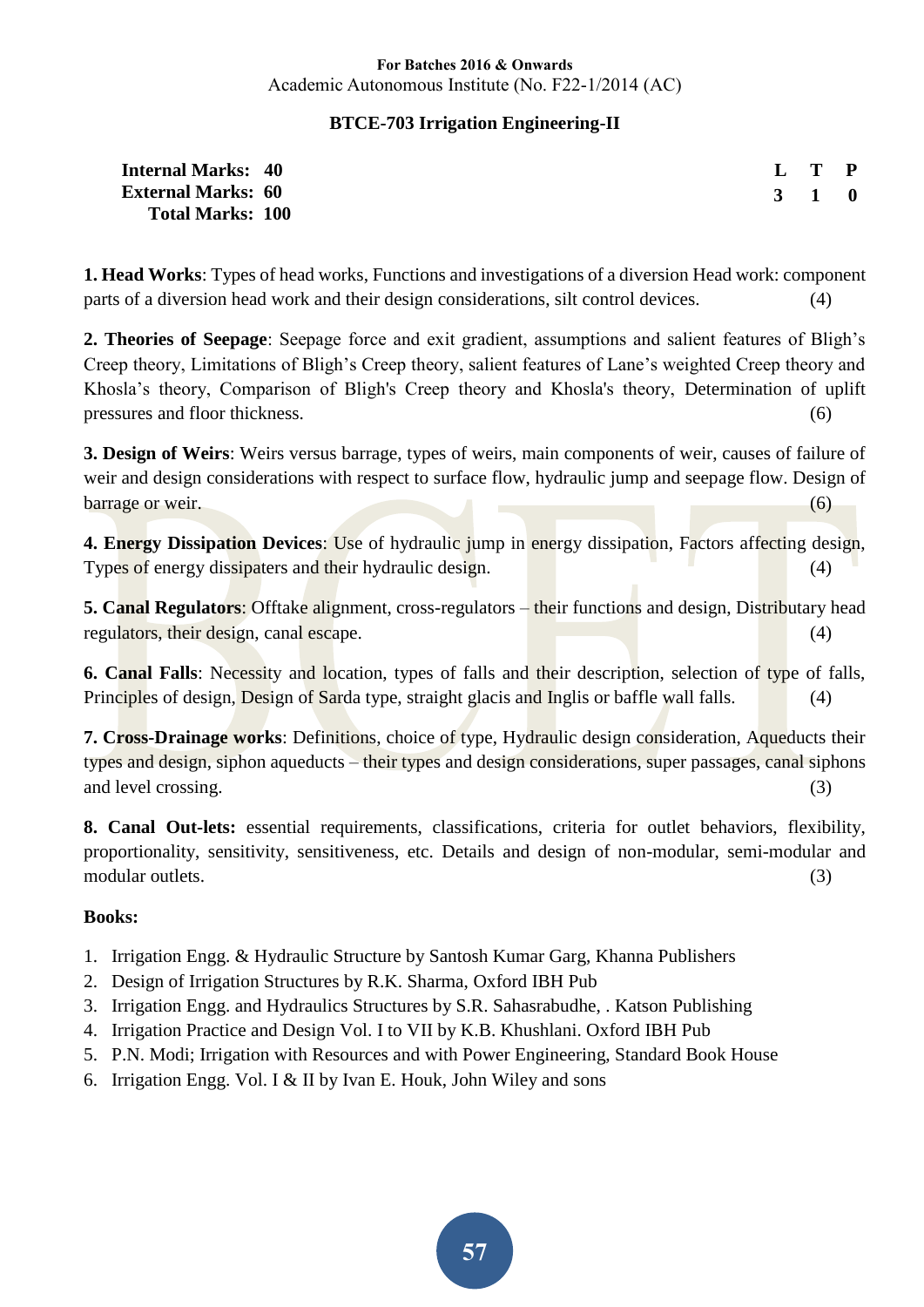# **BTCE-704 Transportation Engineering – II**

| <b>Internal Marks: 40</b> |       | L T P |  |
|---------------------------|-------|-------|--|
| <b>External Marks: 60</b> | 3 1 0 |       |  |
| <b>Total Marks: 100</b>   |       |       |  |

# **Railway Engineering**

**1. Introduction to Railway Engineering**: History of Railways, Development of Indian Railway, Organisation of Indian Railway, Important Statistics of Indian Railways. Railway Gauges: Definition, Gauges on World Railways, Choice of Gauge, Uniformity of Gauge, Loading Gauge, Construction Gauge**. (5)**

**2. Railway Track**: Requirements of a Good Track, Track Specifications on Indian Railways, Detailed Cross-Section of Single/Double Track on Indian Railways. Components of Railway Track: Rails, Sleepers, Ballast, Subgrade and Formation, Track Fixtures & Fastenings, Coning of Wheels, Tilting of Rails, Adzing of Sleepers, Rail Joints, Creep of Rails. **(4)**

**3. Geometric Design of Railway Track**: Alignment, Gradients, Horizontal Curve, Superelevation, Equilibrium Cant, Cant Deficiency, Transition Curves. **(2)**

**4. Points and Crossings**: Functions, Working of Turnout, Various types of Track Junctions and their layouts, Level crossing. **(2)**

**5. Railway Stations & Yards**: Site Selection, Classification & Layout of Stations, Marshalling Yard, Locomotive Yard, Equipment at Railway Stations & Yards **(2)**

**6. Signalling and Interlocking**: Objectives, Classification of Signals, Types of Signals in Stations and Yards, Automatic Signalling, Principal of Interlocking. **(3)**

**7. Modernization of Railway Tracks**: High Speed Tracks, Improvement in existing track for high speed, Ballastless Track, MAGLEV, TACV Track. **(2)**

# **Airport Engineering**

**8. Introduction to Airport Engineering**: Air Transport Scenario in India and Stages of Development, National and International Organizations. **(2)**

**9. Airport Planning**: Aircraft Characteristics, Factors for Site Selection, Airport Classification, General Layout of an Airport. Obstructions and Zoning Laws, Imaginary Surfaces, Approach Zones and Turning Zones. **(3)**

**10. Runway Orientation and Design**: Head Wind, Cross Wind, Wind Rose Diagram, Basic Runway Length, Corrections, Geometric Design Elements, Runway Configuration. **(2)**

**11. Taxiway and Aircraft Parking**: Aircraft Parking System. Main Taxiway, Exit Taxiway, Separation Clearance, Holding Aprons. **(2)**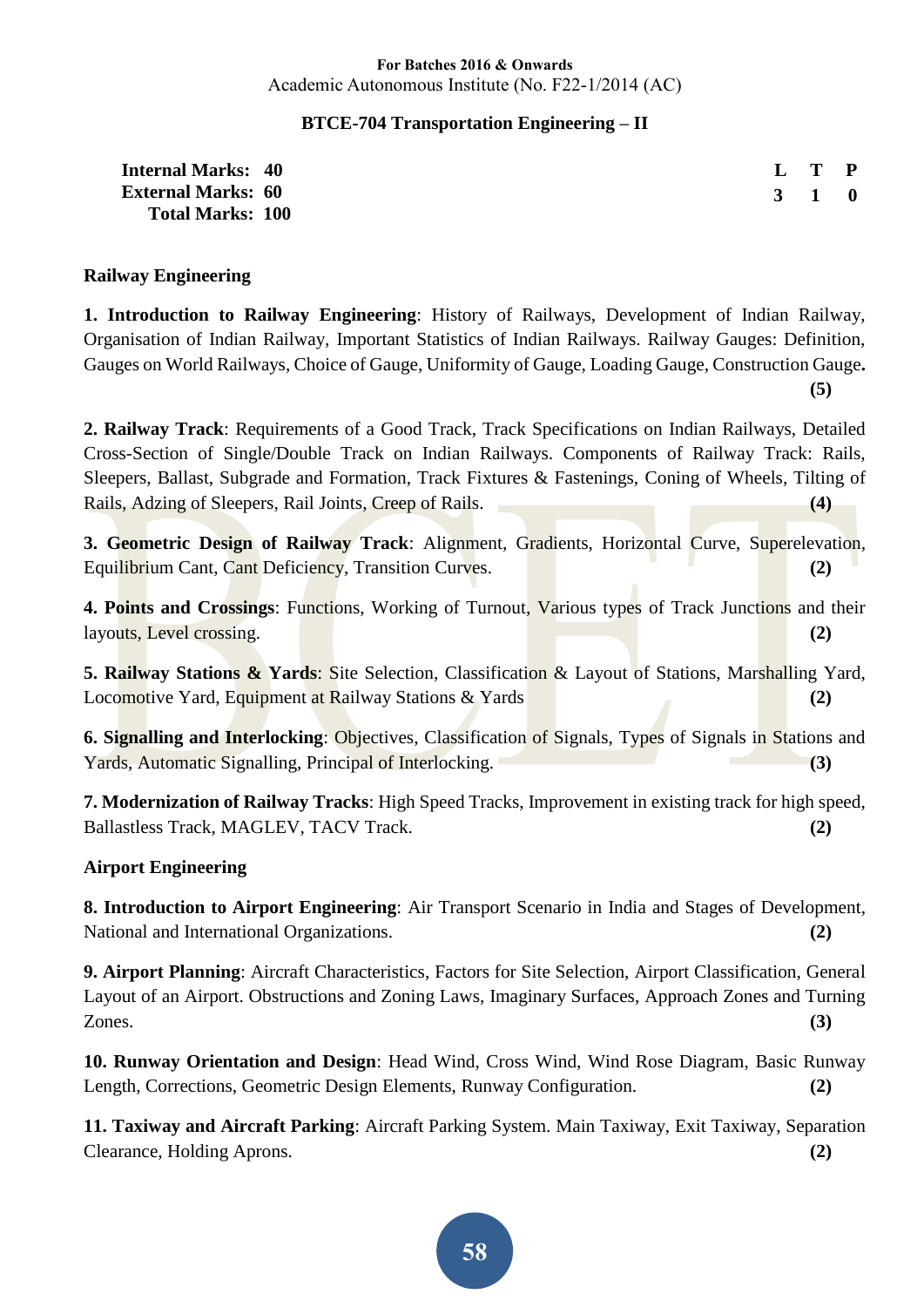**12. Visual Aids**: Marking and Lighting of Runway and Taxiway, Landing Direction Indicator, and Wind Direction Indicator, IFR/VFR**. (2)**

# **Books Recommended**:

- 1. Chandra S., and Aggarwal, "Railway Engineering", M.M. Oxford University Press, New Delhi, 2007.
- 2. Saxena, S.C., and Arora, S.P., "A Text Book of Railway Engineering", Dhanpat Rai and Sons, Delhi, 1997.
- 3. J. S. Mundrey, "Railway Track Engineering", McGraw Hill Publishing Co., 2009
- 4. Khanna, S.K., Arora, M.G., and Jain, S.S., "Airport Planning and Design", Nem Chand & Bros. Roorkee, 1999.
- 5. Horenjeff, R. and McKelvey, F., "Planning and Design of Airports", McGraw Hill Company, New York, 1994.
- 6. Norman J. Ashford, Saleh Mumayiz, Paul H. Wright, "Airport Engineering: Planning, Design and Development of 21st Century", Wiley Publishers, 2011

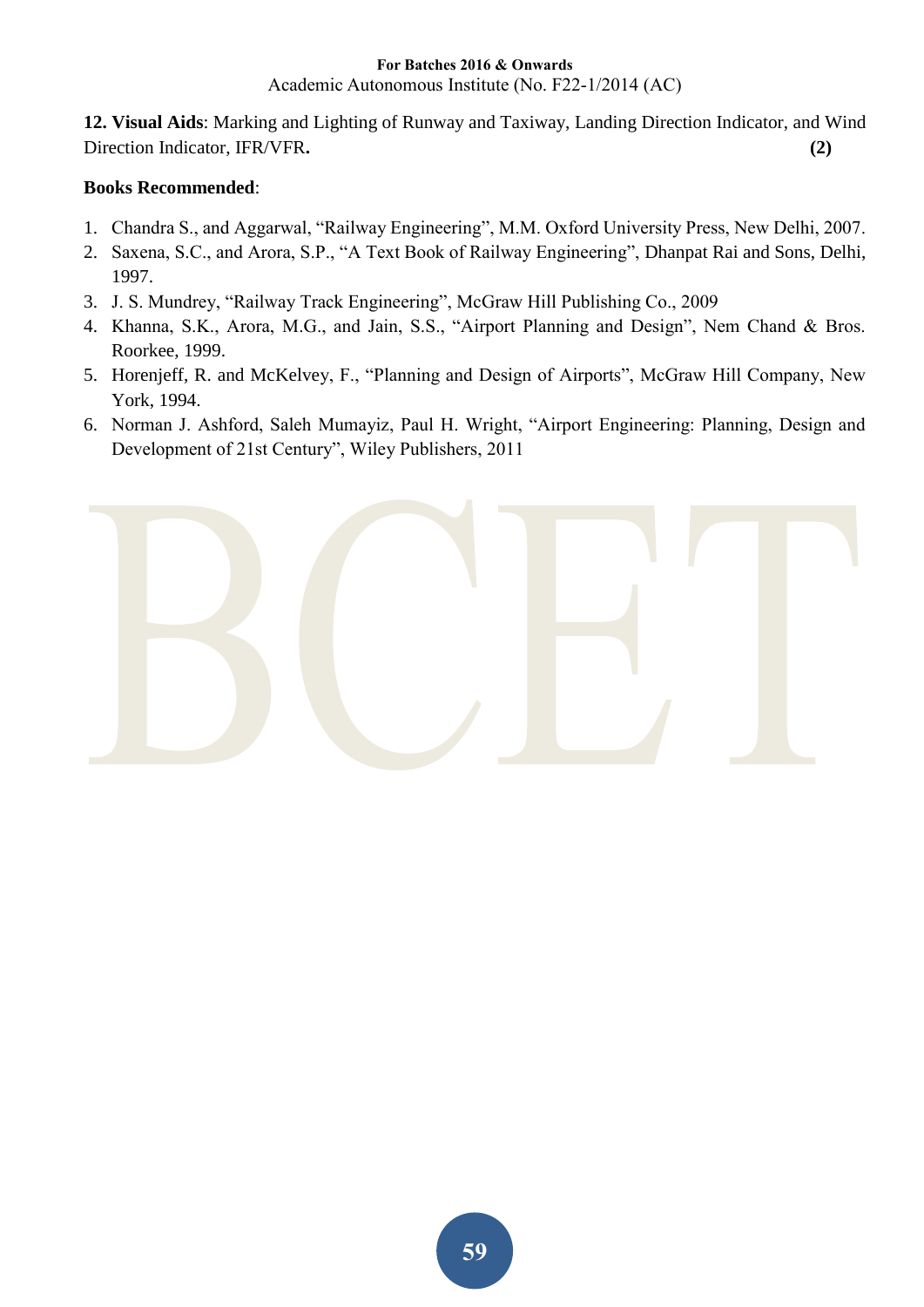# **BTCE-705 PROJECT**

| <b>Internal Marks: 40</b> |                           | L T P |   |
|---------------------------|---------------------------|-------|---|
| <b>External Marks: 60</b> | $\mathbf{0}$ $\mathbf{0}$ |       | 6 |
| <b>Total Marks: 100</b>   |                           |       |   |

Students are required to work on project in any of the areas related to Civil Engineering. The students will work 6 hrs per week with his / her supervisor(s).

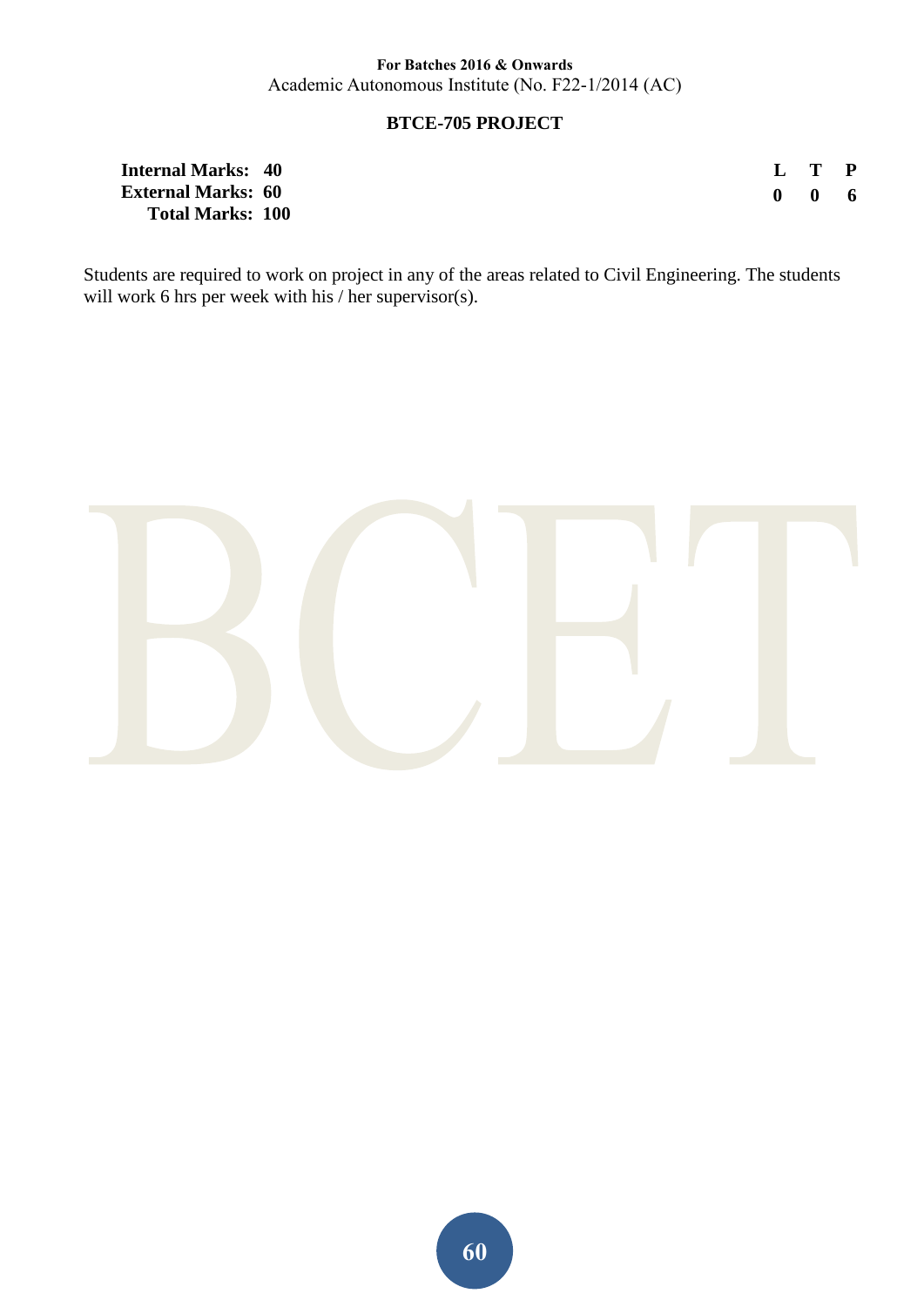## **BTME-901 Finite Element Methods**

| <b>Internal Marks: 40</b> |  | $L$ T P |  |
|---------------------------|--|---------|--|
| <b>External Marks: 60</b> |  | 3 1 0   |  |
| <b>Total Marks: 100</b>   |  |         |  |

#### **1. Introduction**

The finite element method - the element characteristic matrix - element assembly and solution for unknowns -summary of finite element history - basic equations of elasticity – strain displacement relations - theory of stress and deformation - stress-strain-temperature relations. **(3)**

#### **2. The direct stiffness method**

Structure stiffness equations - properties of [K] - solution of unknowns - element stiffness equations assembly of elements - node numbering to exploit matrix sparsity - displacement boundary conditions gauss elimination solution of equations conservation of computer storage - computational efficiency stress computation - support reactions - summary of the finite element procedure. **(4)**

# **3. Stationary principles, Rayleigh-Ritz and interpolation**

Principle of stationary potential energy -problems having many d.o.f - potential energy of an elastic body - the Rayleigh-Ritz method -piecewise polynomial field - finite element form of Rayleigh-Ritz method finite element formulations derived from a functional - interpolation - shape functions for C0 and C1 elements – lagrangian interpolation functions for two and three dimensional elements. **(5)**

#### **4. Displacement based elements for structural mechanics**

Formulae for element stiffness matrix and load vector - overview of element stiffness matrices - consistent element nodal vector - equilibrium and compatibility in the solution - convergence requirements - patch test stress calculation – other formulation methods. **(3)**

#### **5. Straight sided triangles and tetrahedral**

Natural coordinates for lines - triangles and tetrahedral -interpolation fields for plane triangles - linear and quadratic triangle - quadratic tetrahedron. **(3)**

#### **6. The isoparametric formulation**

Introduction - an isoparametric bar element - plane bilinear element -summary of gauss quadrature quadratic plane elements - direct construction of shape functions for transition elements - hexahedral (solid) isoparametric elements – triangular isoparametric elements - consistent element nodal loads validity of isoparametric elements - appropriate order of quadrature - element and mesh instabilities remarks on stress computation. **(4)**

#### **7. Coordinate transformation**

Transformation of vectors - transformation of stress, strain and material properties - transformation of stiffness matrices - transformation of flexibility to stiffness – inclined support - joining dissimilar elements to one another- rigid links - rigid elements. **(3)**

#### **8. Bending flat plates**

Plate bending theory - finite elements for plates - triangular discrete Kirchoff element - boundary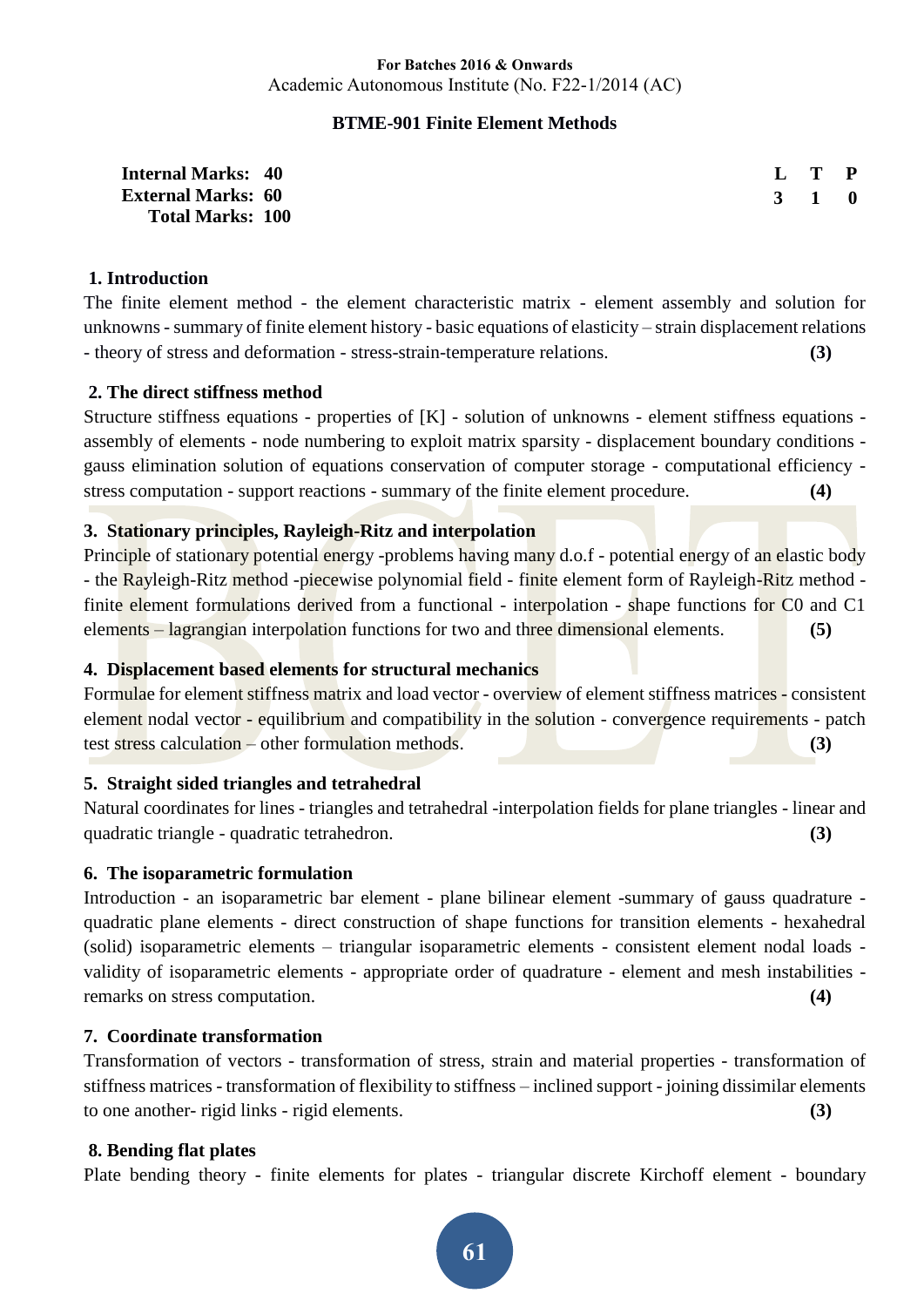# **For Batches 2016 & Onwards**

Academic Autonomous Institute (No. F22-1/2014 (AC)

conditions. **(3)**

# **9. Introduction to weighted residual method**

**S**ome weighted residual methods - galerkin finite element method - integration by parts - axially loaded bar - beam - plane elasticity. **(3)**

- 1. Desai C.S., *Elementary Finite Element Method,* Prentice Hall of India
- 2. Chandrupatla T.R. & Belegundu A.D., *Introduction to Finite Elements in Engineering,* Prentice Hall of India
- 3. Bathe K.J., *Finite Element Procedures in Engineering Analysis,* Prentice Hall of India
- 4. Gallaghar R.H., *Finite Element Analysis: Fundamentals,* Prentice Hall Inc.
- 5. Rajasekaran S., *Finite Element Analysis in Engineering Design*, Wheeler Pub.
- 6. Krishnamoorthy C. S., *Finite Element Analysis - Theory and Programming,* Tata McGraw Hill
- 7. Zienkiewics O.C. & Taylor R.L., *The Finite Element Method,* Vol I & II, McGraw Hill

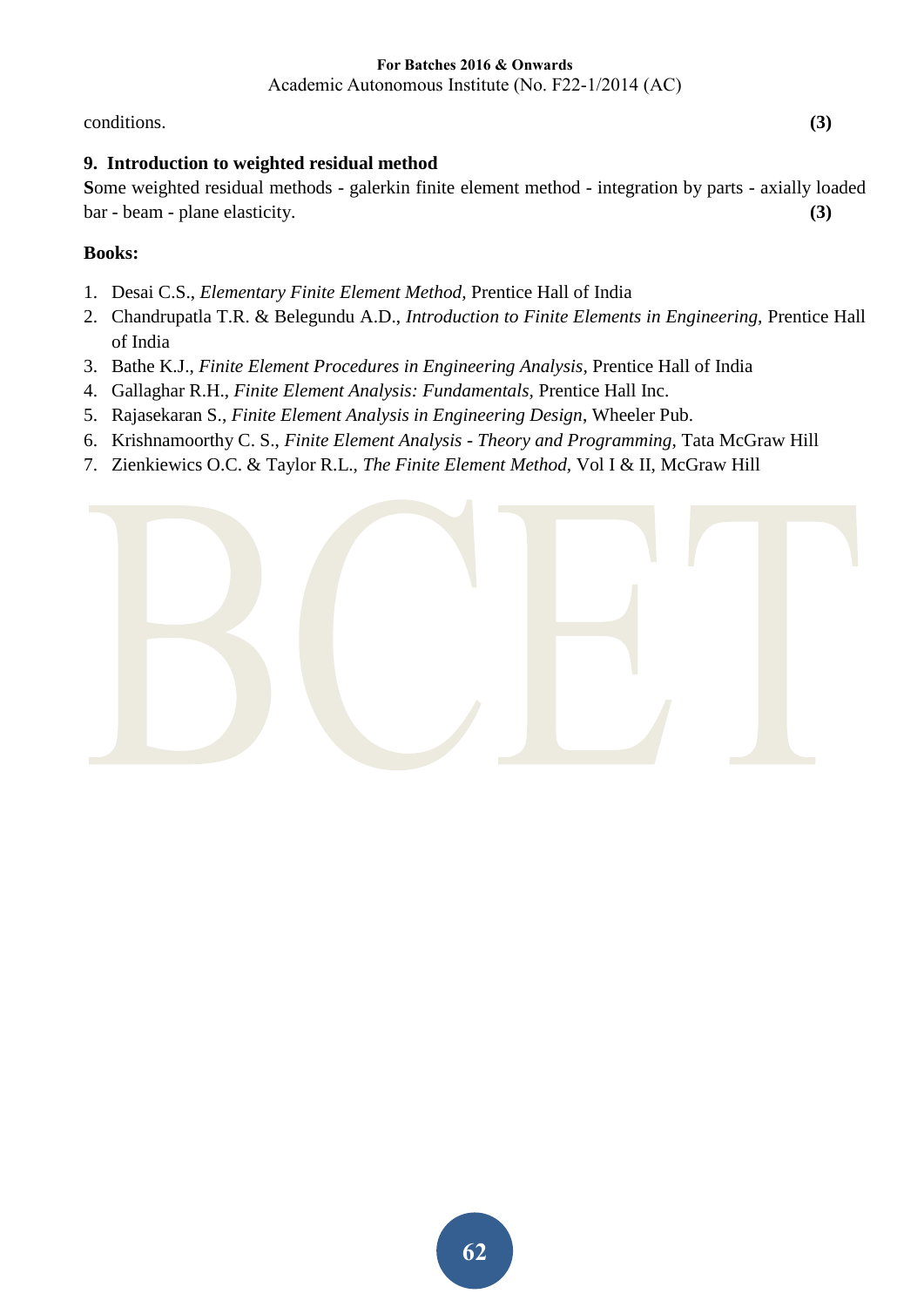# **BTCE-902 Numerical Methods in Civil Engineering**

| <b>Internal Marks: 40</b> |  |  | L T P |  |
|---------------------------|--|--|-------|--|
| <b>External Marks: 60</b> |  |  | 3 1 0 |  |
| <b>Total Marks: 100</b>   |  |  |       |  |

# **1. Equation**

Roots of algebraic transcendental equation, Solution of linear simultaneous equations by different methods using Elimination, Iteration, Inversion, Gauss-Jordan and method. Homogeneous and Eigen Value problem, Non-linear equations, Interpolation. **(6)**

# **2. Finite Difference Technique**

Initial and Boundary value problems of ordinary and partial differential equations, Solution of Various types of plates and other civil engineering related problems. **(6)**

# **3. New Marks Methods**

Solution of determinate and indeterminate structures using Newmark's Procedure (Beam). **(4)** 

# **4. Statistical Methods**

Method of correlation and Regression analysis for fitting a polynomial equation by least square. **(6)**

# **5. Initial Value problem**

Galerkin's method of least square, Initial Value problem by collocation points, Rungekutta Method.

# **(4) 6. New Marks Method** Implicit and explicit solution, solution for nonlinear problems and convergence criteria. **(4)**

- 1. Numerical Mathematical Analysis: James B. Scarborough Oxford and IBH Publishing, 1955.
- 2. Introductory Methods of Numerical Analysis: S.S. Sastry, PHI Learning (2012).
- 3. Introduction To Computer Programming and Numerical Methods by Xundong Jia and Shu Liu, Dubuque Iowa: Kendall/Hunt Publishing Co.
- 4. Numerical Methods, J.B Dixit , USP (Laxmi publication),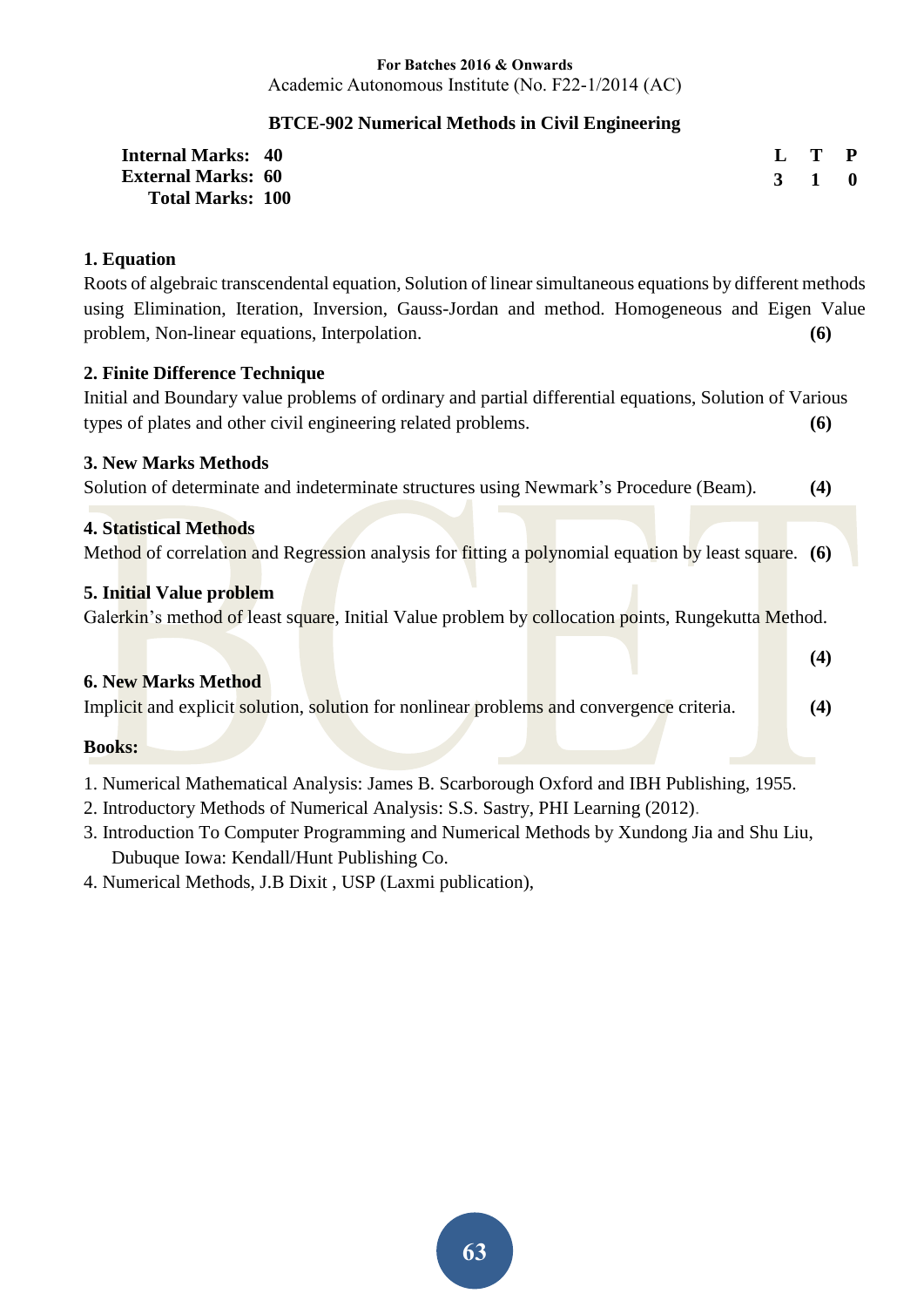# **BTCE-903 Disaster Management**

| <b>Internal Marks: 40</b> |  | $L$ T P |  |
|---------------------------|--|---------|--|
| <b>External Marks: 60</b> |  | 3 1 0   |  |
| <b>Total Marks: 100</b>   |  |         |  |

- 1. **Introduction to Disaster Management**: Define and describe disaster, hazard, emergency, vulnerability, risk and disaster management; Identify and describe the types of natural and non-natural disasters. Important phases of Disaster Management Cycle. **(5)**
- 2. **Disaster Mitigation and Preparedness**: Natural Hazards: causes, distribution pattern, consequences and mitigation measures for earthquake, tsunami, cyclone, flood, landslide drought etc. Man-made hazards: causes, consequences mitigation measures for various industrial hazards/disasters, Preparedness for natural disasters in urban areas. **(5)**
- 3. **Hazard and Risk Assessment**: Assessment of capacity, vulnerability and risk, vulnerability and risk mapping, stages in disaster recovery and associated problems. **(3)**
- 4. **Emergency Management Systems (EMS)**: Emergency medical and essential public health services, response and recovery operations, reconstruction and rehabilitation. **(2)**
- 5. **Capacity Building**: Gender sensitive disaster management approach, inculcate new skills and sharpen existing skills of government officials, voluntary activists, development of professional and elected representative for effective disaster management, role of media in effective disaster management, overview of disaster management in India, role of agencies like NDMA, SDMA and other International agencies, organizational structure, role of insurance sector, DM act and NDMA guidelines.. **(5)** (5)
- 6. **Application of Geoinformatics and Advanced Techniques**: Use of Remote Sensing Systems (RSS) and GIS in disaster Management, role of knowledge based expert systems in hazard scenario, using risks-time charts to plan for the future, early warning systems. **(3)**
- **7. Integration of public policy**: Planning and design of infrastructure for disaster management, Community based approach in disaster management, methods for effective dissemination of information, ecological and sustainable development models for disaster management. **(4)**
- 8. **Case Studies**: Lessons and experiences from various important disasters with specific reference to Civil Engineering. **(3)**

# **Books/References**:

- 1. Natural Hazards in the Urban Habitat by Iyengar, C.B.R.I., Tata McGraw Hill.Pub
- 2. Natural Disaster management, Jon Ingleton (Ed), Published by Tudor Rose, Leicester
- 3. Disaster Management, R.B. Singh (Ed), Rawat Publications
- 4. ESCAP: Asian and the Pacific Report on Natural Hazards and Natural Disaster Reduction.
- 5. [www.http//ndma,gov,in](http://www.http/ndma,gov,in)
- 6. Disaster Management –Future Challenges & Opportunities by Jagbir Singh, I.K. International Publishing House.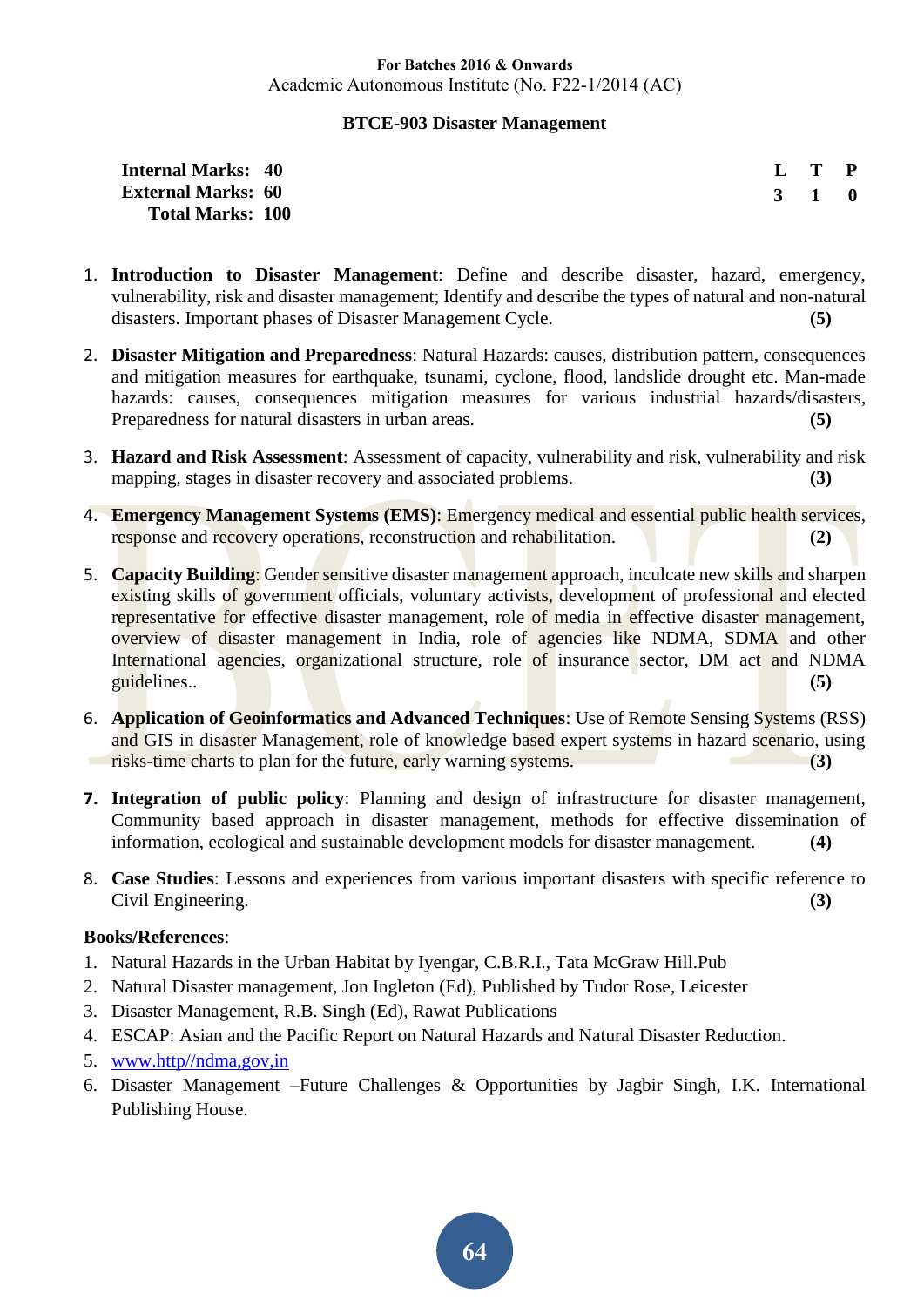# **BTCE-904 Infrastructure Development & Management**

| <b>Internal Marks: 40</b> |  | $L$ T P             |  |
|---------------------------|--|---------------------|--|
| <b>External Marks: 60</b> |  | $3 \quad 1 \quad 0$ |  |
| <b>Total Marks: 100</b>   |  |                     |  |

- **1. Introduction:** Impact of Infrastructure development on economic development, standard of living and environment. Reasons for rise of public sector and government in infrastructural activities. Changed socio-economic scenario and current problems and related issues. **(5)**
- **2. Policies on Infrastructure Development**: A historical review of the Government policies on infrastructure. Current public policies on transportations, power and telecom sectors. Plans for infrastructure development. Legal framework for regulating private participation in roads and highways, Ports & Airports, Power and Telecom. **(5)**
- **3. Construction and Infrastructure**: Construction component of various infrastructure sectors. Highway, ports and aviation, oil and gas, power, telecom, railways, irrigation. Current scenario, future needs, investment needed, regulatory framework, government policies and future plans. Technological and methodological demands on construction management in infrastructure development projects.

**(5)**

**4. Infrastructure Management**: Importance, scope and role in different sectors of construction.

• **Highway Sector**: Repayment of Funds, Toll Collection Strategy, Shadow tolling, and direct tolls, Maintenance strategy, Review of toll rates & structuring to suit the traffic demand,

**Irrigation Projects:** Large / Small Dams - Instrumentation, monitoring of water levels, catchments area, rainfall data management, prediction, land irrigation planning & policies, processes Barrages, Canals.

- **Power Projects:** Power scenario in India, Estimated requirement, Generation of Power distribution strategies, national grid, load calculation & factors, Hydropower - day-to-day operations, management structures, maintenance, Thermal Power, Nuclear Power.
- **Airports**: Requisites of domestic & International airports & cargo & military airports, facilities available, Terminal management, ATC.
- **Railways**: Mass Rapid Transport System (MRTS), LRT, Multi-modal Transport System. **(15)**

- 1. Chandra, Prassanna, "Projects, Planning, Analysis, Selection, Financing, Implementation and Review", Tata McGraw-Hill, New Delhi, 2006.
- 2. Raghuram, G. & Jain, R., "Infrastructure Development & Financing Towards a Public-Private Partnership", Macmillan India Ltd., New Delhi, 2002.
- 3. India Infrastructure Report 2001 & 2002, Oxford University Press, New Delhi, 2001/02.
- 4. NICMAR, "Construction Business Opportunities in Infrastructure Development in India", NICMAR, Mumbai, 2001.
- 5. Parikh Kirit S., "India Development Report, 1999-2000", Oxford University Press, New Delhi, 2002.
- 6. GOI Rakesh Mohan Committee, "The India Infrastructure Report", National Council of Applied Economic Research, New Delhi, 1996.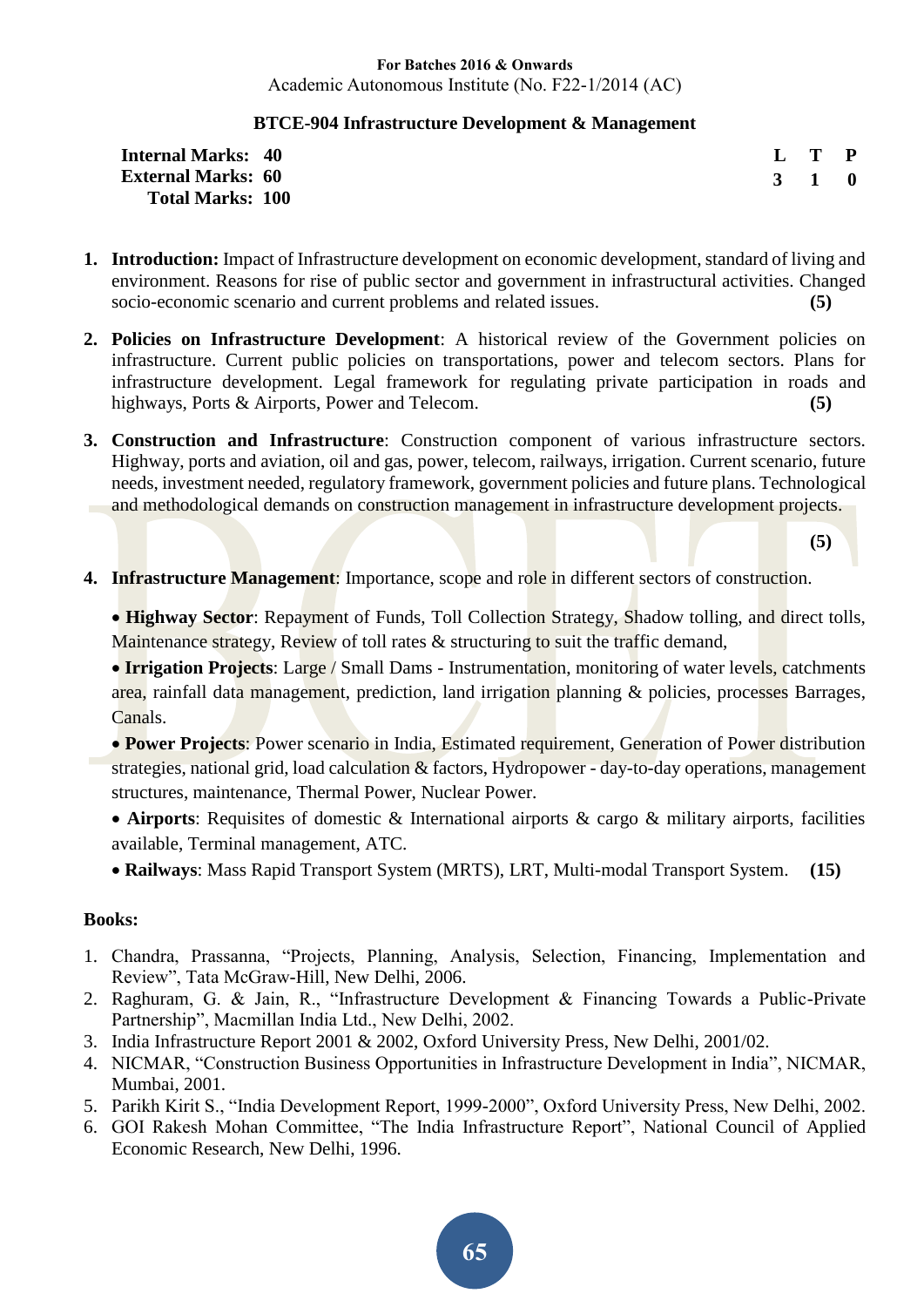# **BTCE-905 Ground Improvement Techniques**

| <b>Internal Marks: 40</b> |  | L T P               |  |
|---------------------------|--|---------------------|--|
| <b>External Marks: 60</b> |  | $3 \quad 1 \quad 0$ |  |
| <b>Total Marks: 100</b>   |  |                     |  |

- **1. Introduction to soil improvement without the addition of materials** dynamic compaction equipment used - application to granular soils - cohesive soils - depth of improvement - environmental considerations - induced settlements - compaction using vibratory probes - vibro techniques vibro equipment - the vibro compaction and replacement process - control of verification of vibro techniques - vibro systems and liquefaction - soil improvement by thermal treatment - preloading techniques surface compaction introduction to bio technical stabilization **(8)**
- **2. Introduction to soil improvement with the addition of materials** lime stabilization lime column method - stabilization of soft clay or silt with lime - bearing capacity of lime treated soils - settlement of lime treated soils - improvement in slope stability - control methods - chemical grouting - commonly used chemicals - grouting systems - grouting operations - applications - compaction grouting introduction - application and limitations - plant for preparing grouting materials - jet grouting - jet grouting process - geometry and properties of treated soils - applications - slab jacking - gravel - sand - stone columns **(10)**
- **3. Soil improvement using reinforcing elements** introduction to reinforced earth load transfer mechanism and strength development - soil types and reinforced earth - anchored earth nailing reticulated micro piles - soil dowels - soil anchors - reinforced earth retaining walls. **(7)**
- **4. Geotextiles**  Behaviour of soils on reinforcing with geotextiles effect on strength, bearing capacity, compaction and permeability - design aspects - slopes - clay embankments - retaining walls pavements. **(7)**

# **Reference books**

- 1. Moseley, Text Book on Ground Improvement, Blackie Academic Professional, Chapman & Hall
- 2. Boweven R., Text Book on Grouting in Engineering Practice, Applied Science Publishers Ltd
- 3. Jewell R.A., Text Book on Soil Reinforcement with Geotextiles, CIRIA Special Publication, Thomas Telford
- 4. Van Impe W.E., Text Book On Soil Improvement Technique & Their Evolution, Balkema Publishers
- 5. Donald .H. Gray & Robbin B. Sotir, Text Book On Bio Technical & Soil Engineering Slope Stabilization, John Wiley
- 6. Rao G.V. & Rao G.V.S., Text Book On Engineering With Geotextiles, Tata McGraw Hill
- 7. Korener, Construction & Geotechnical Methods In Foundation Engineering, McGraw Hill
- 8. Shukla, S.K. and Yin, J.H. Fundamental of Geosynthetic Engineering, Taylor & Francis
- 9. Swamisaran, Reinforced Soil and its Engineering Application, New Age Publication
- 10. Gulati, S.K. and Datta, M., Geotechnical Engineering, TMH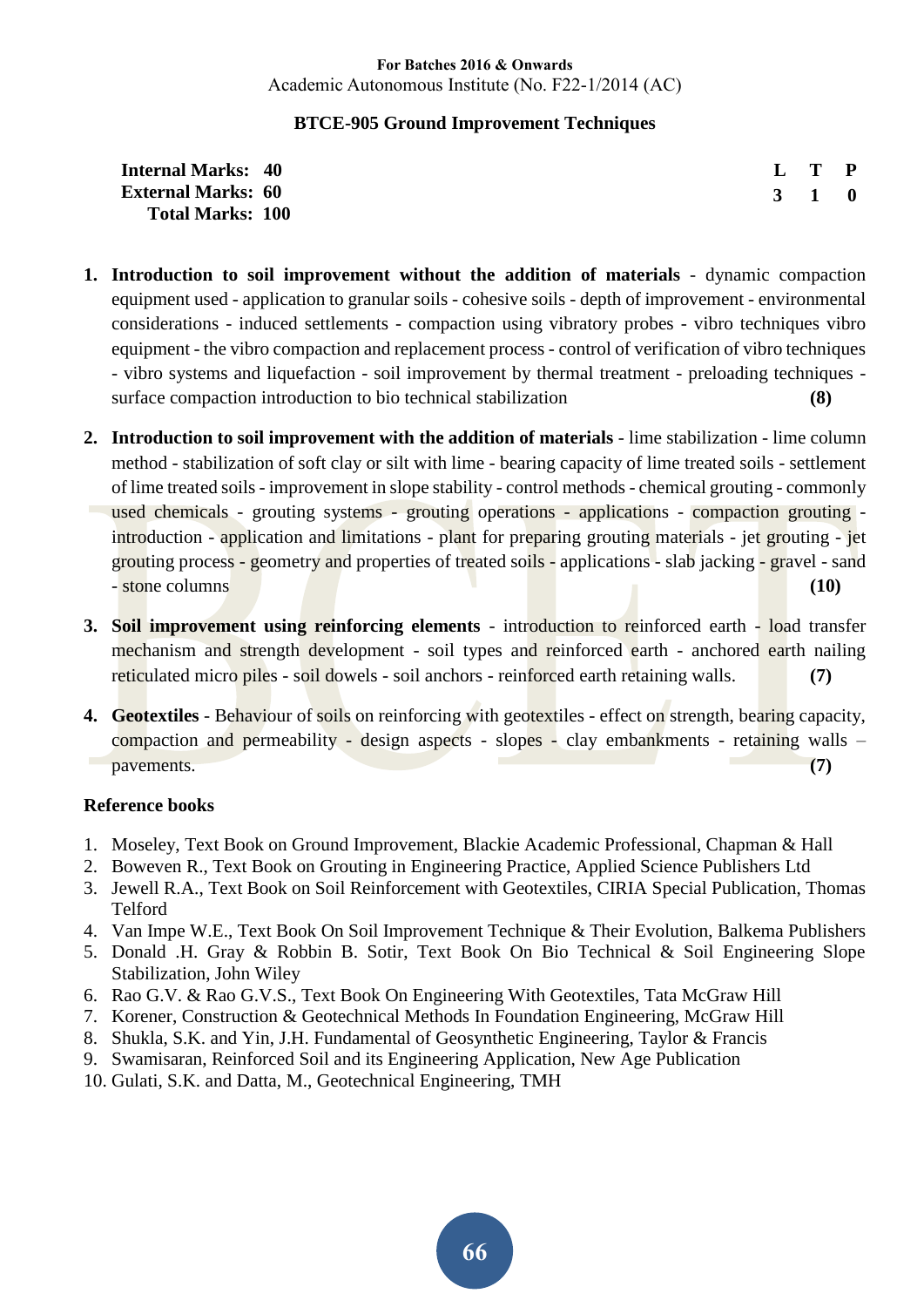## **BTCE – 906 Pre-stressed Concrete**

| <b>Internal Marks: 40</b> |                     | $L$ T P |  |
|---------------------------|---------------------|---------|--|
| <b>External Marks: 60</b> | $3 \quad 1 \quad 0$ |         |  |
| <b>Total Marks: 100</b>   |                     |         |  |

#### **Note: IS 1343 is permitted in examination.**

- 1. **Materials for pre-stressed concrete and pre-stressing systems** High strength concrete and high tensile steel – tensioning devices – pre-tensioning systems – post tensioning systems. **(5)** 2. **Analysis of pre-stress and bending stresses** Analysis of pre-stress – resultant stresses at a sector –
- pressure line or thrust line and internal resisting couple concept of load balancing losses of prestress – deflection of beams. **(6)**
- 3. **Strength of pre-stressed concrete sections in flexure, shear and torsion (5)**
- 4. **Types of flexural failure** strain compatibility method IS:1343 code procedure design for limit state of shear and torsion. **(4) (4)**
- 5. **Design of pre-stressed concrete beams and slabs (5)**
- 6. Transfer of pre-stress in pre tensioned and post tensioned members design of anchorage zone reinforcement – design of simple beams – cable profiles – design of slabs. **(5)**

- 1. N. Krishna Raju, Pre-stressed concrete, Tata McGraw Hill
- 2. T.Y. Lin, Ned H. Burns, Design of Pre-stressed Concrete Structures, John Wiley & Sons.
- 3. P. Dayaratnam, Pre-stressed Concrete, Oxford & IBH
- 4. R. Rajagopalan, Pre-stressed Concrete.
- 5. IS 1343 2012 Code of Practice for Prestressed Concrete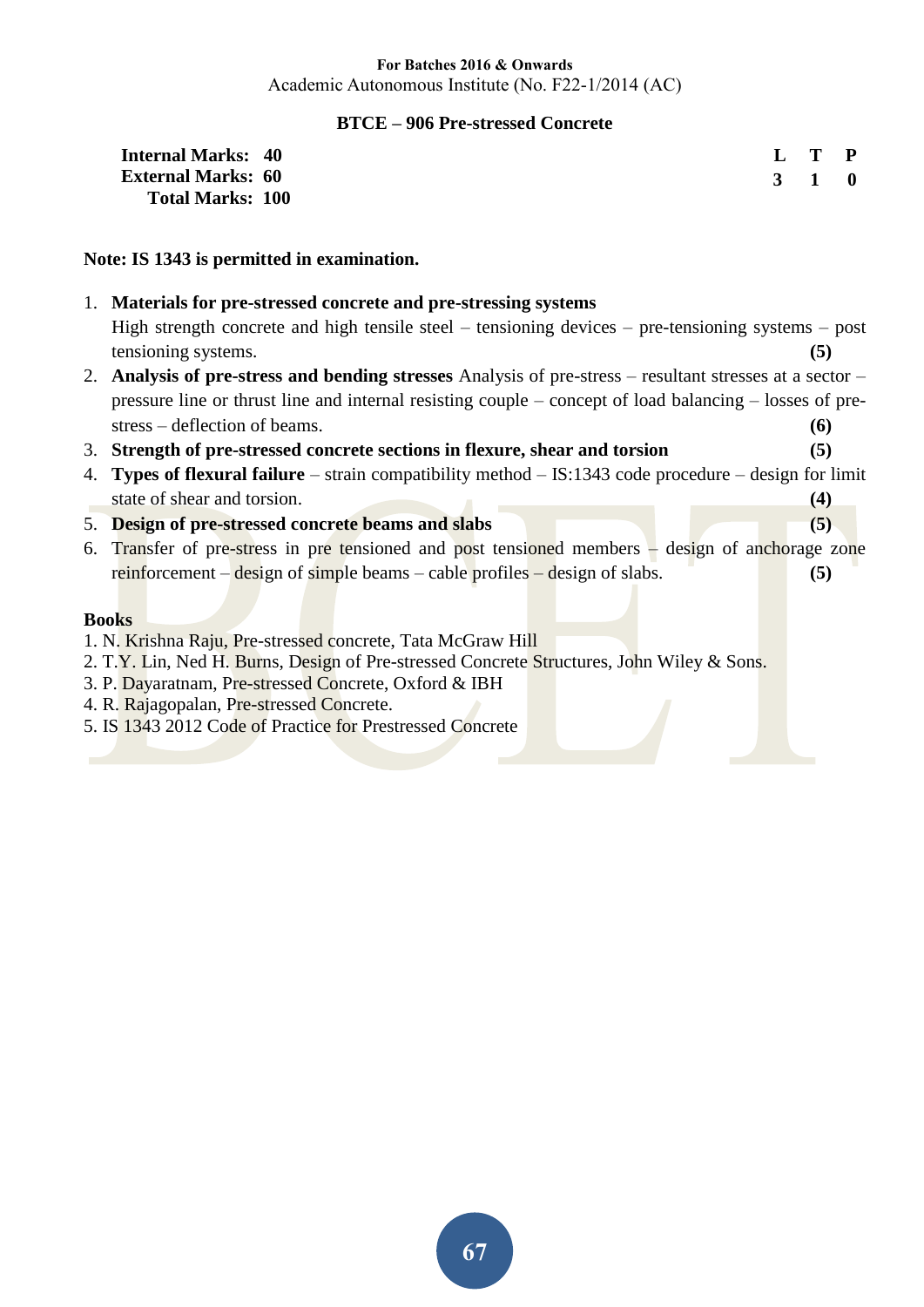# **BTCE - 951 Hydrology and Dams**

| <b>Internal Marks: 40</b> |  |
|---------------------------|--|
| <b>External Marks: 60</b> |  |
| <b>Total Marks: 100</b>   |  |

**L T P 3 0 0**

**(4)**

# **1. Introduction**

Precipitation: Importance of hydrological data in water resources planning. The hydrologic cycle. Mechanics of precipitation, types and causes, measurement by rain gauges, Gauge net-works, hyetograph, averaging depth of precipitation over the basin, mass-rainfall curves, intensity duration frequency curves, depth area-duration curves.

a) Interception, Evapo-transptration and Infiltration: Factors affecting interception, evaporation from free water surfaces and from land surfaces, transpiration, Evapo-transpiration.

b) Infiltration Factors affecting infiltration, rate, Infiltration capacity and its determination. **(10)**

# **2. Runoff:**

Factors affecting runoff, run-off hydrograph, unit hydrograph theory, S-curve hydrograph, Synder's synthetic unit hydrograph. **(4) (4) (4) (5) (4) (5) (4) (5) (4) (4) (5) (4) (4) (4) (5) (4) (5) (4) (5) (5) (5) (4) (5) (5) (5) (5) (5) (5) (5) (5) (5) (5) (5** 

# **3. Peak Flows**

Estimation of Peak flow-rational formula, use of unit hydrograph, frequency analysis, Gumbel's method, design flood and its hydrograph. **(4)**

# **4. Gravity Dams-Spillways:**

Creagers profiles neglecting velocity of approach, profile taking velocity of approach into account, Upstream lip and approach ramp, Advantages of gated spillways, Discharge characteristics of spillways.

# **5. Arch and Buttress Dams:**

Classification of arch dam- constant radius, constant angle and variable radius , Cylinder theory, Expression relating central angle and Cross-Sectional area of arch. Types of buttress dams, Advantages of buttress dams. **(4)**

# **6. Earth Dams:**

Components of earth dams and their functions, Phreatic line determination by analytical and graphical methods. **(4)**

- 1. Engineering Hydrology J.Nemec, Prentice Hall
- 2. Engineering Hydrology by Stanley Buttler, John. Wiley
- 3. Ground Water Hydrology by TODD, John. Wiley
- 4. Engineering for Dams Vol. II & III by Creager Justin & Hinds. John. Wiley
- 5. Hydrology by. S.K.Garg, Khanna Pub
- 6. Hydrology Principles, Analysis and Design by. Raghunath, H M, New Age Int. Pub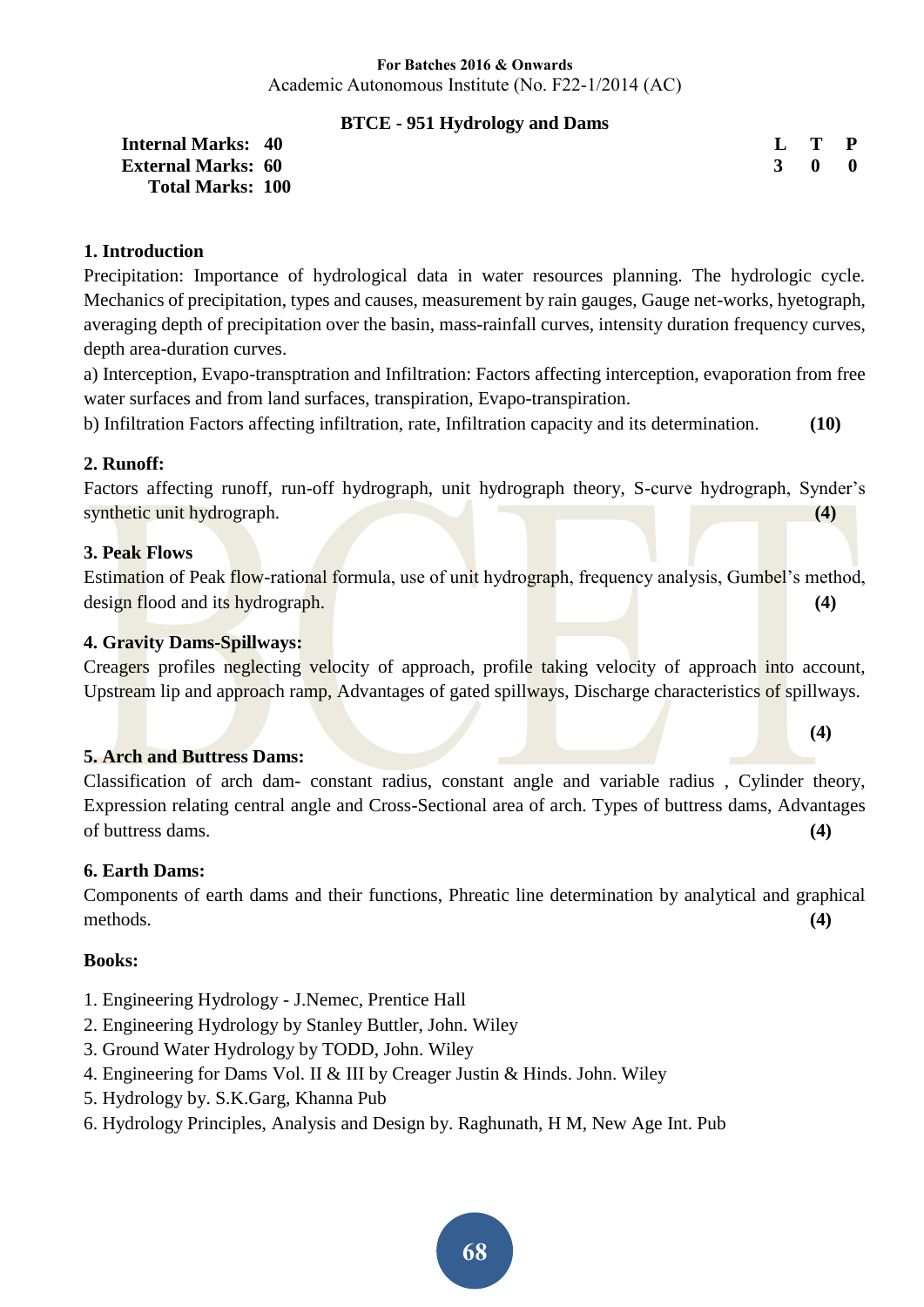# **BTCE-952 Traffic Engineering**

| <b>Internal Marks: 40</b><br><b>External Marks: 60</b><br><b>Total Marks: 100</b>                                                                                                                                                                                      | L<br>3 | т<br>o | P<br>0 |
|------------------------------------------------------------------------------------------------------------------------------------------------------------------------------------------------------------------------------------------------------------------------|--------|--------|--------|
| 1. Introduction<br>Elements of Traffic Engineering, Components of traffic system – road users, vehicles, highways and<br>control devices.                                                                                                                              |        | (3)    |        |
| 2. Vehicle Characteristics<br>IRC standards, Design speed, volume, Highway capacity and levels of service, capacity of urban and rural<br>roads, PCU concept and its limitations.                                                                                      |        | (3)    |        |
| 3. Traffic Stream Characteristics<br>Traffic stream parameters, characteristics of interrupted and uninterrupted flows.                                                                                                                                                |        | (3)    |        |
| <b>4. Traffic Studies</b><br>Traffic volume studies, origin destination studies, speed studies, travel time and delay studies, parking<br>studies, accident studies.                                                                                                   |        | (4)    |        |
| 5. Traffic Regulation and Control<br>Signs and markings, Traffic System Management, At-grade intersections, Channelization, Roundabouts.<br>6. Traffic Signals<br>Pre-timed and traffic actuated. Design of signal setting, phase diagrams, timing diagram, Signal co- |        | (3)    |        |
| ordination.<br><b>7. Grade Separated Intersections</b>                                                                                                                                                                                                                 |        | (4)    |        |
| Geometric elements for divided and access controlled highways and expressways.                                                                                                                                                                                         |        | (3)    |        |
| 8. Traffic Safety<br>Principles and practices, Road safety audit.                                                                                                                                                                                                      |        | (4)    |        |
| 9. Intelligent Transportation System<br>Applications in Traffic Engineering.                                                                                                                                                                                           |        | (3)    |        |

# **Books:**

1. William, R.M. and Roger, P.R., "Traffic Engineering", Prentice Hall.

- 2. Hobbs, F.D., "Traffic Planning and Engineering", Pergamon Press.
- 3. Khisty, C.J. and Kent, B.L., "Transportation Engineering An Introduction", Prentice Hall of India Pvt. Ltd.
- 4. Kadiyali, L.R., "Traffic Engineering & Transport Planning", Khanna Publishers, New Delhi.
- 5. Mannering, "Principles of Highway Engineering & Traffic Analysis", Wiley Publishers, New Delhi.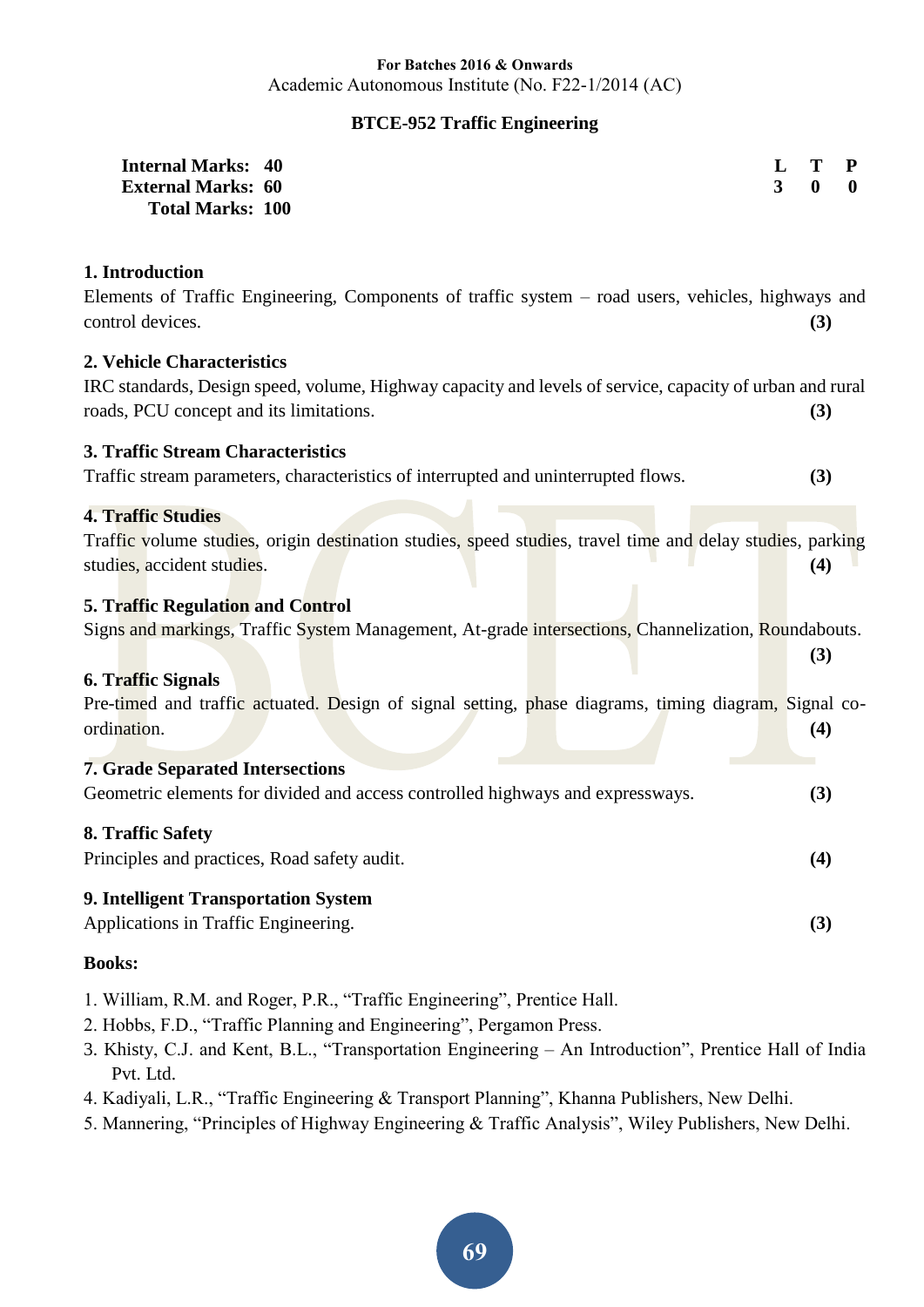# **BTCE-961 Building Maintenance & Safety**

| <b>Internal Marks: 40</b> |  | L T P               |  |
|---------------------------|--|---------------------|--|
| <b>External Marks: 60</b> |  | $3 \quad 0 \quad 0$ |  |
| <b>Total Marks: 100</b>   |  |                     |  |

# **1. Principles of Maintenance**

Importance of maintenance, deterioration and durability, factors affecting decision to carryout maintenance, maintenance and GNP, agencies causing deterioration, effect of deterioration agencies on materials. **(4)**

# **2. Maintenance Management**

Definition, organization structure, work force for maintenance, communication needs, building inspections, maintenance budget and estimates, property inspections and reports, specification for maintenance jobs, health and safety in maintenance, quality in maintenance, maintenance manual and their importance. **(5)**

# **3. Materials for Maintenance**

Compatibility of repair materials, durability and maintenance, types of materials, their specification and application, criteria for selection of material, use of commercial available materials in maintenance.

# **4. Maintenance Problems and Root Causes**

Classification of defects, need for diagnosis, type of defects in building elements and building materials defect location, symptoms and causes. **(4)**

# **5. Investigation and Diagnosis for Repair of Structures**

Basic approach to investigations, physical inspection, material tests, non-destructive testing for diagnosis, estimation of actual loads and environmental effects, study of design and construction practices used in original construction, retrospective analysis and repair steps.

# **6. Remedial Measures for Building Defects**

Preventive maintenance and special precautions - considerations, preventive maintenance for floors, joints, wet areas, water supply and sanitary systems, termite control, common repair techniques, common methods of crack repair - Repair of existing damp proofing systems in roofs, floors and wet areas - Protection, repair and maintenance of RCC elements - Repair, maintenance of foundations, basements and DPC - Repair of finishes - Repair of building joints - Repair of water supply and sanitary systems, underground and over head tank - Common strengthening techniques - Maintenance of Industrial Floors.

**(7)**

# **7. Maintenance of Multi-Storey Buildings**

Specials features for maintenance of multi-storied buildings, including fire protection system, elevators booster pumps, generator sets. **(4)**

**(6)**

**(4)**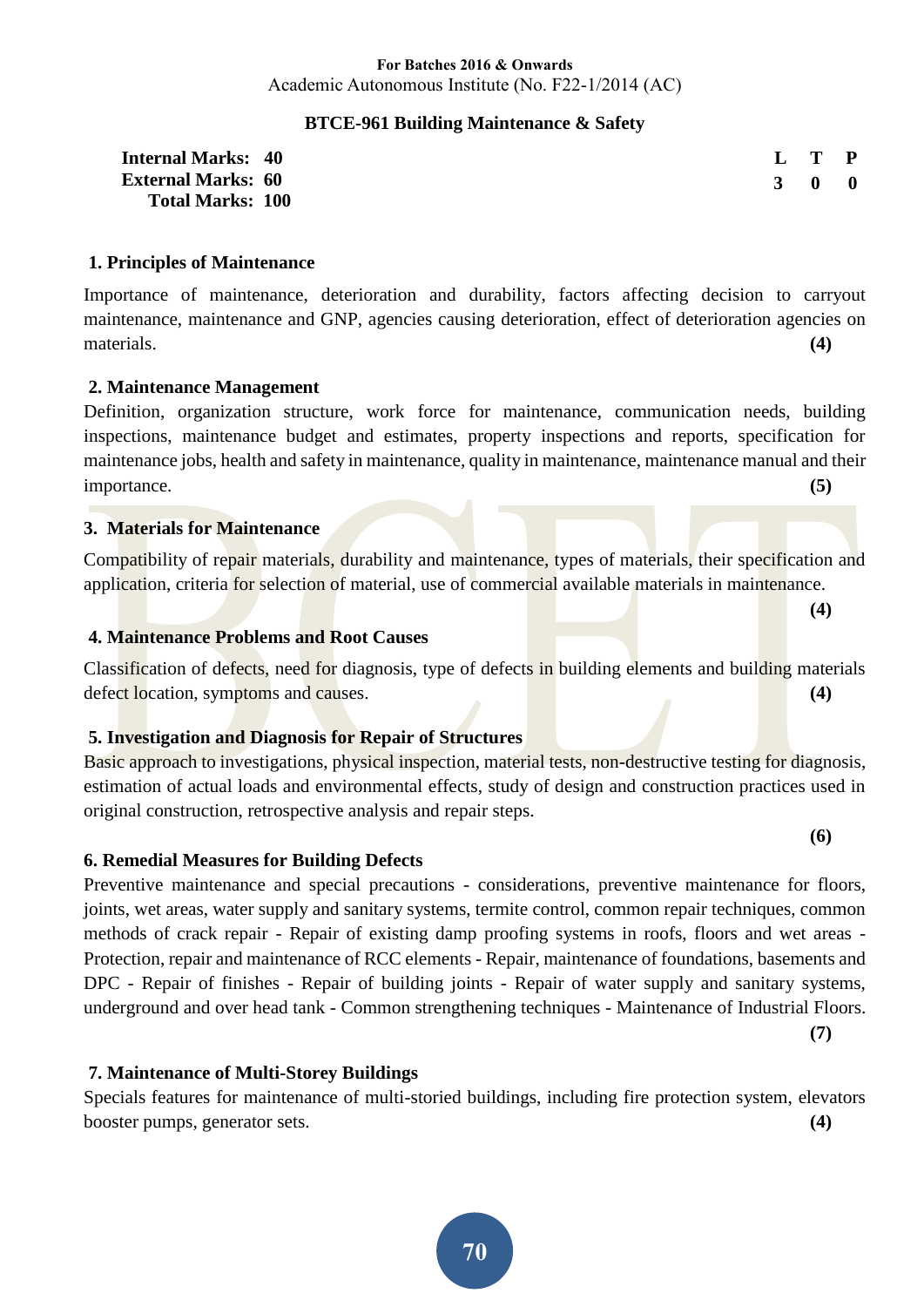- 1. Building Repair and Maintenance Management, by P. S. Gahlot
- 2. Maintenance of Buildings by A C Panchdhari
- 3. Maintenance and Repairs of Buildings by Pijush Kanti Guha